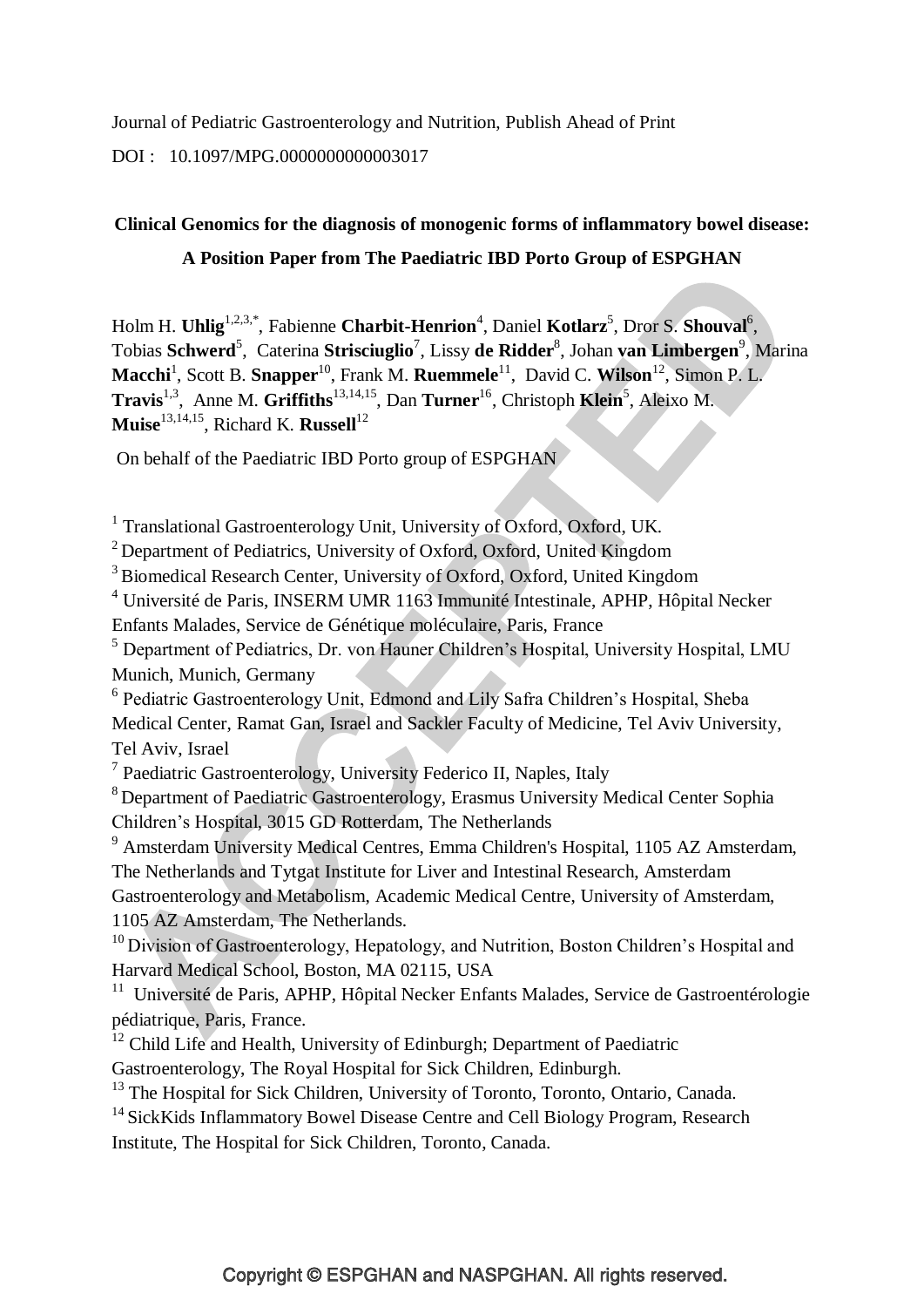$15$  Division of Gastroenterology, Hepatology, and Nutrition, Department of Pediatrics, Toronto, Canada. <sup>16</sup> Shaare Zedek Medical Center, The Hebrew University of Jerusalem, Israel.

## **\*Corresponding author**

Holm. H. Uhlig (holm.uhlig@ndm.ox.ac.uk) Translational Gastroenterology Unit University of Oxford John Radcliffe Hospital Oxford OX3 9DU, UK Phone: 0044 1865 8 57963

## **Conflicts of interest:**

Last 3 years HHU received research support or consultancy fees from UCB Pharma, Eli Lilly, Pfizer, AbVie, Celgene, OMass Therapeutics and MiroBio.

Last 3 years DT received consultation fee, research grant, royalties, or honorarium from Janssen, Pfizer, Hospital for Sick Children, Ferring, Abbvie, Takeda, Atlantic Health, Shire, Celgene, Lilly, Roche, ThermoFisher, BMS.

Last 3 years RKR received consultation fee, research grant, royalties, or honorarium from Janssen, Abbvie, Takeda, Celgene, Lilly, Nestle Health Sciences, Vifor, Celltrion, Therakos, Pharmacosmos and Tillots.

SPLT has been adviser to, in receipt of educational or research grants from, or invited lecturer for AbbVie; Amgen; Asahi; Biogen; Boehringer Ingelheim; BMS; Cosmo; Elan; Enterome; Ferring; FPRT Bio; Genentech/Roche; Genzyme; Glenmark; GW Pharmaceuticals; Janssen; Johnson & Johnson; Lilly; Merck; Novartis; Novo Nordisk; Ocera; Pfizer; Shire; Santarus; SigmoidPharma; Synthon; Takeda; Tillotts; Topivert; Trino Therapeutics with Wellcome Trust; UCB Pharma; Vertex; VHsquared; Vifor; Warner Chilcott and Zeria.

AMG has served as a speaker or consultant or advisory board member for Abbvie, Amgen, Bristol Meyers Squibb, Celgene, Janssen, Lilly, Merck, Nestle, Pfizer, Roche, and has received research grant from Abbvie.

Last 3 years LdR received consultation fee, research grant, or honorarium from Pfizer, Abbvie, Roche, Celgene and Nestle.

Last 3 years TS received speaker's fees from Nutricia.

Last 3 years DSS received consultation fee and research grant from AbbVie and Takeda. In the last 3 years, DCW has received consultancy fees, speaker fees and/or travel support from Abbvie, Nestle Health Sciences, Roche, Ferring and Predictimmune.

JVL reports consulting, travel and/or speaker fees and research support from AbbVie, Janssen, Nestlé Health Science, Novalac, Pfizer, Merck, P&G, GSK, Illumina, Otsuka. Last 3 years FMR received consultation fees, honorarium from Johnson & Johnson, Centocor, AbbVie, MSD France, Nestlé Nutrition Institute, Nestlé Health Science, Danone, Mead

Johnson, Takeda, Celgene, BioGen, and Arkopharma, AMGEN; FMR received research grants from AbbVie.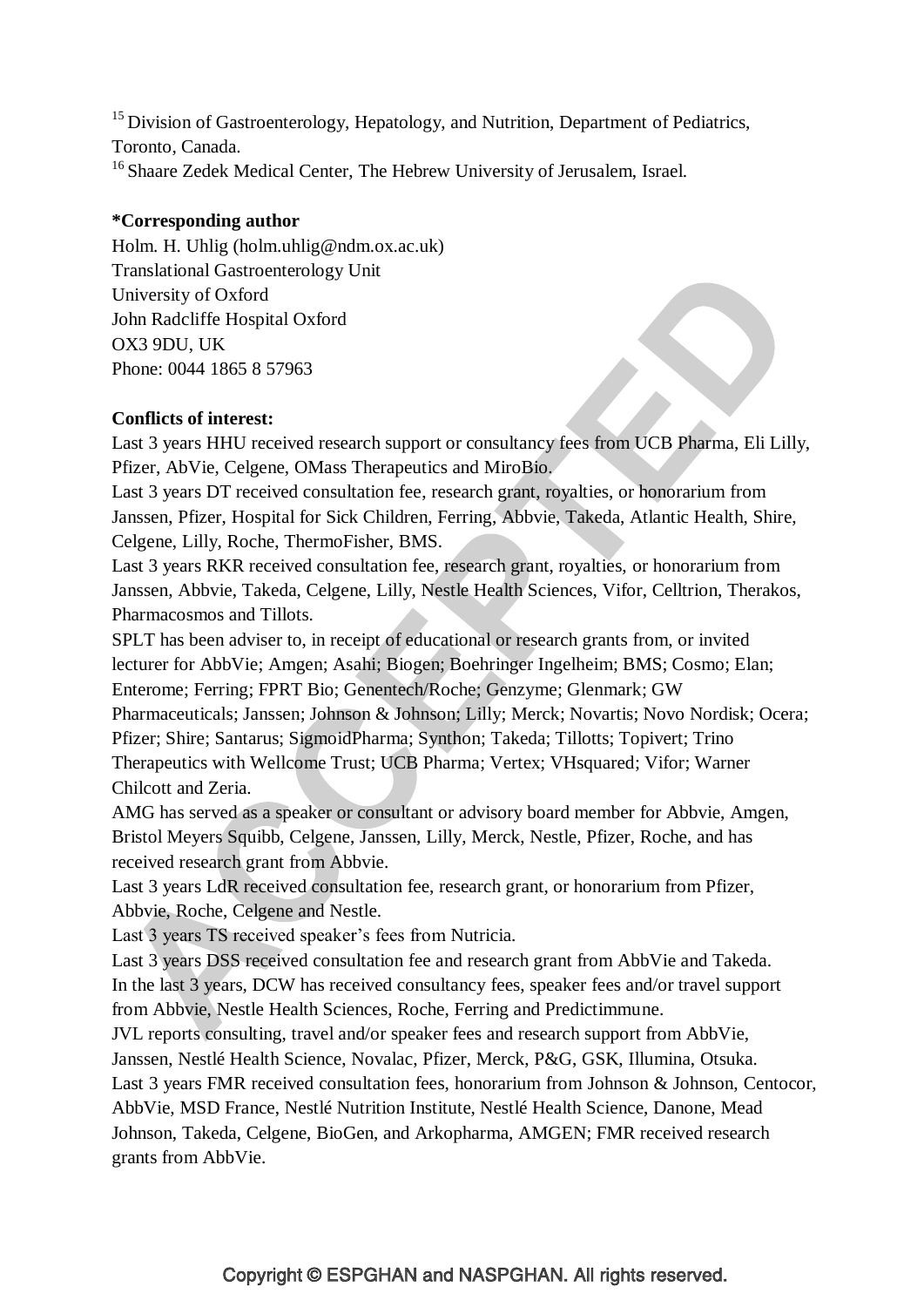In the last 3 years, SBS has received grant support from Novartis, Pfizer, Janssen, Merck, Regeneron; consultancy and/or advisory board related activities for Pfizer, Janssen, Merck, Takeda, Lilly, Celgene, BMS, IFM therapeutics, Amgen, Pandion, Hoffman La-Roche, Applied Molecular Transport, Cosmo Pharmaceuticals.

## **Acknowledgment:**

The Genius group and the COLORS in IBD project were supported via ESPGHAN network grants (FMR, HHU, DW).

HHU and ST are funded by the National Institute for Health Research (NIHR) Oxford Biomedical Research Centre (BRC). RKR is supported by an NHS Research Scotland Career Researcher Clinician award. The views expressed are those of the author(s) and not necessarily those of the NHS, the NIHR or the Department of Health.

HHU, SS, CK, AM are supported by the Leona M. and Harry B. Helmsley Charitable Trust (VEO-IBD consortium).

## **ABSTRACT**

**Background:** It is important to identify patients with monogenic IBD since management may differ from classical IBD. In this position statement we formulate recommendations for the use of genomics in evaluating potential monogenic causes of IBD across age groups.

**Methods:** The consensus included paediatric IBD specialists from the Paediatric IBD Porto group of the European Society of Paediatric Gastroenterology, Hepatology and Nutrition (ESPGHAN) and specialists from several monogenic IBD research consortia. We defined key topics and performed a systematic literature review to cover indications, technologies (targeted panel, exome and genome sequencing), gene panel setup, cost-effectiveness of genetic screening, and requirements for the clinical care setting. We developed recommendations that were voted upon by all authors and Porto group members (32 voting specialists).

**Results:** We recommend next-generation DNA sequencing technologies to diagnose monogenic causes of IBD in routine clinical practice embedded in a setting of multidisciplinary patient care. Routine genetic screening is not recommended for all IBD patients. Genetic testing should be considered depending on age of IBD onset (infantile IBD, very early onset IBD, paediatric or young adult IBD) and further criteria such as family history, relevant comorbidities and extraintestinal manifestations. Genetic testing is also recommended in advance of hematopoietic stem cell transplantation. We develop a diagnostic algorithm that includes a gene panel of seventy-five monogenic IBD genes. Considerations are provided also for low resource countries.

**Summary:** Genomic technologies should be considered an integral part of patient care to investigate patients at risk for monogenic forms of IBD.

**Key words**: Crohn's disease, Ulcerative colitis, primary immunodeficiency, very early onset inflammatory bowel disease, exome sequencing, genetics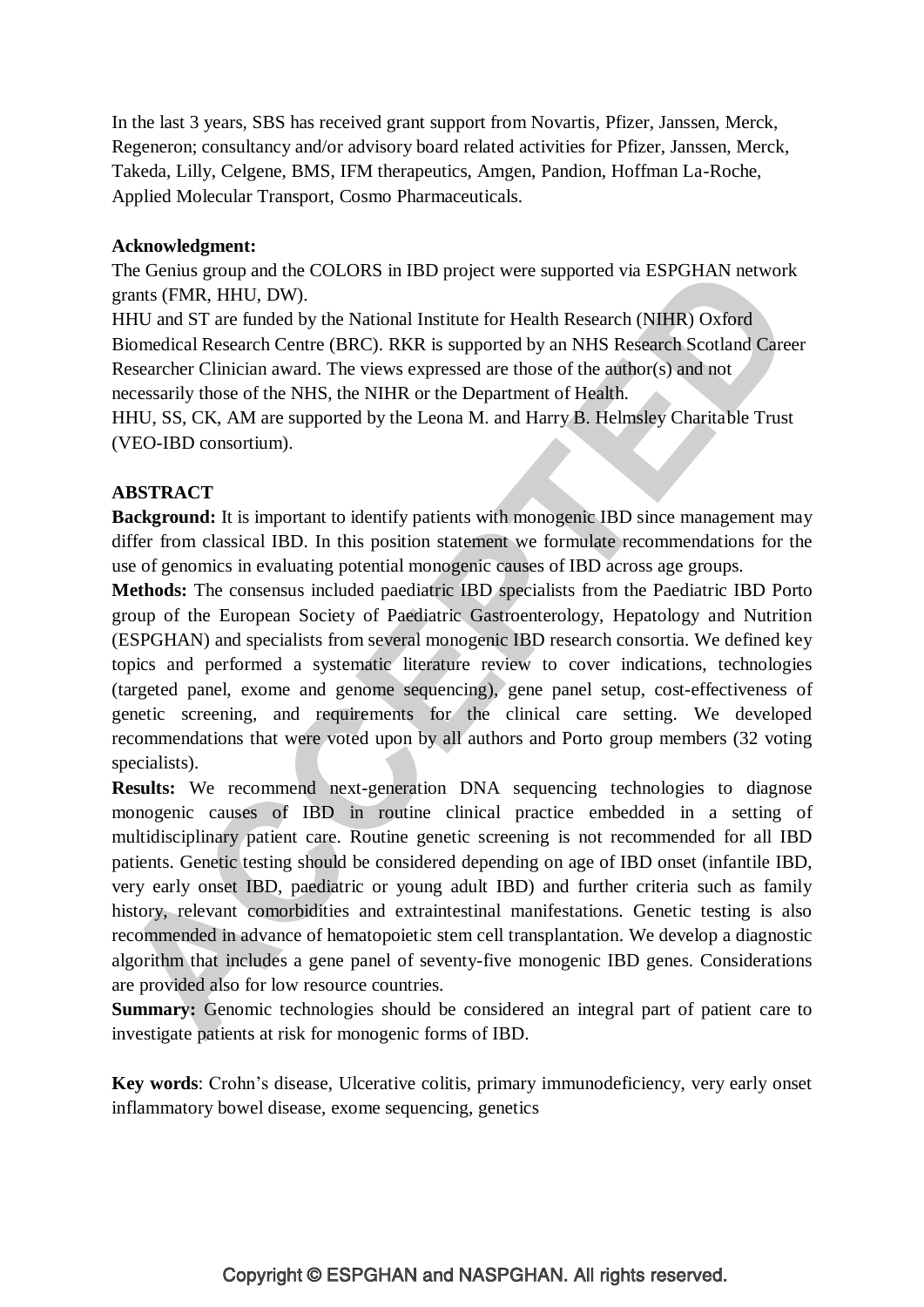#### INTRODUCTION and BACKGROUND

Genetic technologies have revolutionized the understanding of the genetic basis and subsequent functional understanding of immune mediated disorders such as inflammatory bowel diseases (IBD) which encompasses Crohn's disease, ulcerative colitis and IBD unclassified IBDU) (1, 2). The genetics of IBD is complex with three major areas arising: complex genetics based on hundreds of common polygenic risk variants, rare monogenic IBD genetics and pharmacogenetics. In most patients with IBD, a large number of common genetic variants (>1% allelic frequency in the general population) contribute to disease susceptibility in a polygenic setting (3-8).

Use of genomic sequencing technologies allows identification of previously undiagnosed disorders in patients with multiple conditions, including gastrointestinal, immunological and rheumatologic diseases (9). A growing number of rare monogenic disorders presenting with inflammatory bowel disease (IBD)-like intestinal inflammation have been identified (10-14). In these patients, IBD is caused by high penetrance genetic variants in a single gene (monogenic IBD). The group of monogenic IBD defects includes a large number of primary immunodeficiencies as well as intestinal epithelial cell defects.

It can be challenging to distinguish monogenic IBD from classical IBD based on clinical phenotype alone. Whereas some of these monogenic disorders present with almost pathognomonic features (such as Immunodysregulation polyendocrinopathy enteropathy Xlinked syndrome or Trichohepatoenteric syndrome), others do not. Monogenic IBDs have a higher morbidity compared to classical IBD (15, 16). Incomplete penetrance of most causative genes suggests that additional factors such as environmental factors, the microbiome and additional genetic risk factors contribute to the phenotype of monogenic IBD (17, 18).

Next generation sequencing technologies including targeted panel sequencing, exome and genome sequencing are increasingly used in the research and in the clinical setting to screen for monogenic disorders associated with IBD (10, 11, 19). The technologies and analytic approaches are standardised to meet clinical diagnostic needs (20). Panel sequencing is a cost-effective technology to screen for variants in a limited number of genes (typically tens to few hundred genes). This technology results comparably in high coverage of the sequencing reads and the analysis is relatively simple compared to an exome- or genomewide analysis. Exome sequencing aims to investigate the whole range of protein coding variants in approximately 20000 genes (20). The technology does have limitations in the diagnostic setting due to read coverage deficiencies in some regions, but newer exon capture assays compensate for uneven coverage. Genome sequencing investigates the entire genome of approximately 3 billion base pairs of which most are biallelic (20). In addition to the protein coding regions, it allows analysis of regulatory elements and intronic regions. Due to a more even sequencing coverage of the sequence reads compared to exome sequencing, it allows to investigate copy number variation (CNV, deletions or duplications). Nevertheless, genome sequencing has not yet fulfilled its full potential for clinical genomics since current information of the non-coding elements in IBD is still restricted and its analysis is complex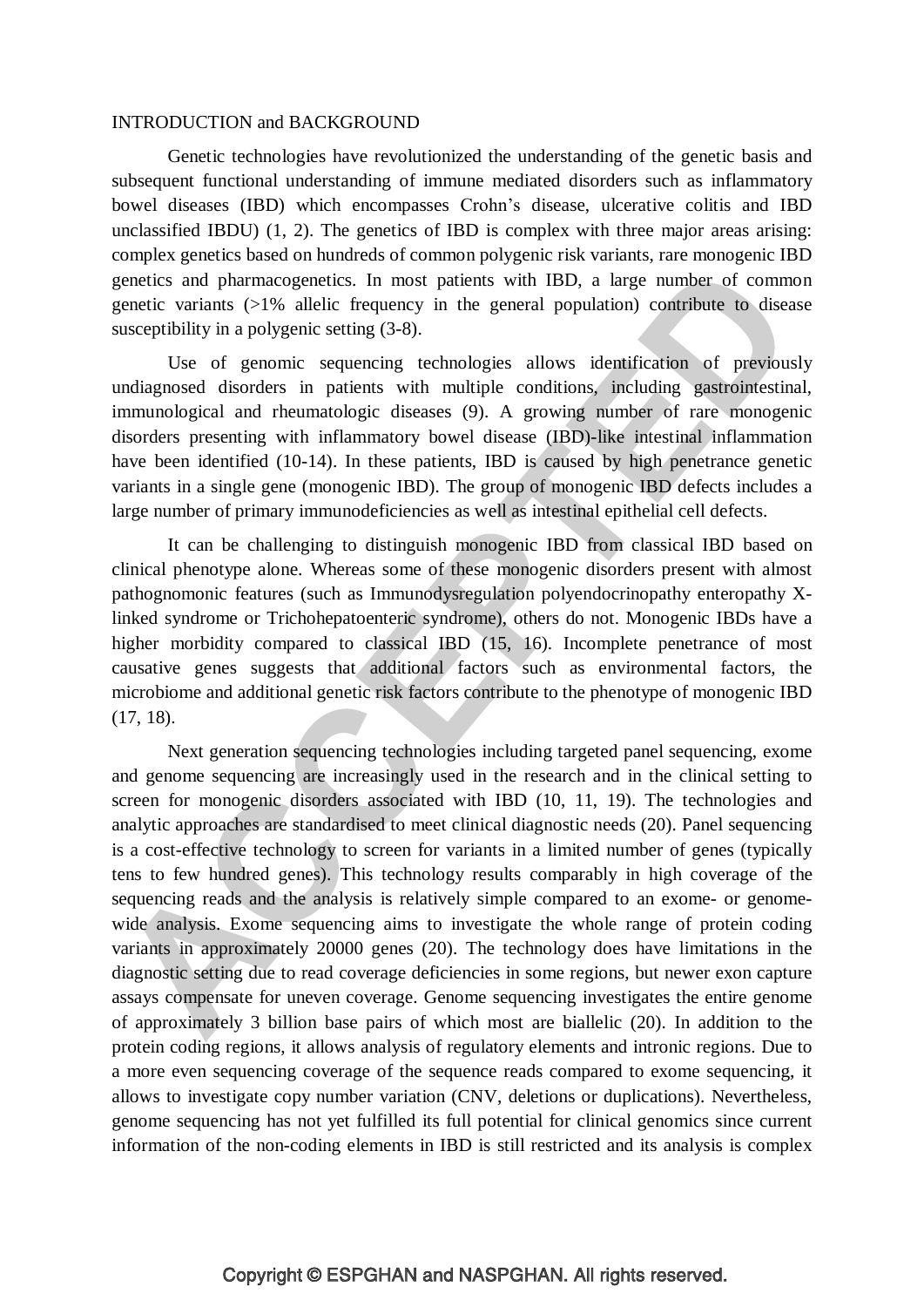(21). The diagnostic yield of exome and genome sequencing is similar or slightly higher in genome sequencing (22, 23).

We present a position statement on the application of next generation sequencing for diagnosis of monogenic IBD in clinical practice. We outline indications for genetic testing and discuss the diagnostic yield in different settings. Focusing on next generation sequencing for monogenic IBD diagnosis, we will not discuss emerging genetic applications such as polygenic IBD risk scores (3) or IBD-related pharmacogenetics (24-28).

#### **METHODS**

#### **Definition of topics and summary of evidence**

Following an open call to the members of the Paediatric IBD Porto and interest group of ESPGHAN, international specialists were selected based on content expertise. Besides Porto group members, external paediatric and adult IBD as well as immunology specialists were invited to participate. These included specialists from several research consortia with a focus on monogenic IBD including the Genius working group of ESPGHAN, the ESPGHAN supported COLORS in IBD research network and the VEOIBD consortium (www.veoibd.org).

Initially, the steering committee identified 7 key topics as part of an online iterative discussion process (**Box 1**). Subsequently, these topics were discussed within working groups, literature was assessed using a PubMed search, and position statements were developed.

#### **Literature search strategy and eligibility criteria**

To assess the use for next generation sequencing technologies for the diagnosis of monogenic IBD in patient cohorts, a systematic literature review was performed in accordance with the Preferred Reporting Items for Systematic Reviews and Meta-analyses statement (PRISMA; http://www.prisma-statement.org). The electronic database PubMed was searched for studies (updated June 2020). To achieve the maximum sensitivity of the search strategy in title and abstract, we combined terms that describe the IBD population (monogenic inflammatory bowel disease n=8 articles and Very Early Onset Inflammatory Bowel Disease n=110 articles) with search for IBD related sequencing technologies (Inflammatory Bowel Disease AND Exome Sequencing n=107 articles or Inflammatory Bowel Disease and targeted panel sequencing n=21 articles). Patient cohort studies published between 2010 to 2020 were included when 1) the study was published as original article in a peer-reviewed journal, 2) it was written in English, 3) the study population consisted of at least 10 patients diagnosed with IBD, 4) the aim was to screen for a spectrum of monogenic IBD disorders using targeted panel sequencing, and/or exome and/or genome sequencing. Case reports, conference presentations, reviews, editorials, and expert opinions were excluded. The reference lists of relevant articles and reviews on the topic were screened for additional studies that meet the eligibility criteria. From each selected study the following information was extracted: author name and year of publication, number of patients, cohort description, age at IBD diagnosis, region where participants were recruited and ethnic descent of IBD patients investigated, sequencing technology used, the number of monogenic IBD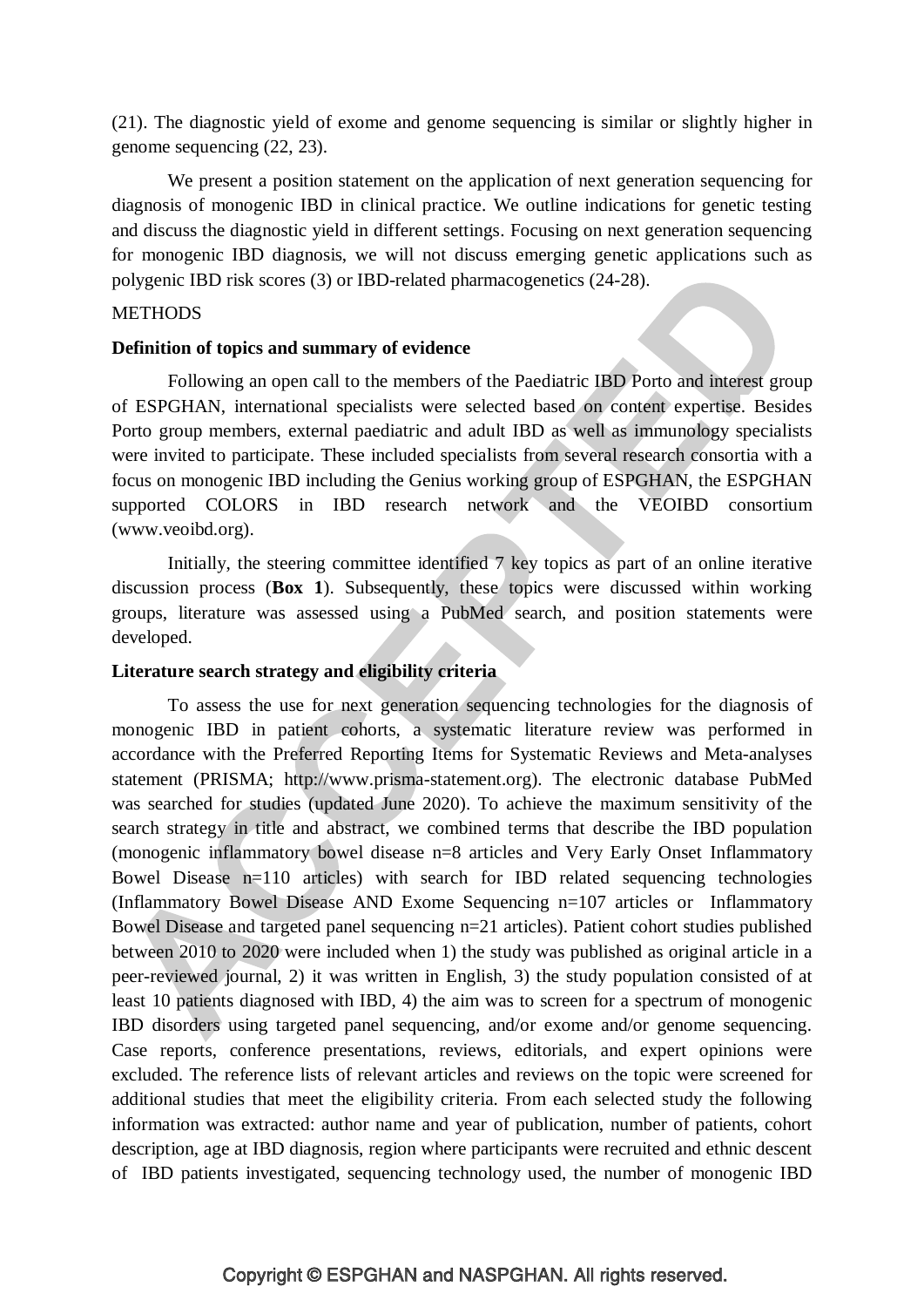genes screened and the number of patients with monogenic IBD identified, whether functional validation was performed and whether the results had therapeutic consequences. The selected studies were assessed for diagnostic costs and health economic data.

To assess clinical features that are significantly associated with the group of monogenic IBD, we selected studies that compared clinical features between cohorts of patients with monogenic IBD (including diverse genetic defects) and control IBD patients in whom no monogenic defect was identified. Significantly associated features were reported according to the statistical analysis described in the respective paper.

To select an extensive list of genes associated with monogenic IBD, we summarised the gene list discussed in four extensive specialist review articles that cover the biology and clinical implications of monogenic IBD (10-13). To reduce selection bias, we included reviews from specialists of different institutions. Based on this summary, a consensus list was generated by representatives of the research consortia based on published evidence.

We assessed different diagnostic algorithms to identify patients with monogenic IBD (11, 12, 29-31).

#### **Definitions**

In accordance with previous definitions, we define neonatal IBD as onset within first 28 days of age, infantile (and toddler) onset of IBD (less than 2 years of onset), very early onset IBD (VEOIBD; less than 6 years of age IBD onset), early onset IBD (EOIBD; A1a Paris Classification; less than 10 years of age), paediatric IBD less than 17 years of age onset (A1a and A1b Paris Classification) as well as adult onset IBD 17 year and older (29, 32).

To define the pathogenicity of genetic variants we follow the American College of Medical Genetics (ACMG) five-tier classification system (33). According to this classification (1) Pathogenic and (2) likely pathogenic variants directly contribute to the development of disease or are very likely causative, (3) variants of uncertain significance lack evidence to support a more definitive classification, whereas (4) likely benign or (5) benign variants do unlikely or not cause disease (33).

#### **Statement voting**

Position statements were developed based on iterative e-mail and conference call group discussions. The writing group voted on all statements while adding specific comments using a web-based voting platform. A second round of electronic voting and revisions was done, including all members of the Paediatric IBD Porto group of ESPGHAN. In total 32 paediatric IBD specialists voted anonymously on all statements: 23 Porto group members (of whom 9 were authors; Appendix 1, *<http://links.lww.com/MPG/C127>* names of all Porto group IBD specialists) and 9 non-Porto group authors. All statements were supported by at least 80% of the group.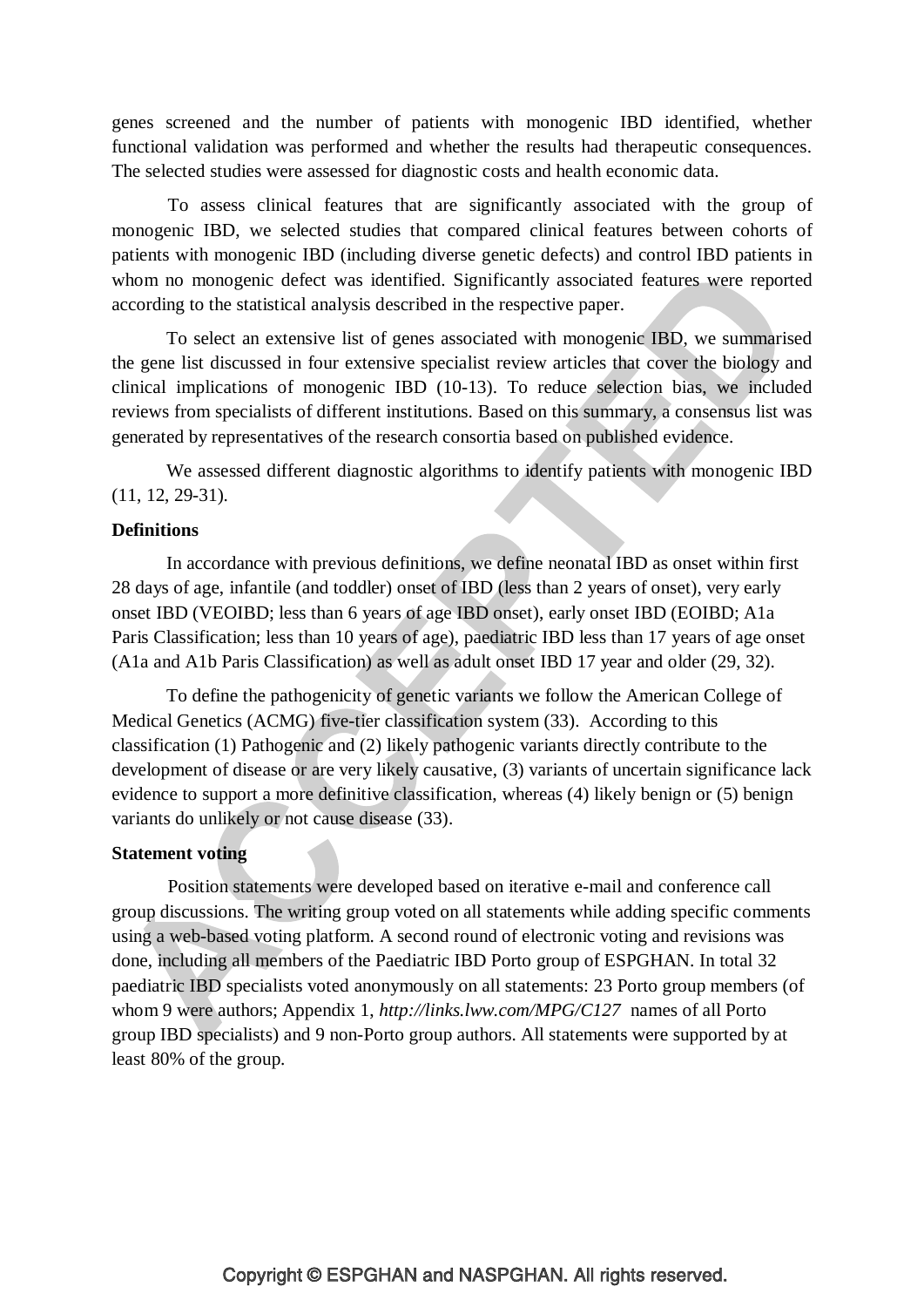#### RESULTS

#### **Next generation sequencing for diagnosis of monogenic IBD**

The initial literature search resulted in 185 studies. The use of next generation sequencing for diagnosis of diverse monogenic IBD disorders has been described in 18 cohort studies (**Table 1**). Five studies identified significant clinical and laboratory features of monogenic IBD patients compared to IBD patients in whom no monogenic cause was identified (**Table 2**). The results of the studies are influenced by several factors including the geographical representation of the cohorts, the ethnic background of the study groups, or the preselection of the study population in respect to clinical phenotype (unselected cohorts, cohorts with undiagnosed immune defects or congenital diarrhea, cohorts with or without clinical suspicion of monogenic IBD prior to genetic tests). Further factors that influence the diagnostic yield are the age of IBD onset of the study population (ranging from neonatal onset to adult onset IBD), the use of sequencing technologies (targeted panel sequencing, exome and genome sequencing, with and without prior Sanger sequencing), the study setup (single or multi-centre studies, analysis focused on singleton sequencing in most studies versus family trio analysis in one), and the degree of pathogenic classification and functional validation of the genetic variants (**Table 1 and 2**). The heterogeneity of these studies has so far precluded a formal meta-analysis to establish a hierarchy of factors. However, even in the absence of a multifactorial analysis, current data allow to draw conclusions about the patient populations that will benefit most from genetic screening, and how to optimise the diagnostic pathway in the clinical care setting.

## **Indications for genetic testing of monogenic IBD informed by clinical phenotypes and therapeutic implications**

Establishing a genetic diagnosis is of benefit to patients and their families because it can help to predict the disease course, to anticipate complications, to facilitate genetic counselling and to consider specific treatments, most notably allogeneic hematopoietic stem cell transplantation for some underlying primary immunodeficiencies (10-12) (**Table 1**). Since monogenic IBD is associated with a number of demographic features including age of IBD onset, the family history, clinical phenotypes (in particular comorbidities and extraintestinal manifestations), as well as abnormal laboratory findings (**Table 2**), those features can inform the need for genetic investigations as well as the clinical need to progress with informed treatment options.

#### *Age of IBD onset as a predictor of monogenic IBD*

The age of onset of IBD is a strong predictor for the risk of monogenic IBD (**Table 1 and** 2). The majority of patients with monogenic IBD present in the first 6 years of life (i.e. very early onset IBD, VEOIBD) (16, 31, 34, 35). However, the age of onset forms a spectrum and across a large number of gene defects, individual patients present in paediatric care beyond 6 year of age (29).

Studies in patients with infantile-onset IBD (i.e.  $\langle 2 \rangle$  years of age at disease onset) identified a monogenic cause in 13-41%, in patients with VEOIBD in 0-33%, and in patients with IBD onset between 6 years and 18 years in 0-38% depending on the preselection of the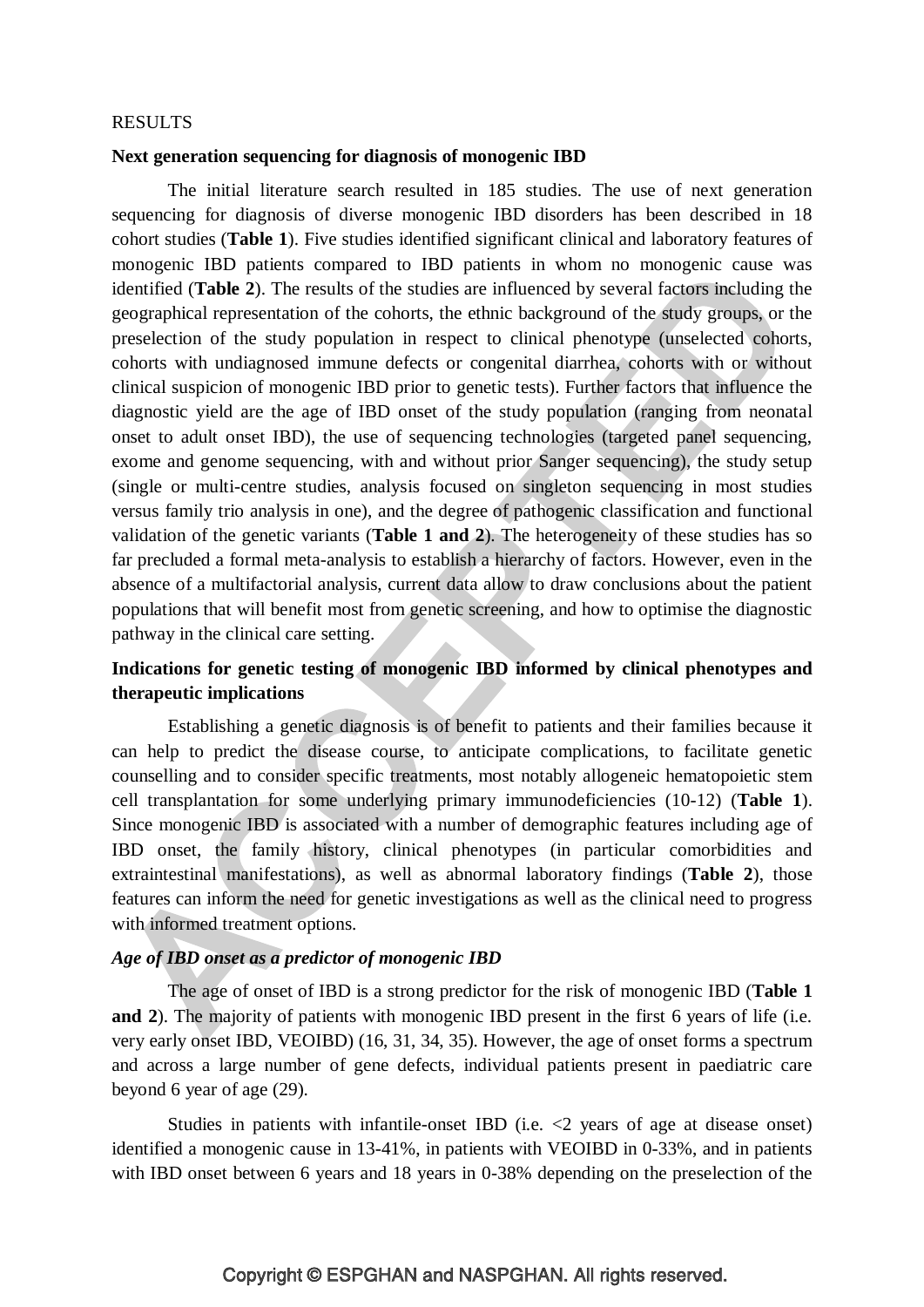patients investigated (**Table 1**). Among all paediatric IBD patients aged <18 years in a single centre, monogenic IBD was identified in 3% (36).

Diagnosing a monogenic cause of IBD during adulthood is exceptional. Sequencing studies in adult onset IBD populations have not identified monogenic IBD (37, 38). Among the exceptional rare gene defects that are associated regularly with adult onset IBD is congenital diarrhea due to GUCY2C defects (39). Adult age onset IBD is a rare but consistent finding in patients with XIAP defects, who were either previously symptomatic due to immunodeficiency or even non-symptomatic (40). Hypomorphic variants in XIAP without clinical consequence for the patients are more common in patients with IBD onset >6 years of IBD onset, suggesting a role as modifier variant and a spectrum of pathogenicity (38).

#### *Family history as predictor of monogenic IBD*

Consanguinity, a family history of autoimmune disease and family history of suspected or confirmed monogenic disorders are associated with monogenic IBD (16, 36) (**Table 2**). Male predominance is a sign of X-linked disorders such as XIAP deficiency or IPEX syndrome (41). Suspicion is highest if similar disease phenotypes are observed in several family members. However, a positive family history is not specific since multiple affected family members can also be found in classical IBD, males predominate in paediatriconset Crohn's disease overall, and a quasi Mendelian inheritance pattern has been described in families with NOD2 variants (42, 43). On the other hand, monogenic IBD disorders such as *LRBA* deficiency (44, 45), or CTLA4 haploinsufficiency (46) can present with quite diverse phenotypes reflecting variable expression and incomplete penetrance. In those defects a Mendelian inheritance pattern can be clouded even if several family members are affected.

## *Clinical features of monogenic IBD including comorbidities and extraintestinal manifestations*

Current data suggest a limited diagnostic value of endoscopic IBD classification for the diagnosis of monogenic IBD (**Table 1 and 2**) whereas some histologic features may raise the suspicion for monogenic IBD **(Table 3**).

Comorbidities and extraintestinal features are significantly associated with monogenic IBD (**Table 2**). We use the terms "comorbidities and extraintestinal manifestations" aligned to acknowledge the fact that potentially unrelated comorbidities in patients with suspected monogenic IBD (pre-test definition) are in fact often extraintestinal manifestations in accordance with the broader phenotypic disease spectrum of individual gene defects (postdiagnosis definition). Several reviews have provided an overview of extraintestinal features of the diverse immunodeficiency and epithelial cell disorders that can present with intestinal inflammation (10, 12, 29). Those features include recurrent infections, hemophagocytic lymphohistiocytosis (HLH), autoimmune and dermatological features as well as development of malignancy (**Table 3**).

It is important to note, that not all rare extraintestinal manifestations and comorbidities are a consequence of monogenic IBD and that intestinal inflammation in a rare Mendelian disease is not always caused by the gene defect. For instance, hemophagocytic lymphohistiocytosis can be a medication-induced side effect of thiopurines used to treat IBD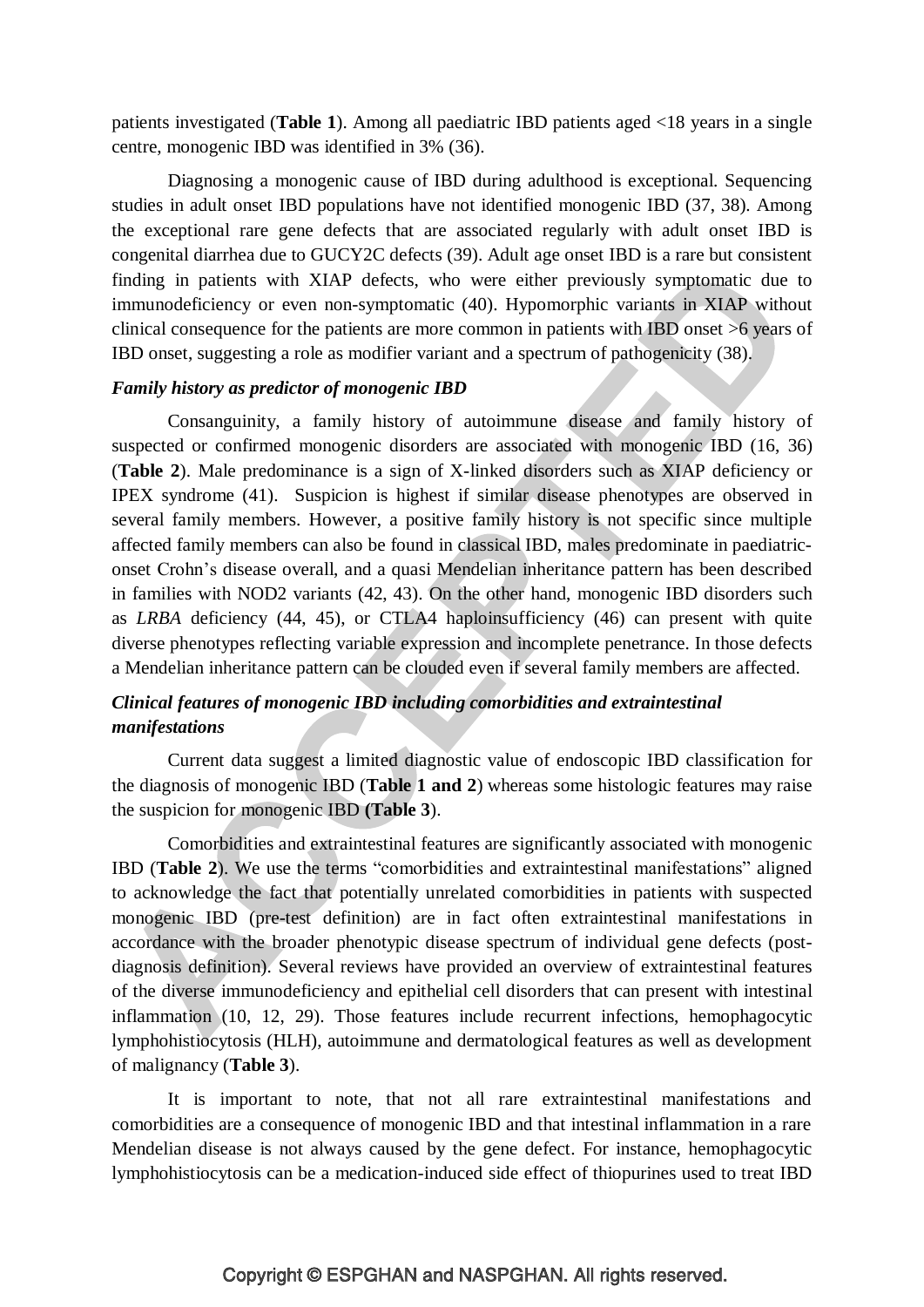(**Table 3**). D*e novo* intestinal inflammation in patients with Mendelian disorders can be a consequence of treatment of malignancy by immune checkpoint inhibitor (anti-CTLA4 or anti-PD1) or mofetil mycophenolate treatment after solid organ transplantation (47).

#### *Laboratory features associated with immune dysfunction in monogenic IBD*

Abnormal immune cell numbers and function and abnormal immunoglobulin levels in a patient with intestinal inflammation can suggest a primary immunodeficiency (**Table 4**). A pragmatic basic workup for patients with IBD and suspected monogenic IBD includes a limited number of essential laboratory tests (**Table 4**). There are no data in support of more extensive laboratory studies in routine clinical practice. However, the infection history, autoimmune phenotype and abnormal immunological laboratory features may trigger more specialized investigations in an interdisciplinary effort.

#### *Genetic screening in advance of interventions associated with high morbidity and mortality*

Genetic investigations to establish monogenic IBD can guide appropriate therapies and inform on risk benefit of therapies associated with high morbidity and mortality (**Table 1**).

Results of genetic investigations in patients with suspected monogenic IBD guide the application of allogeneic hemopoietic stem cell transplantation in several aspects. Allogeneic hemopoietic stem cell transplantation has developed into a *de facto* standard of care for several monogenic IBD disorders associated with primary immunodeficiencies, in particular IL10 signalling defects or regulatory T cell defects (48-50). For other monogenic IBD disorders with epithelial defects such as TTC7A or IKBKG defects, allogeneic haematopoietic stem cell transplantation is less or not at all effective (51, 52). This means that for some patients with monogenic IBD defects the likely therapeutic benefit clearly outweighs the transplant associated mortality and morbidity (such as Graft versus host disease, medication toxicity, infections) whereas patients with epithelial conditions will unlikely benefit while still experiencing potential complications. Genetic screening can identify patients with pure epithelial defects and prevent progression to haematopoietic stem cell transplantation (53). In patients with monogenic IBD defects that affect both hematopoietic and non-hematopoietic (epithelial) cell lineages (e.g. *CASP8, IKBKG or RIPK1*), weighing risks and benefits of allogeneic HSCT remains challenging (54-56).

Patients with IL10 signalling defect have an increased susceptibility for lymphoma (57). Whereas in patients with many forms of lymphoma, chemotherapy and autologous hematopoietic stem cell transplantation is a standard of care, autologous transplantation does not correct the underlying genetic driver in IL10 signalling defect. Genetic analysis can therefore prevent autologous haematopoietic stem cell transplantation in patients with monogenic IBD defects and inform progression to *allogeneic* haematopoietic stem cell transplantation (57).

In some patients with monogenic severe therapy refractory Crohn's disease, multiple resections can cause short gut syndrome. Establishing the genetic diagnosis of XIAP deficiency in a patient with short gut syndrome by exome sequencing resulted in change of clinical management from a proposed small bowel transplantation to allogeneic HSCT (37).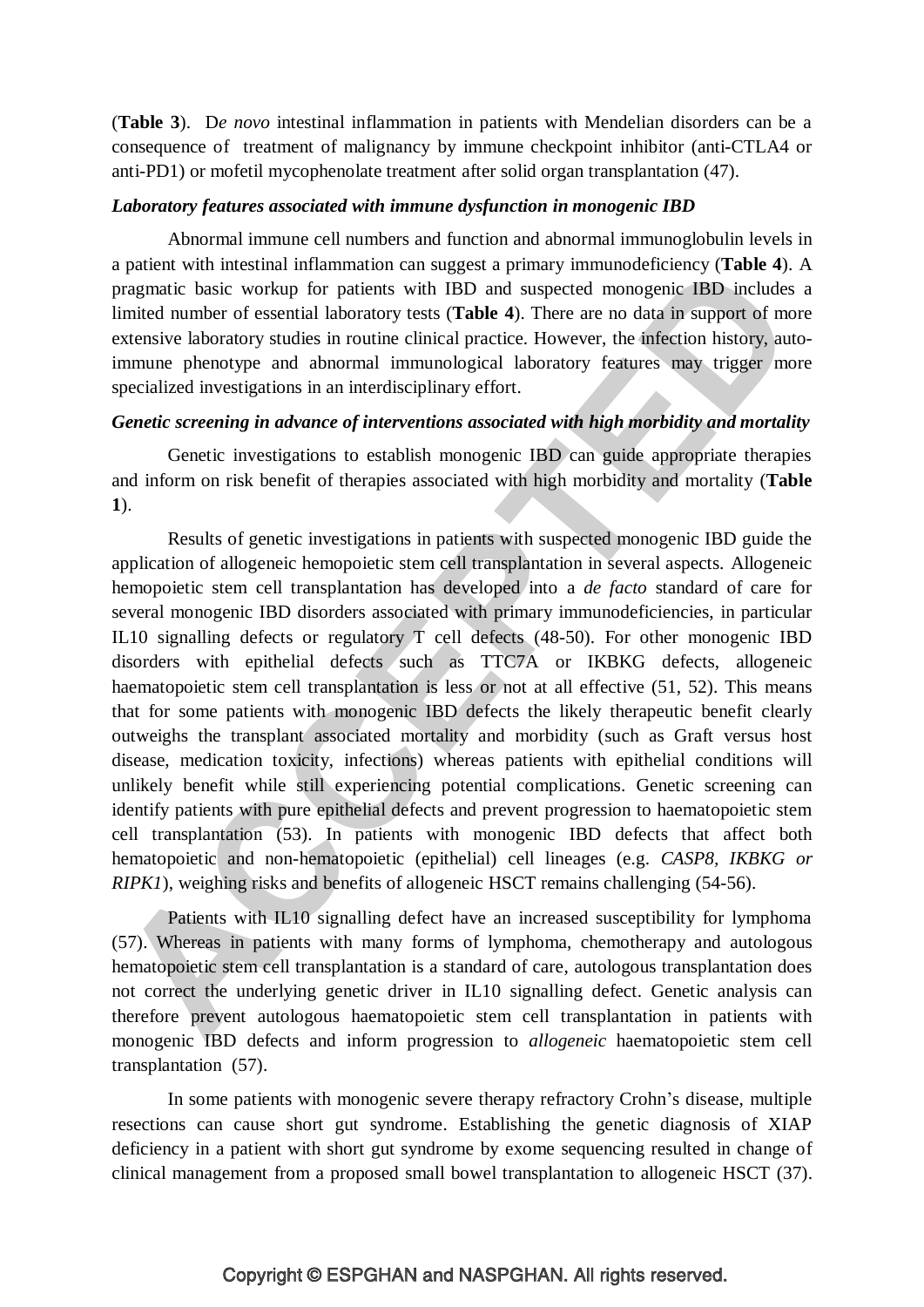Establishing a genetic diagnosis early in the course of the disease may prevent surgery by progressing with curative allogeneic HSCT.

## **A genetic diagnosis of monogenic IBD can inform on pharmacological treatment options**

Preliminary data suggest that patients with distinct monogenic disorders might benefit from specific pharmacologic interventions that are currently not standard of care in patients with classical IBD. Case reports or non-controlled small case series suggest that patients with IL10 signalling defects and mevalonate kinase deficiency might benefit from IL-1 targeting therapies (58, 59), patients with NLRC4 defects from IL-18 or IL-1 targeting treatments (60, 61), whereas patients with CTLA4 and LRBA defects can benefit from CTLA4 fusion protein abatacept (62, 63).

#### *Prenatal testing in families with history of infantile IBD*

Families with children affected by severe genetic disorders may ask whether predictive prenatal testing can inform recurrence of the disorder in subsequent pregnancies. A recent survey among clinicians in tertiary centers of 10 countries reported referrals for prenatal genetic testing for IL10 signalling defects, i.e. a form of monogenic IBD with severe phenotype and complete penetrance in four countries (64). Prenatal testing in families with known *IL10RA* defects was performed as targeted preimplantation test after *in vitro* fertilization or as targeted genetics after intrauterine amniocentesis/chorion villus sampling. Prenatal diagnostics requires specific clinical genetic counselling and poses great ethical challenges due to the potential implications of embryo selection or termination of a pregnancy (64).

#### **What monogenic disorders should be included in genetic sequencing panels?**

Gene sets for monogenic IBD disorders have been discussed in recent literature reviews (10-13). Among those, there is considerable heterogeneity; 32 genes are discussed in all four reviews (**Table 5**). Similarly, there are differences in the gene panel setup of commercial, clinical and research focused targeted gene panel assays aiming to screen patients with monogenic IBD, infantile IBD, and/or congenital diarrhoea to include between 21 and 160 genes (**Suppl. Table 1,** *<http://links.lww.com/MPG/C125>*). Those differences can be explained by several factors: i) an increasing number of candidate genes is identified over time, ii) focus on slightly different patient cohorts (i.e. focus on immunodeficiency genes and/or congenital diarrhea depending on the referral population), iii) different definitions on what defines a causative monogenic IBD gene, and iv) inclusion of genes that are (currently) of research interest but not established as monogenic cause of disease, v) some panels include genes informed by polygenic risk loci. Acknowledging those factors, we reviewed the gene list and agreed on a consensus list of 75 monogenic IBD genes (**Table 5)**. Depending on the phenotype and the family history, a variable set of candidate genes can be prioritized for the individual patient. The emerging number of newly described genetic causes and the process of variant validation over time means that this list of monogenic IBD genes will evolve and needs updating. The vast majority of these genes has been recognized as disease-causing by an independent international expert committee of the international union of immunological societies (65).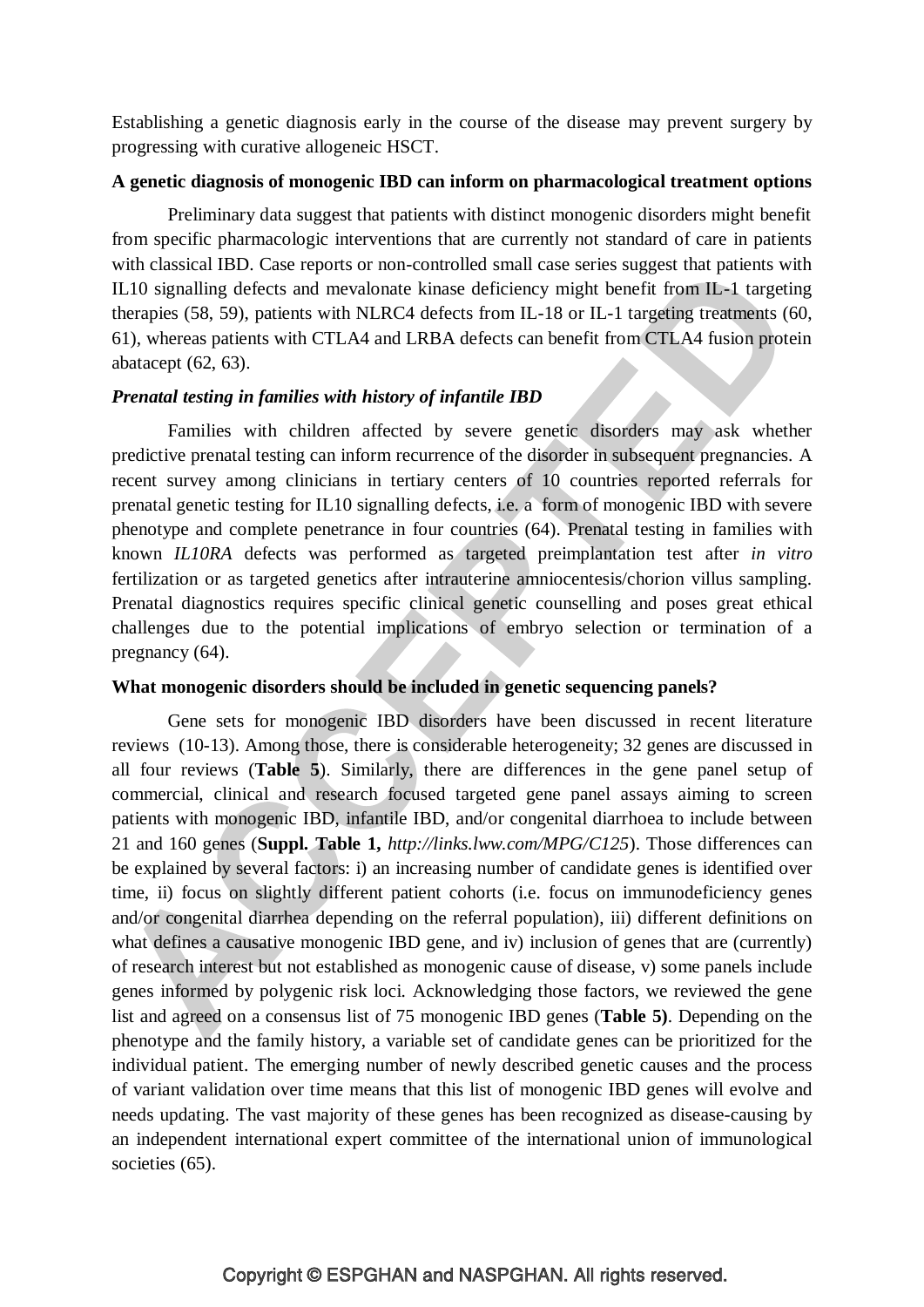#### **Are there preferred sequencing technologies?**

Due to the increasing number of candidate genes, the use of classical Sanger sequencing of candidate genes has been replaced by parallel sequencing technologies. Sanger sequencing is still an effective, fast and economic way to confirm a suspected genetic diagnosis in a family with a known genetic variant or in a patient with a pathognomonic phenotype. There is now ample evidence that panel sequencing (53, 66), exome sequencing (8, 36, 37, 53, 66, 67), as well as genome sequencing (21, 68, 69) are excellent tools to investigate genetic variants in patients with suspected monogenic IBD. Comparative studies in patients with IBD have confirmed that sequencing read coverage and diagnostic accuracy of panel sequencing is higher than exome sequencing (53, 66). Several clinical genetic laboratories and additional commercial companies offer panel sequencing assays aimed for early onset IBD (**Suppl. Table 1,** *<http://links.lww.com/MPG/C125>*). It is in the nature of the assay that updating the panel of genes is required over time and retesting of patient samples with a high suspicion of a monogenic IBD is required either with an updated panel or subsequent progression with exome or genome sequencing. Since the first description of **exome sequencing** in a patient with IBD and XIAP deficiency (70), exome sequencing has demonstrated its clinical utility and potential for discovery (11, 19). Using exome sequencing, a specified "virtual" monogenic IBD panel can be used for the initial screening and exome-wide analysis can be performed as part of a subsequent analysis. Genome sequencing has not yet fulfilled its full potential for clinical genomics since current information of the non-coding elements in IBD is still restricted and its analysis is complex (21). Genome sequencing care pathways for infantile onset IBD are currently being evaluated in a formal trial of the National Genomic program in England [\(https://www.genomicsengland.co.uk\)](https://www.genomicsengland.co.uk/). The genetic DNA sequencing technologies might be complemented by copy number variation analysis via multiplex ligation-dependent probe amplification. Other variants might require validation via RNA sequencing to confirm relevant splice variants.

Which sequencing technology to use in clinical practice depends on the clinical setting and the resources available. For example, regional or national health care services may opt for well-designed panel sequencing approaches as a first-line strategy, whereas academic centers (single centers or national research hubs) may prefer standardized exome or genome sequencing platforms.

In the context of exome wide sequencing, analysis of patient and parents (family trios) has a higher discovery rate than singleton patients sequencing (20, 22). Indeed, the use of trio analysis might explain in part the higher diagnostic rate in a paediatric IBD population compared to previous studies (36).

Analysis and interpretation of genomic data should be performed by specialists trained in clinical genomic medicine. All variants within each gene should be classified as either "pathogenic", "likely pathogenic", or "variants of unknown significance". Databases such as Clinvar, ClinGen, or The Human Gene Mutation Database can help to assess variant phenotype relations (71, 72) although there is currently no single repository of classified monogenic IBD gene variants. Deposition of variants of unknown significance via Clinvar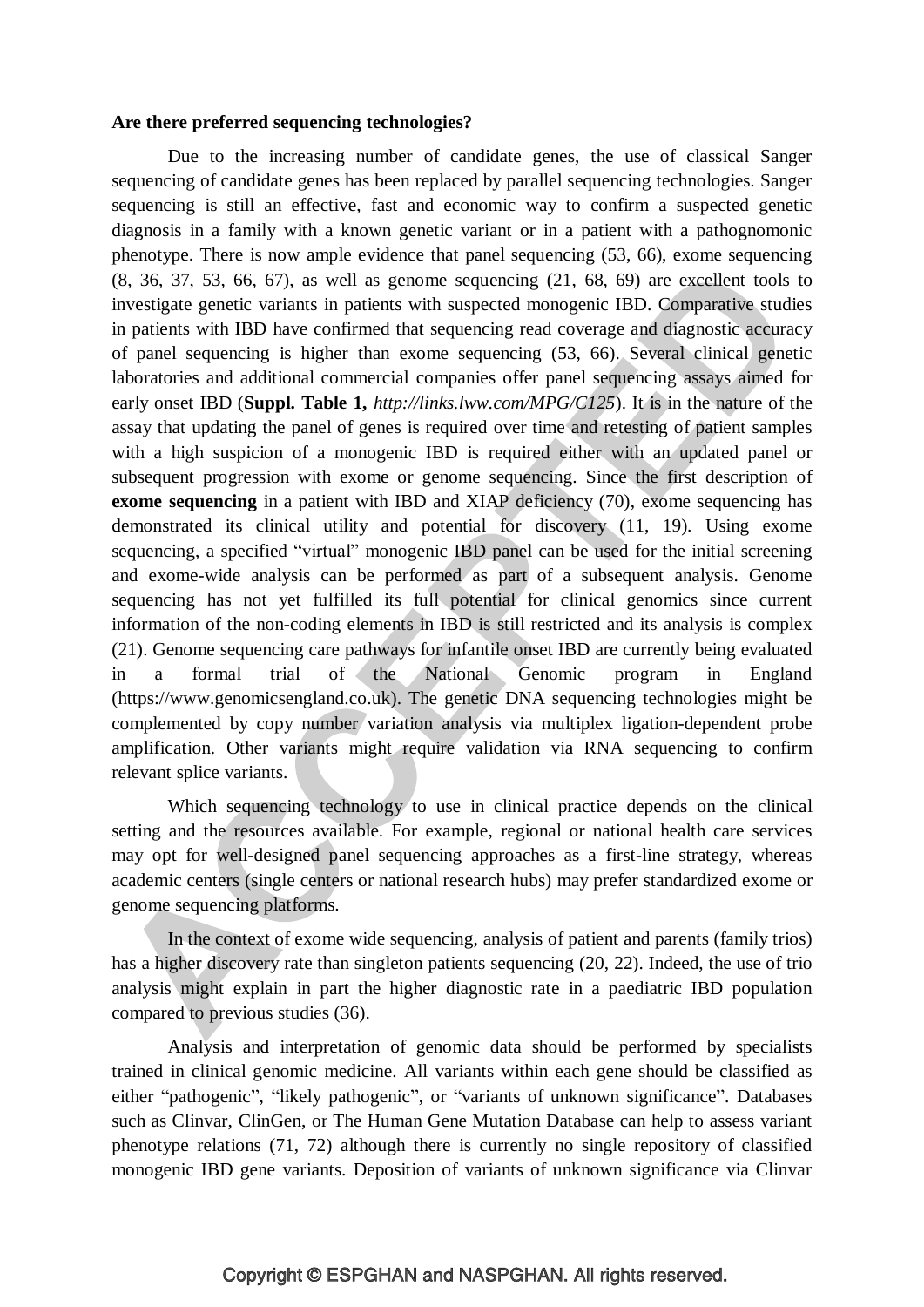(https://www.ncbi.nlm.nih.gov/clinvar/) or sharing variants via Matchmaker [\(https://www.matchmakerexchange.org\)](https://www.matchmakerexchange.org/) can initiate communication with interested research groups and facilitate characterization. In some patients, in particular in consanguineous families, occasionally more than one plausible monogenic defect is identified. Since annotation and assembly of the human genome is an ongoing project and computational algorithms are constantly being improved, the identification of genetic variants is also subject to evolution.

## **Is a functional validation of genetic variants required before genetic variants can be regarded as pathogenic?**

The causal relation of a genetic finding in a patient with potential monogenic IBD needs to be established on a gene as well as variant level. Relying solely on genetic screening can be misleading, because computational variant prediction can either fail to detect functional damaging variants (false negative) or predict damaging effects in neutral variants (false positive). It is therefore important that novel variants in known genes are functionally validated and assessment of variants in novel candidate genes typically requires further research. In principle, functional studies are required to show that genetic variants cause disease through loss-of-function, or gain-of-function via altered protein function or expression, or localization of the gene product.

It is a limitation that in routine diagnostic laboratories, functional tests are currently available only for a fraction of genes associated with monogenic IBD. Among those tests used in the routine clinical immunology labs, the dihydrorhodamine test is standardised to detect defective neutrophil NADPH oxidase activity in patients with chronic granulomatous disease. Other functional tests assess IL10 signalling (function of the IL10 receptors - *IL10RA* and *IL10RB* deficiency), or IL10 secretion in response to LPS, and muramyl dipeptide induced signalling (XIAP deficiency) (29). Flow cytometry studies for XIAP, SLAMassociated protein (SAP), CTLA4, LRBA and FOXP3 protein expression will identify a large proportion of patients that harbour gene defects with deletion, stop codon or frameshift variants in those genes (73, 74). In patients with suspected IPEX or IPEX-like syndrome measurement of a range of autoantibodies including anti-thyroid antibodies, type 1 diabetes specific antibodies, and anti-enterocytes antibodies can be adequate (41).

Some genetic defects show cell-type specific effects, some variants affect isoforms, some variants only affect a fraction of cells, i.e. mosaicism (8). With increasing use of sequencing technologies, it becomes clear that there are many hypomorphic defects and it can be challenging to assess whether a gene variant is a pathogenic variant or a risk factor (NADPH oxidase complex, (75); XIAP (38, 76)). Functional validation usually requires in-depth studies either based on primary patient-derived cells or cell lines that are modified to express patient derived mutations. To assess compound heterozygosity, the effects of both genetic variants should be tested. For a large number of genes, functional validation assays are available in the research setting only. Complex *in vitro* models based on organoids or induced Pluripotent Stem Cells (iPS cells) may be employed to study cell types such as epithelial cells or macrophages (77, 78). I*n vivo* models include animals such as zebrafish or mice (e.g. humanised mouse models) (79). Since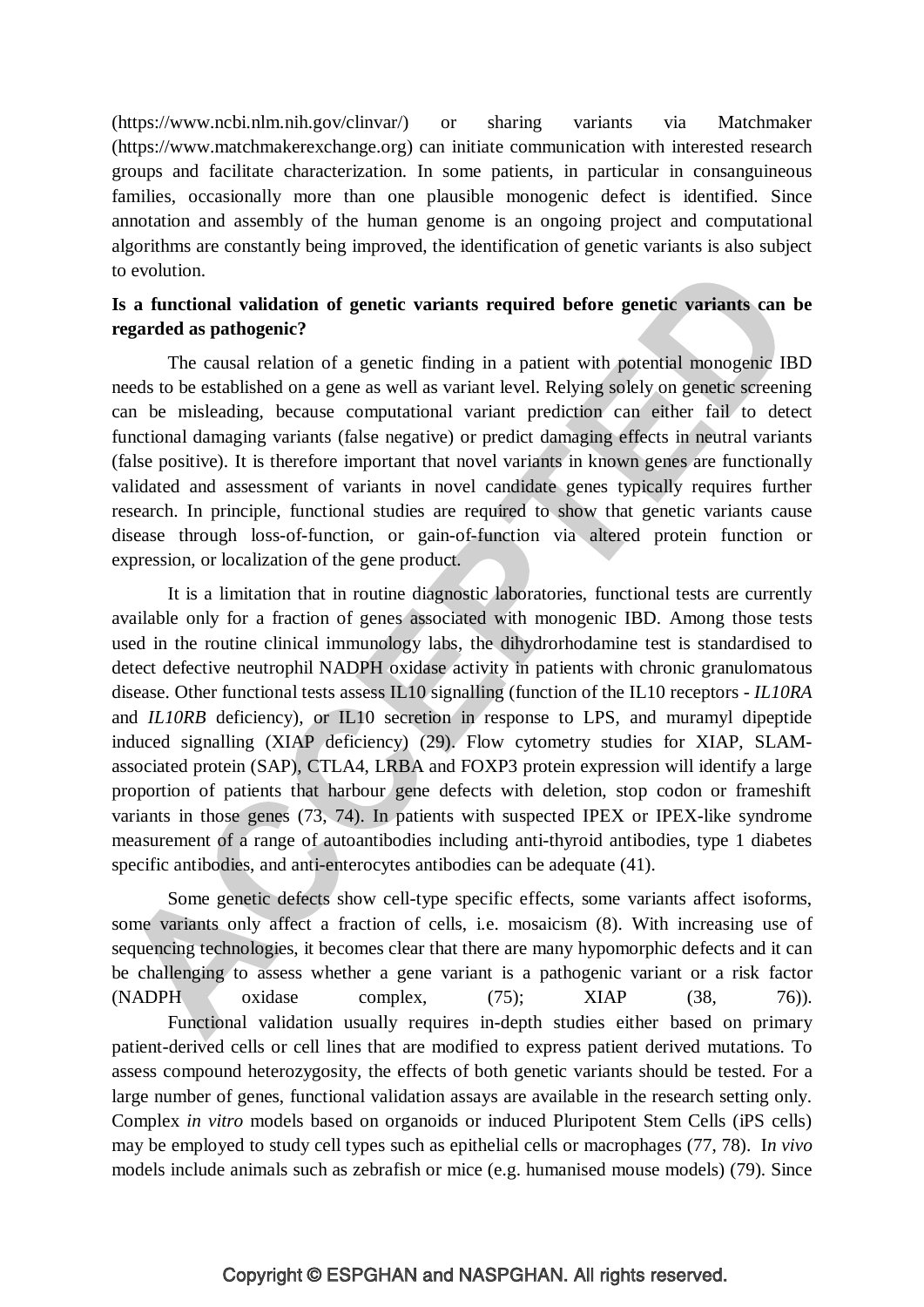the clinical analysis depends on research findings, translational research studies must adhere to clear standards when reporting variants and associated pathogenicity. Without performing functional validation studies, research results are potentially misleading (80, 81).

#### **Are genomic screening technologies for diagnosis of monogenic IBD cost-effective?**

Formal studies on the overall diagnostic costs of genomic diagnostics in IBD are lacking. Among the next generation sequencing technologies, the technical sequencing costs are lowest with panel sequencing and highest with genome sequencing (82). Whereas the technical sequencing costs drop over time aiming for costs less than \$1000 per genome and less than \$500 per exome, the overall costs of the genetic analysis are still substantial. A systematic literature review that included studies until the year 2016 estimated the cost for a single test of exome sequencing from \$555 to \$5,169 and for genome sequencing from \$1,906 to \$24,810 (82). Another study calculated the per-sample costs  $\epsilon$ 1669 for genome sequencing,  $\epsilon$ 792 for exome and  $\epsilon$ 333 for targeted panel sequencing (83). A micro-costing analysis of genome sequencing in a UK National Health Service laboratory processing 399 samples per year estimated the true costs of analysis several times higher than the technical sequencing costs (84). Targeted gene panel sequencing has emerged as a diagnostically accurate and cost-effective technology with approximately 25% the sequencing cost of exome sequencing and less analytic complexity. Petersen et al. performed targeted panel sequencing in a cohort of 71 patients with early onset IBD or early onset chronic diarrhoea and compared the findings to exome sequencing performed in 25 of these patients (66). Costs can differ in different health care settings. Many centers see the trade-off between costs and the expected clinical utility currently in favour of performing targeted panel or exome sequencing as first line analysis.

Health economic studies are currently not available to assess how genomic diagnostic costs in different care pathways compare long term in patients with suspected monogenic IBD. Although not related to monogenic IBD, a recent prospective study demonstrating costeffectiveness of early exome sequencing in relation to all diagnosis-related investigations including Sanger sequencing in a group of 40 children with a range of suspected Mendelian disorders (85). An early genetic diagnosis may prevent a diagnostic odyssey with associated diagnostic costs, treatments, operations and hospitalization in those patients. Case reports, case series and cohort studies suggest a long diagnostic delay in some patients and confirm that a genetic diagnosis after performance of genomic screening technologies does lead to fundamental change in clinical management, years to even decades after the onset of intestinal inflammation (8, 36, 37, 68).

#### **Multidisciplinary care pathways and clinical genomics in monogenic IBD**

In light of the individual benefit for patients and their families, targeted panel sequencing and exome sequencing strategies for patients with suspected monogenic IBD have been implemented in routine clinical care by health care providers in several countries (e.g. Switzerland, UK, Israel, USA).

Several diagnostic algorithms for monogenic IBD have been proposed **(Figure 1, Suppl. Figure 1,** *<http://links.lww.com/MPG/C126>***)**. The use of genetic technologies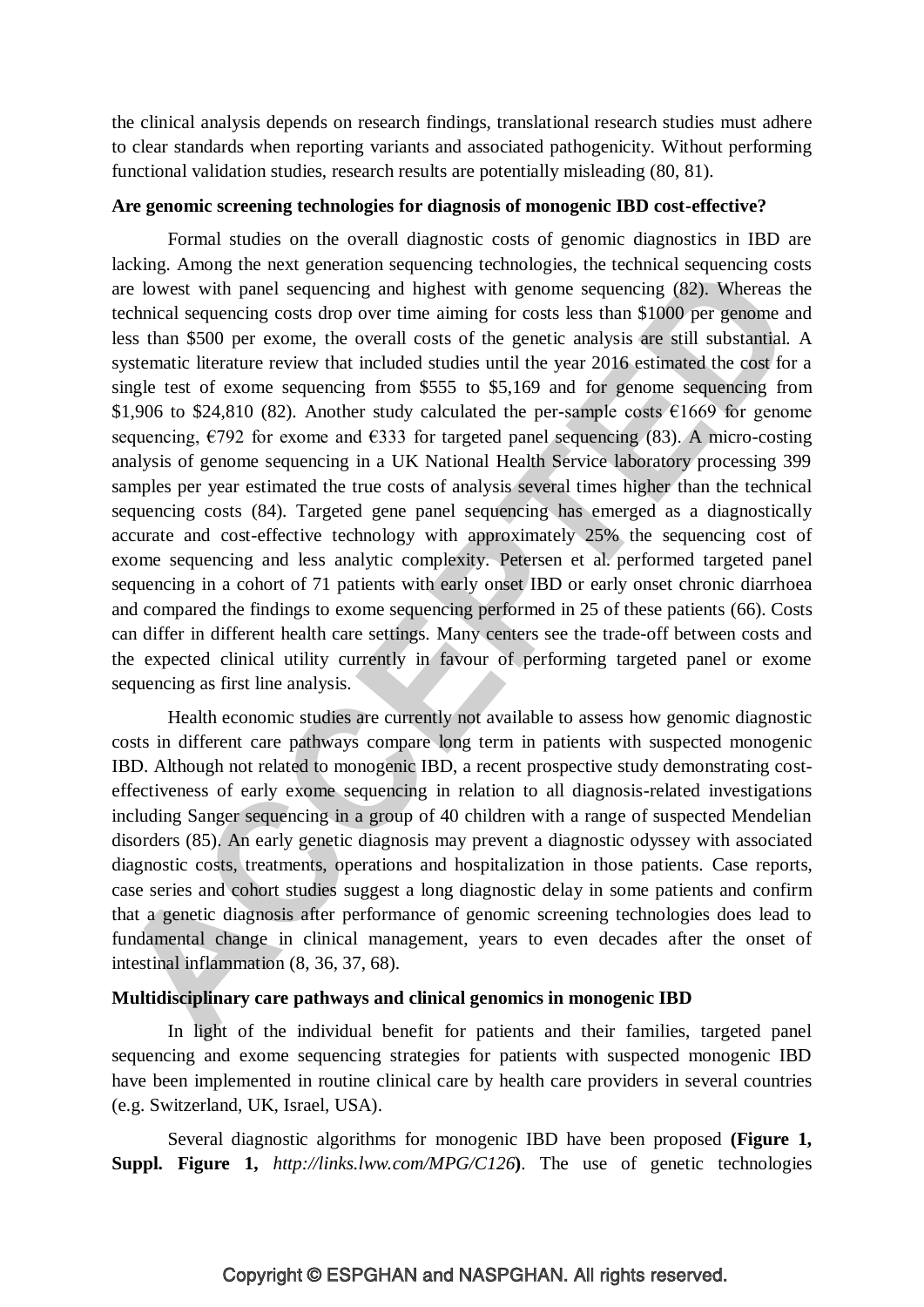complement the diagnostic algorithms for the diagnosis of paediatric Crohn's disease, UC and IBD unclassified (IBDU) to establish the extent and activity of the intestinal inflammation (32, 86). Due to the continuously increasing number of Mendelian disorders that can cause IBD, the prediction of a single candidate gene based on clinically presentation is unreliable even to the most experienced clinicians. Next-generation sequencing technologies are therefore key to help establish the diagnosis of monogenic diseases associated with IBD.

Qualitative reports and reviews describe how clinical genomics pathways for patients with suspected monogenic IBD are best organised (10, 11, 87). Multidisciplinary care of patients with expected or confirmed monogenic IBD is key to deliver state-of-the-art patientcentered care. Setup of dedicated clinics with focus on VEO-IBD, monogenic IBD and genomic medicine can help to implement such interdisciplinary care (87). This supports provision of specialized paediatric gastroenterologist service care jointly with immunology and genetic services, as well as additional disciplines such as radiology, surgery, rheumatology, dermatology, dietetics, pharmacists (potential use of off licence treatments), psychology (severe chronic disorders, family support), primary care clinicians, as well as ethicists (implications for other family members, novel treatment options, families who consider prenatal screening) and research scientists. Individual specialities such as paediatric radiology (88) have highlighted the specific needs of patients with VEO-IBD and monogenic IBD within their diagnostic algorithms. Virtual multidisciplinary case discussions can be helpful to connect not only local but national and international specialists.

Prior to genetic investigations, it is important to discuss indication, previous diagnostic findings, the genetic screening process, the likelihood to identify incidental findings, and the potential therapeutic consequences **(Figure 1)**. Up-to date standards and guidelines and practice resource for clinical genomics are available via specialist societies such as the European Society of Human Genetics (89) or the American College of Medical Genetics (https://www.nature.com/gim/). There are country-specific rules on handling patient consent, genetic data storage and data protection, as well as incidental findings. Children should always be encouraged to actively engage in the consent/assent process, respecting their rights in light of their age-related cognitive development (90). After the genetic investigations, a multidisciplinary team meeting helps to assess the genetic and functional validation results, to assess the need of additional diagnostic tests and therapeutic implications, to discuss incidental findings, and to prepare communicating genetic findings to patients **(Figure 1)**. Given the complexity of the findings, it is important to communicate the genetic test results to patients and their families as well as non-specialists in a understandable way (91). How to communicate information about less well-understood genetic variants is a matter of debate. In light of the large number of variants of unknown significance there is good reason not to report variants of unknown significance (92). Pre- and post-test counselling on variants of unknown significance and their spectrum of potential consequences can help to reduce misinterpretations, anxiety, as well as decisional regret (93).

Although centralised sequencing and analysis has several advantages, hospital-based analysis was associated with higher diagnostic yield compared to centralised exome analysis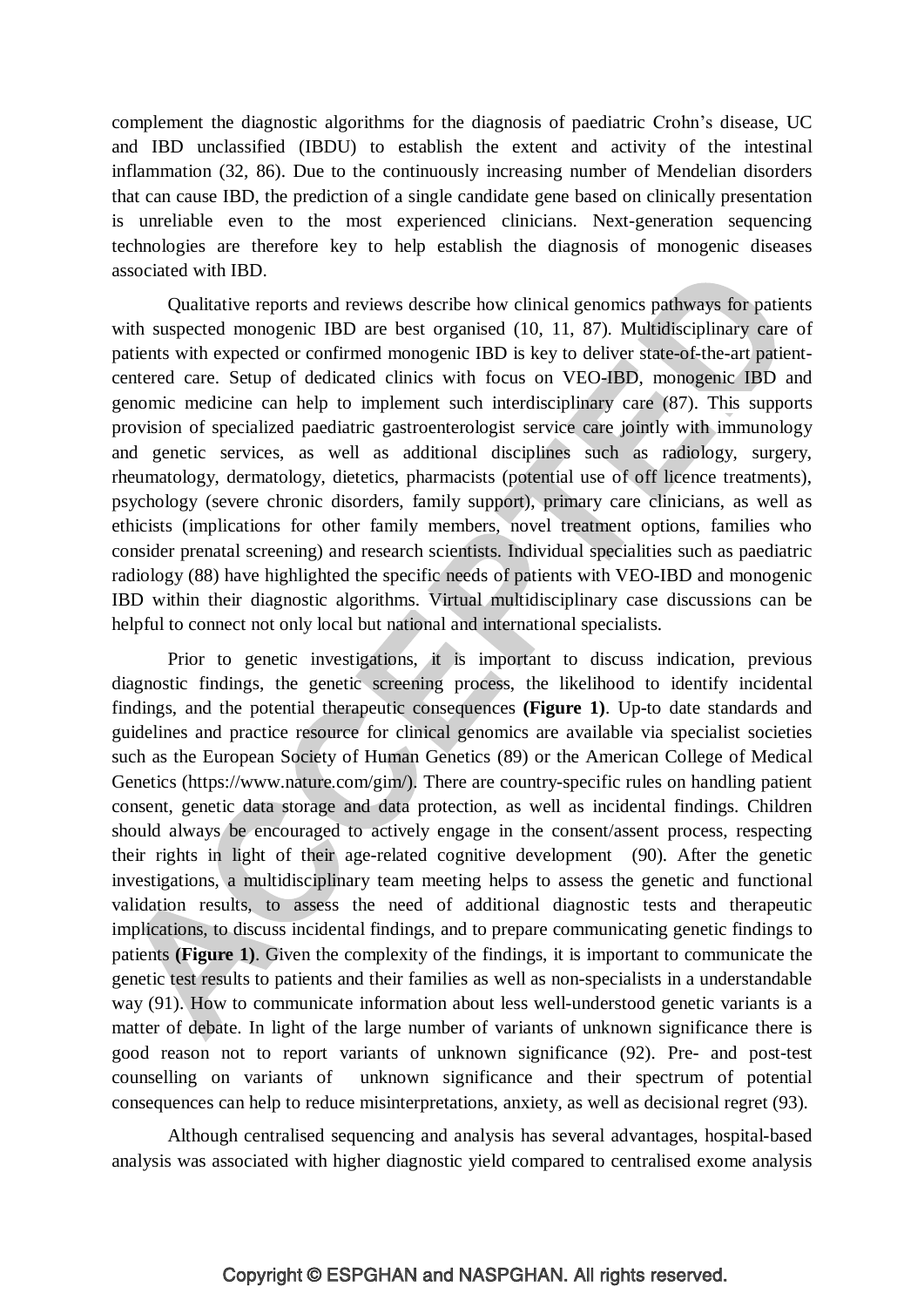suggesting that local expert knowledge (on patient and phenotype) contributed significantly to the increased diagnostic yield (22).

The urgency of genetic testing is influenced by the clinical condition of the patient and the therapeutic implications of the genetic results. However, the former can change and the latter are difficult to predict before sequencing results are received. This is illustrated by a patient with VEO-IBD who was in stable condition at the time of study participation but died after an unexpected EBV infection response and liver failure due to X-linked lymphoproliferative type 1 disorder before the exome sequencing results became available (8). An "emergency" sequencing is rarely required but technically feasible in critically ill infants (94). In a patient with infantile onset Crohn's disease, such an emergency 24-hour trio-exome sequencing was performed revealing compound heterozygous IL10RA defects allowing to proceed rapidly with curative haematopoietic stem cell transplantation (94).

For young adult patients with suspected or confirmed monogenic IBD defined arrangements for transitional care from paediatric to adult care is important. In some patients, the monogenic IBD diagnosis has been made only when transitioned to adult gastroenterology care emphasizing decades of diagnostic delay some patients face (37, 68).

#### **Recommendations and position statement**

There is sufficient evidence to recommend the use of next-generation DNA sequencing technologies to diagnose known monogenic causes of IBD in routine clinical practice. We propose a diagnostic pathway for monogenic IBD that complements the standard IBD guideline workup, facilitates multidisciplinary team assessment of patients with suspected monogenic IBD, supports genetic counselling and consent to research if appropriate, and implements next generation sequencing technologies as well as multidisciplinary team assessment of genetic results (**Figure 1**). This diagnostic pathway involves the full assessment of the patients clinical phenotype, the family history, the test results from previous immunological investigations (**Table 4**), as well as interpretation of results and incidental findings and its implications for prognosis and therapies. We formulated nine statements on the use of genomic technologies in routine clinical care (**Table 6**). Special considerations for low resource countries are formulated to address the fact that specialised clinics with focus on monogenic IBD and clinical genetics next generation sequencing technologies are difficult to access and that socioeconomic conditions such as lack of health insurance coverage prevent access to those services (**Box 3**).

#### **Opportunities, challenges and the need for education and research**

A prerequisite for the implementation of genomic diagnostics for monogenic IBD in routine clinical practice is education. Rapid developments in genomic technologies and its ethical implications requires an updated training syllabus for specialty training as well as continued professional education of paediatric and adult gastroenterologists. In a 2017 webbased nationwide survey of UK gastroenterology specialty trainees, 91% of trainees regard their local training program not adequate in regard to genomic medicine (95). In paediatric gastroenterology, the identification and understanding of genetic conditions is part of the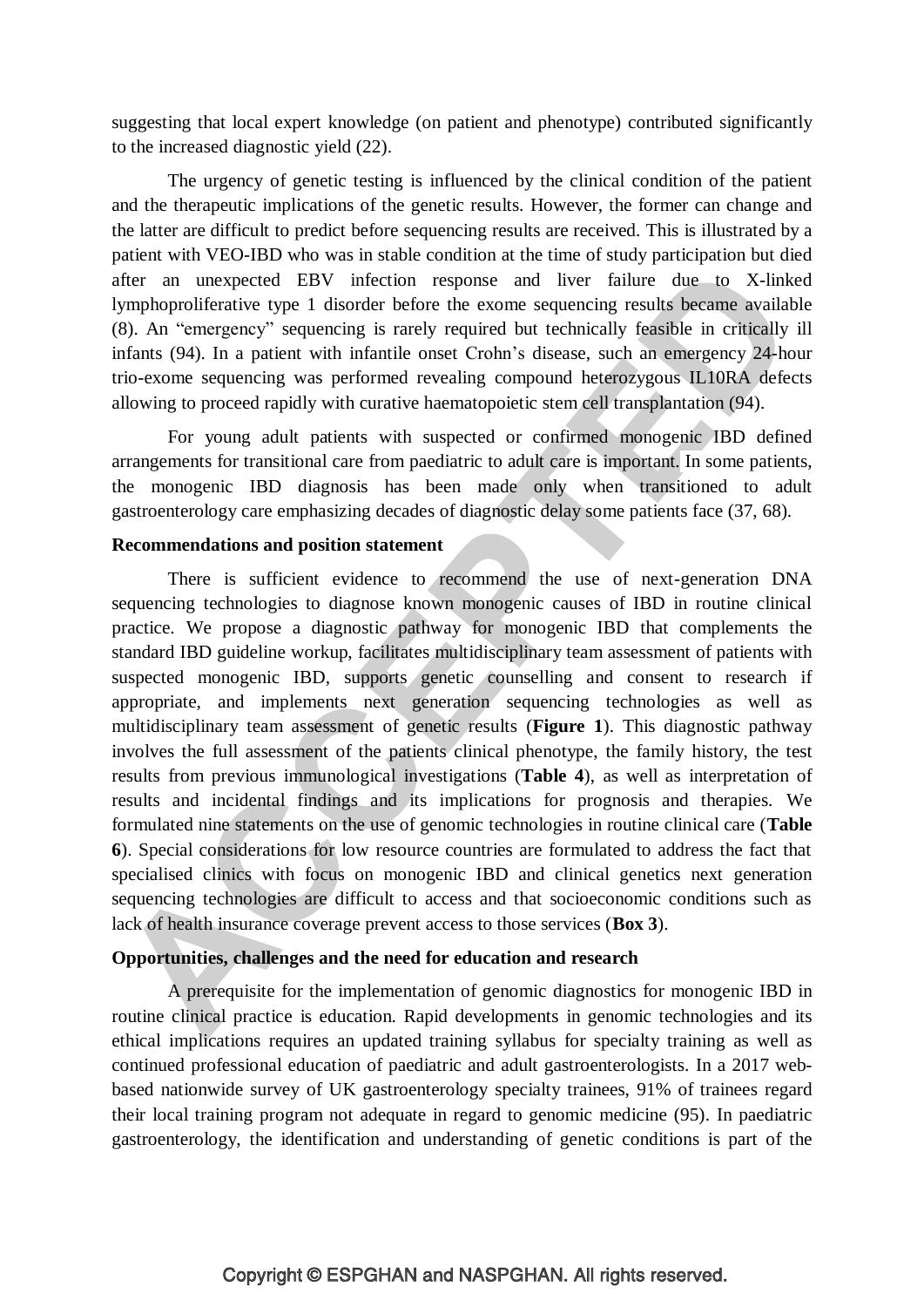ESPGHAN and NASPGHAN training syllabus but genomic medicine is not currently specified.

Studies on the perspective of patients and patient reported outcome are lacking in the field of monogenic IBD.

Technologies such as RNA sequencing, single cell RNA sequencing, proteomic and metabolomic technologies do complement current clinical genomic technologies. Defined applications will soon reach clinical practice to aid splice defect analysis and understand isoform usage, cellular mosaicism and posttranslational modification.

The field of precision medicine and genomics in rare diseases is heavily research driven. One challenge is to combine clinical genetic practice and research. The clinical genetics perspective is focused to identify known disorders with a strong previously published or accessible evidence (identification of pathogenic variants or likely pathogenic variants based on literature or established databases) whereas translational science aims to identify novel causative genetic variants that are relevant for disease pathogenesis and treatments. Expectations in regard to timely reporting of known and novel genetic results can be challenging since it might take months or years to validate novel findings. Di- and potentially oligogenic forms IBD are not yet robustly defined.

Open access to research genetic data is challenging in times of increasing scrutiny towards personal data protection and genetic confidentiality on one side and opportunities to identify individuals based on ancestry analysis on the other (96). The intimate interaction between clinical genetics and translational science from using genetic technologies and functional validation in the research setting to applying genetically informed treatments off label is only partially sanctioned by law and regulators.

Another emerging challenge is the use of direct-to-consumer genetics (97). Genetic tests initiated and paid for by patients via commercial sequencing facilities can provide IBD relevant genetic results (for instance by providing direct-to consumer genome sequencing Nebula Genomics [https://nebula.org/whole-genome-sequencing/\)](https://nebula.org/whole-genome-sequencing/). However, in the absence of a multidisciplinary team assessment and disease specific specialist input, interpretation of direct-to consumer genetics test results will be challenging for patients and clinicians alike.

A formal health economic assessment for monogenic IBD is required. This requires assessment of the diagnostic costs in relation with treatment and procedure costs in a group of very diverse monogenic disorders with only gradually emerging standards of care in a setting of centralized and specialized multidisciplinary care. For many disorders, medications are not formally licenced, novel medications that are provided as part of research (no costs can be affiliated yet), and patients with extremely expensive forms of health care utilisation such as multiple operations, parental nutrition and stem cell transplantation will strongly influence the analysis.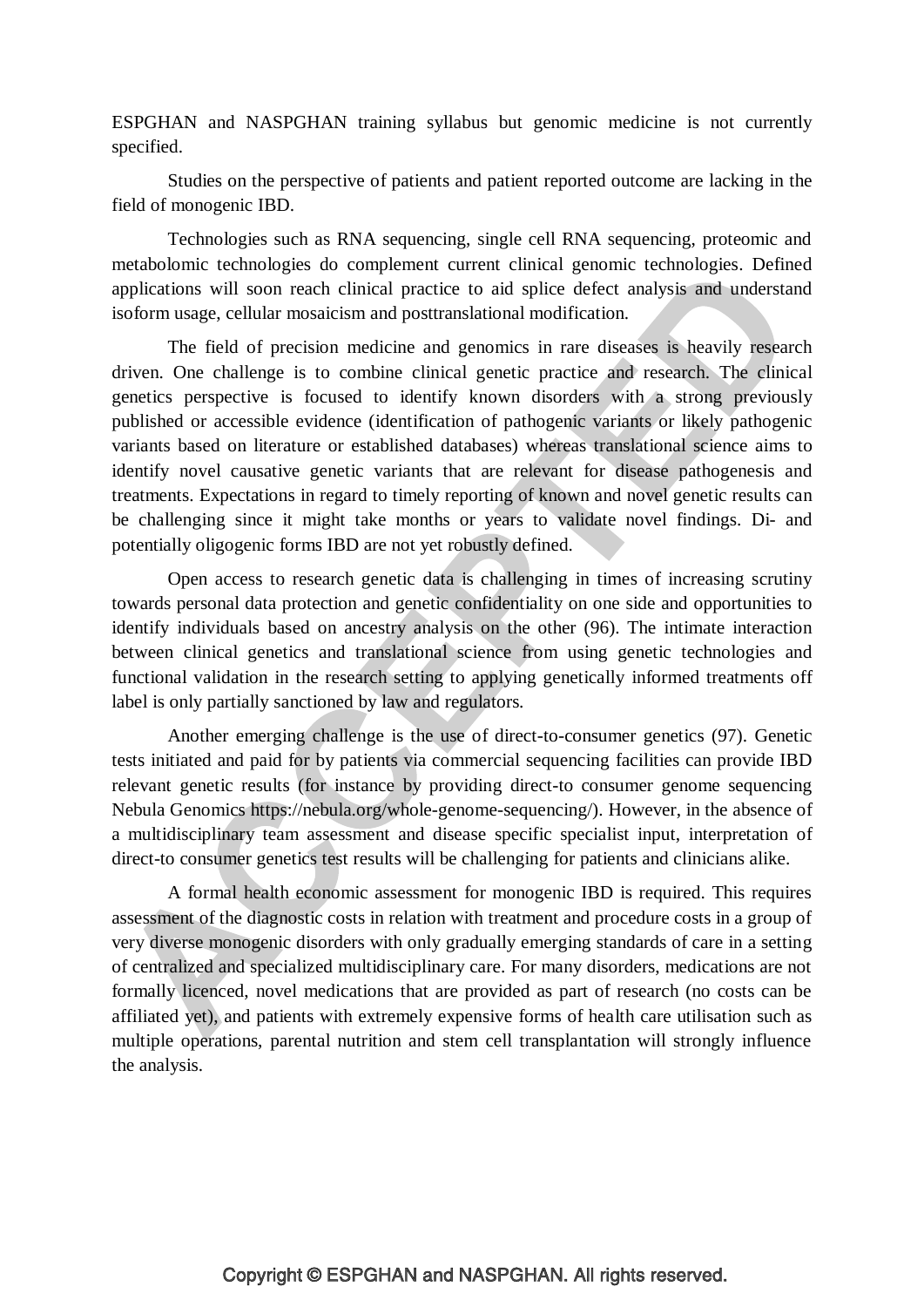#### **SUMMARY**

The use of genomic medicine offers essential diagnostic opportunities and has complex medical and scientific as well as ethical, legal, financial and social implications. Implementation of appropriate genomics into clinical practice requires therefore not just the use of evolving clinical genetics technologies but a patient centred multidisciplinary approach.

## **DISCLAIMER AND QUALIFYING STATEMENT**

ESPGHAN is not responsible for the practices of physicians and provides guidelines and position papers as indicators of best practice only. Diagnosis and treatment is at the discretion of physicians. This guidance may be revised as necessary to account for changes in technology, new data, or other aspects of clinical practice. This guidance is intended to be an educational device to provide information that may assist clinicians in providing care to patients. They are not a rule and should not be construed as establishing a legal standard of care or as encouraging, advocating, requiring, or discouraging any particular treatment. Clinical decisions in any particular case involve a complex analysis of the patient's condition and available courses of action. Therefore, clinical considerations may require taking a course of action that varies from the suggestions made as part of this guidance.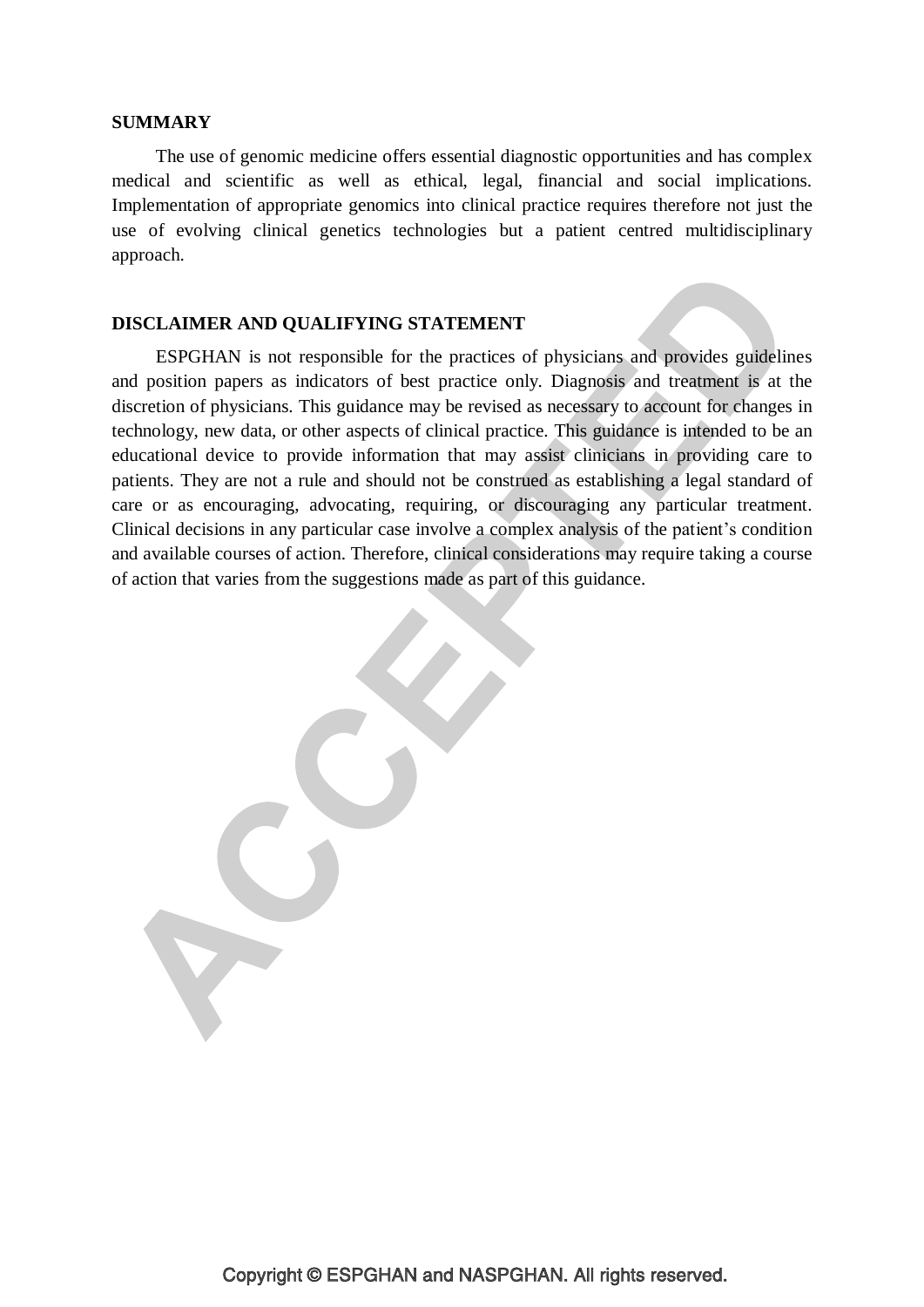### **REFERENCES**

- 1 Graham DB, Xavier RJ Pathway paradigms revealed from the genetics of inflammatory bowel disease. Nature 2020;578(7796):527-39.
- 2 Uhlig HH, Powrie F Translating Immunology into Therapeutic Concepts for Inflammatory Bowel Disease. Annu Rev Immunol 2018;36(1):755-81.
- 3 Cleynen I, Boucher G, Jostins L, et al. Inherited determinants of Crohn's disease and ulcerative colitis phenotypes: a genetic association study. Lancet 2016;387(10014):156-67.
- 4 de Lange KM, Moutsianas L, Lee JC, et al. Genome-wide association study implicates immune activation of multiple integrin genes in inflammatory bowel disease. Nat Genet 2017;49(2):256-61.
- 5 Jostins L, Ripke S, Weersma RK, et al. Host-microbe interactions have shaped the genetic architecture of inflammatory bowel disease. Nature 2012;491(7422):119-24.
- 6 Liu JZ, van Sommeren S, Huang H, et al. Association analyses identify 38 susceptibility loci for inflammatory bowel disease and highlight shared genetic risk across populations. Nat Genet 2015;47(9):979-86.
- 7 Luo Y, de Lange KM, Jostins L, et al. Exploring the genetic architecture of inflammatory bowel disease by whole-genome sequencing identifies association at ADCY7. Nat Genet 2017;49(2):186-92.
- 8 Serra EG, Schwerd T, Moutsianas L, et al. Somatic mosaicism and common genetic variation contribute to the risk of very-early-onset inflammatory bowel disease. Nat Commun 2020;11(1):995.
- 9 Splinter K, Adams DR, Bacino CA, et al. Effect of Genetic Diagnosis on Patients with Previously Undiagnosed Disease. N Engl J Med 2018;379(22):2131-39.
- 10 Sullivan KE, Conrad M, Kelsen JR Very early-onset inflammatory bowel disease: an integrated approach. Curr Opin Allergy Clin Immunol 2018;18(6):459-69.
- 11 Uhlig HH, Muise AM Clinical Genomics in Inflammatory Bowel Disease. Trends Genet 2017;33(9):629-41.
- 12 Ouahed J, Spencer E, Kotlarz D, et al. Very Early Onset Inflammatory Bowel Disease: A Clinical Approach With a Focus on the Role of Genetics and Underlying Immune Deficiencies. Inflamm Bowel Diseases 2020;26(6):820-42.
- 13 Pazmandi J, Kalinichenko A, Ardy RC, et al. Early-onset inflammatory bowel disease as a model disease to identify key regulators of immune homeostasis mechanisms. Immunol Rev 2019;287(1):162-85.
- 14 Kelsen JR, Sullivan KE, Rabizadeh S, et al. NASPGHAN Position Paper on The Evaluation and Management for Patients with Very Early-Onset Inflammatory Bowel Disease (VEO-IBD). J Pediatr Gastroenterol Nutr 2019;-(-):Online ahead of print.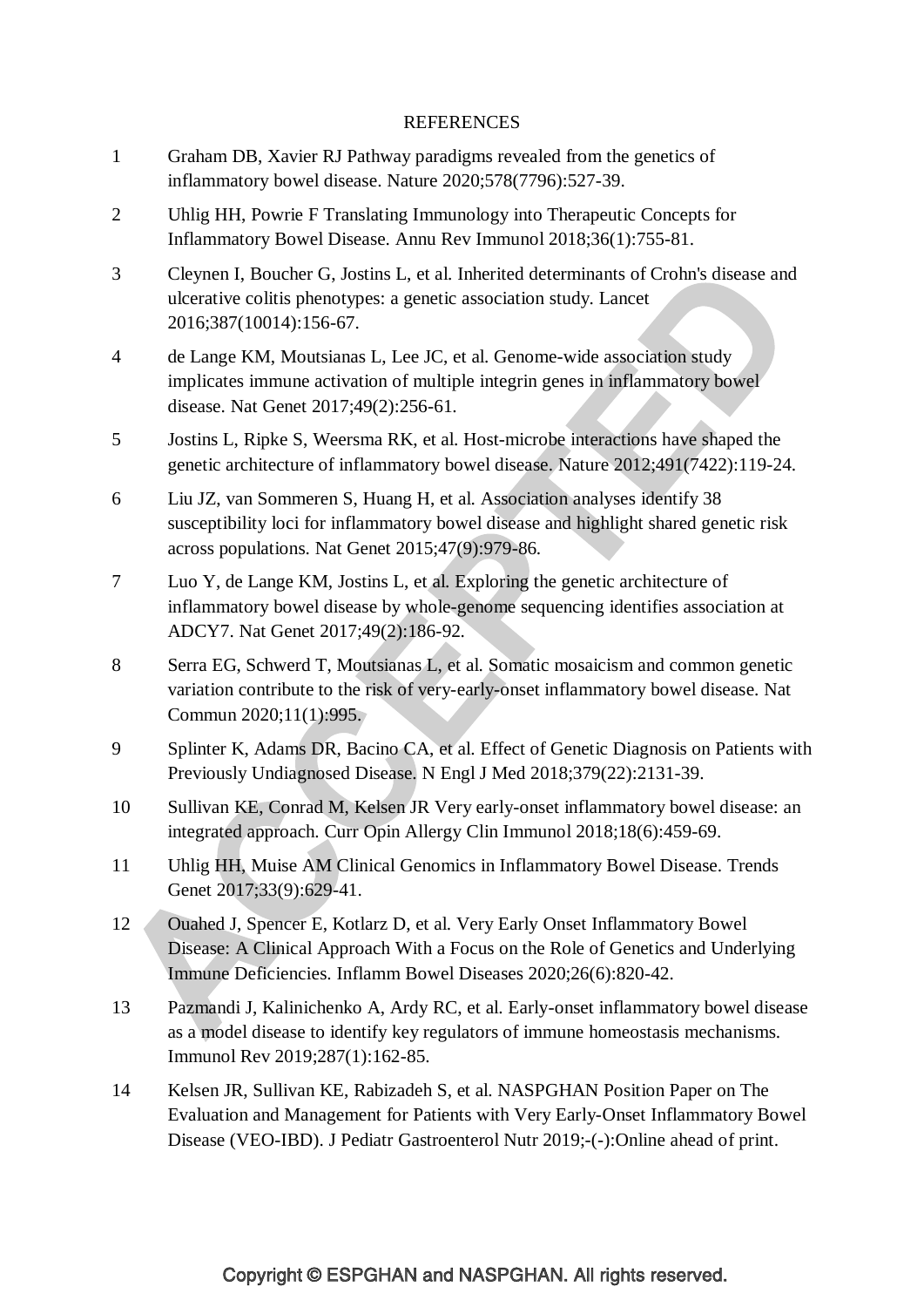- 15 Kim KY, Lee EJ, Kim JW, et al. Higher Morbidity of Monogenic Inflammatory Bowel Disease Compared to the Adolescent Onset Inflammatory Bowel Disease. Pediatr Gastroenterol Hepatol Nutr 2018;21(1):34-42.
- 16 Kammermeier J, Dziubak R, Pescarin M, et al. Phenotypic and Genotypic Characterisation of Inflammatory Bowel Disease Presenting Before the Age of 2 years. J Crohns Colitis 2017;11(1):60-69.
- 17 Sokol H, Mahlaoui N, Aguilar C, et al. Intestinal dysbiosis in inflammatory bowel disease associated with primary immunodeficiency. J Allergy Clin Immunol 2019;143(2):775-78 e6.
- 18 Huang C, De Ravin SS, Paul AR, et al. Genetic Risk for Inflammatory Bowel Disease Is a Determinant of Crohn's Disease Development in Chronic Granulomatous Disease. Inflamm Bowel Dis 2016;22(12):2794-801.
- 19 Petersen BS, Fredrich B, Hoeppner MP, et al. Opportunities and challenges of wholegenome and -exome sequencing. BMC Genet 2017;18(1):14.
- 20 Liu Z, Zhu L, Roberts R, et al. Toward Clinical Implementation of Next-Generation Sequencing-Based Genetic Testing in Rare Diseases: Where Are We? Trends Genet 2019;35(11):852-67.
- 21 Taylor JC, Martin HC, Lise S, et al. Factors influencing success of clinical genome sequencing across a broad spectrum of disorders. Nat Genet 2015;47(7):717-26.
- 22 Clark MM, Stark Z, Farnaes L, et al. Meta-analysis of the diagnostic and clinical utility of genome and exome sequencing and chromosomal microarray in children with suspected genetic diseases. NPJ Genom Med 2018:3(1):16.
- 23 Belkadi A, Bolze A, Itan Y, et al. Whole-genome sequencing is more powerful than whole-exome sequencing for detecting exome variants. Proc Natl Acad Sci U S A 2015;112(17):5473-8.
- 24 Lim SZ, Chua EW Revisiting the Role of Thiopurines in Inflammatory Bowel Disease Through Pharmacogenomics and Use of Novel Methods for Therapeutic Drug Monitoring. Front Pharmacol 2018;9(1):1107.
- 25 Heap GA, Weedon MN, Bewshea CM, et al. HLA-DQA1-HLA-DRB1 variants confer susceptibility to pancreatitis induced by thiopurine immunosuppressants. Nat Genet 2014;46(10):1131-4.
- 26 Yang SK, Hong M, Baek J, et al. A common missense variant in NUDT15 confers susceptibility to thiopurine-induced leukopenia. Nat Genet 2014;46(9):1017-20.
- 27 Walker GJ, Harrison JW, Heap GA, et al. Association of Genetic Variants in NUDT15 With Thiopurine-Induced Myelosuppression in Patients With Inflammatory Bowel Disease. JAMA 2019;321(8):773-85.
- 28 Sazonovs A, Kennedy NA, Moutsianas L, et al. HLA-DQA1\*05 Carriage Associated With Development of Anti-Drug Antibodies to Infliximab and Adalimumab in Patients With Crohn's Disease. Gastroenterology 2020;158(1):189-99.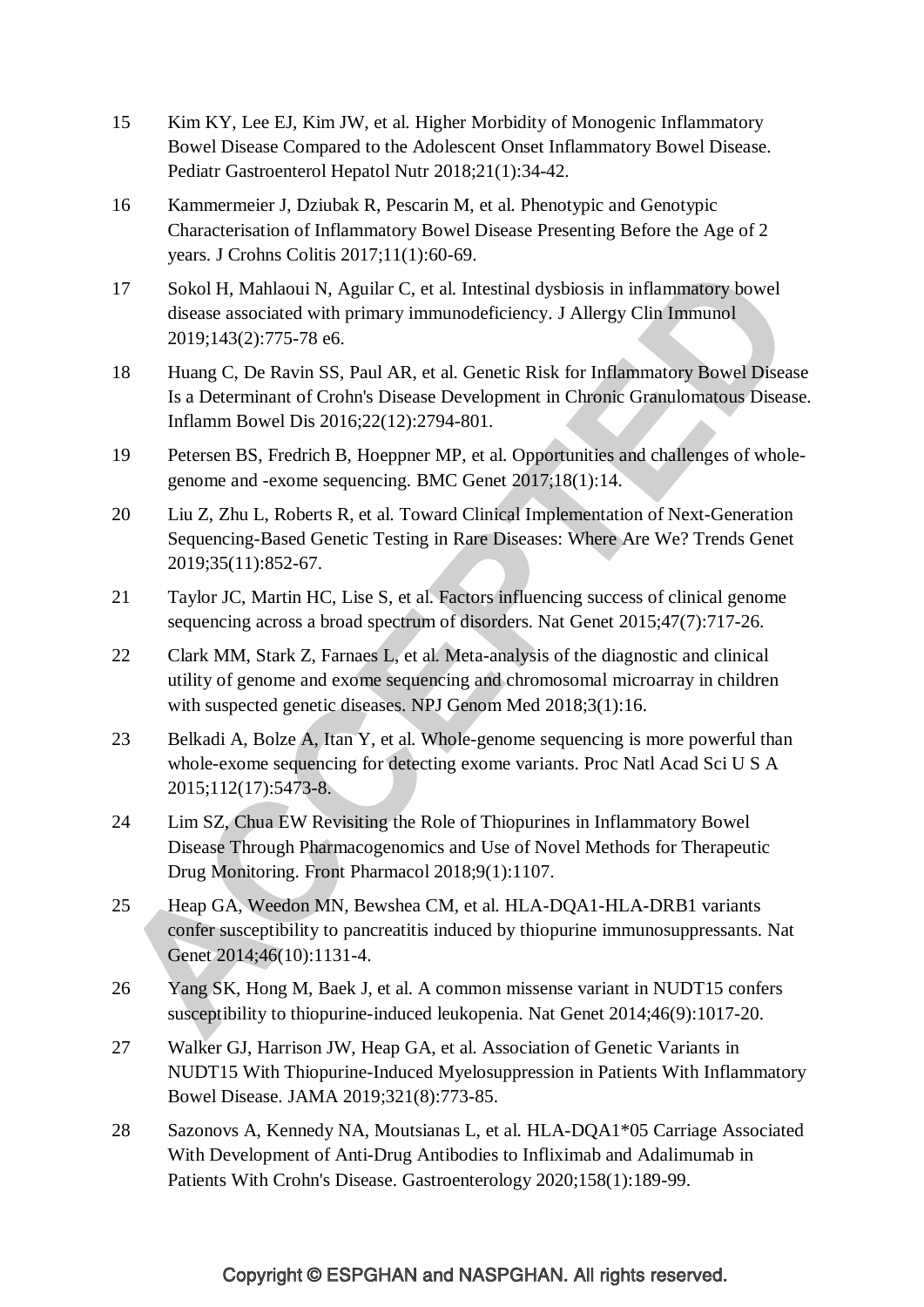- 29 Uhlig HH, Schwerd T, Koletzko S, et al. The diagnostic approach to monogenic very early onset inflammatory bowel disease. Gastroenterology 2014;147(5):990-1007 e3.
- 30 Tegtmeyer D, Seidl M, Gerner P, et al. Inflammatory bowel disease caused by primary immunodeficiencies-Clinical presentations, review of literature, and proposal of a rational diagnostic algorithm. Pediatr Allergy Immunol 2017;28(5):412-29.
- 31 Charbit-Henrion F, Parlato M, Hanein S, et al. Diagnostic Yield of Next-Generation Sequencing in Very Early-Onset Inflammatory Bowel Diseases: A Multicenter Study. J Crohns Colitis 2018;12(9):1104-12.
- 32 Levine A, Griffiths A, Markowitz J, et al. Pediatric modification of the Montreal classification for inflammatory bowel disease: the Paris classification. Inflammatory bowel diseases 2011;17(6):1314-21.
- 33 Richards S, Aziz N, Bale S, et al. Standards and guidelines for the interpretation of sequence variants: a joint consensus recommendation of the American College of Medical Genetics and Genomics and the Association for Molecular Pathology. Genet Med 2015:17(5):405-24.
- 34 Fang YH, Luo YY, Yu JD, et al. Phenotypic and genotypic characterization of inflammatory bowel disease in children under six years of age in China. World J Gastroenterol 2018;24(9):1035-45.
- 35 Lega S, Pin A, Arrigo S, et al. Diagnostic Approach to Monogenic Inflammatory Bowel Disease in Clinical Practice: A Ten-Year Multicentric Experience. Inflamm Bowel Dis 2020;26(5):720-27.
- 36 Crowley E, Warner N, Pan J, et al. Prevalence and Clinical Features of Inflammatory Bowel Diseases Associated With Monogenic Variants, Identified by Whole-Exome Sequencing in 1000 Children at a Single Center. Gastroenterology 2020;158(8):2208- 20.
- 37 Quaranta M, Wilson R, Goncalves Serra E, et al. Consequences of Identifying XIAP Deficiency in an Adult Patient With Inflammatory Bowel Disease. Gastroenterology 2018;155(1):231-34.
- 38 Amininejad L, Charloteaux B, Theatre E, et al. Analysis of Genes Associated with Monogenic Primary Immunodeficiency Identifies Rare Variants in XIAP in Patients With Crohn's disease. Gastroenterology 2018;154(8):2165-77.
- 39 Fiskerstrand T, Arshad N, Haukanes BI, et al. Familial diarrhea syndrome caused by an activating GUCY2C mutation. The New England journal of medicine 2012;366(17):1586-95.
- 40 Aguilar C, Lenoir C, Lambert N, et al. Characterization of Crohn disease in X-linked inhibitor of apoptosis-deficient male patients and female symptomatic carriers. J Allergy Clin Immunol 2014;134(5):1131-41 e9.
- 41 Gambineri E, Ciullini Mannurita S, Hagin D, et al. Clinical, Immunological, and Molecular Heterogeneity of 173 Patients With the Phenotype of Immune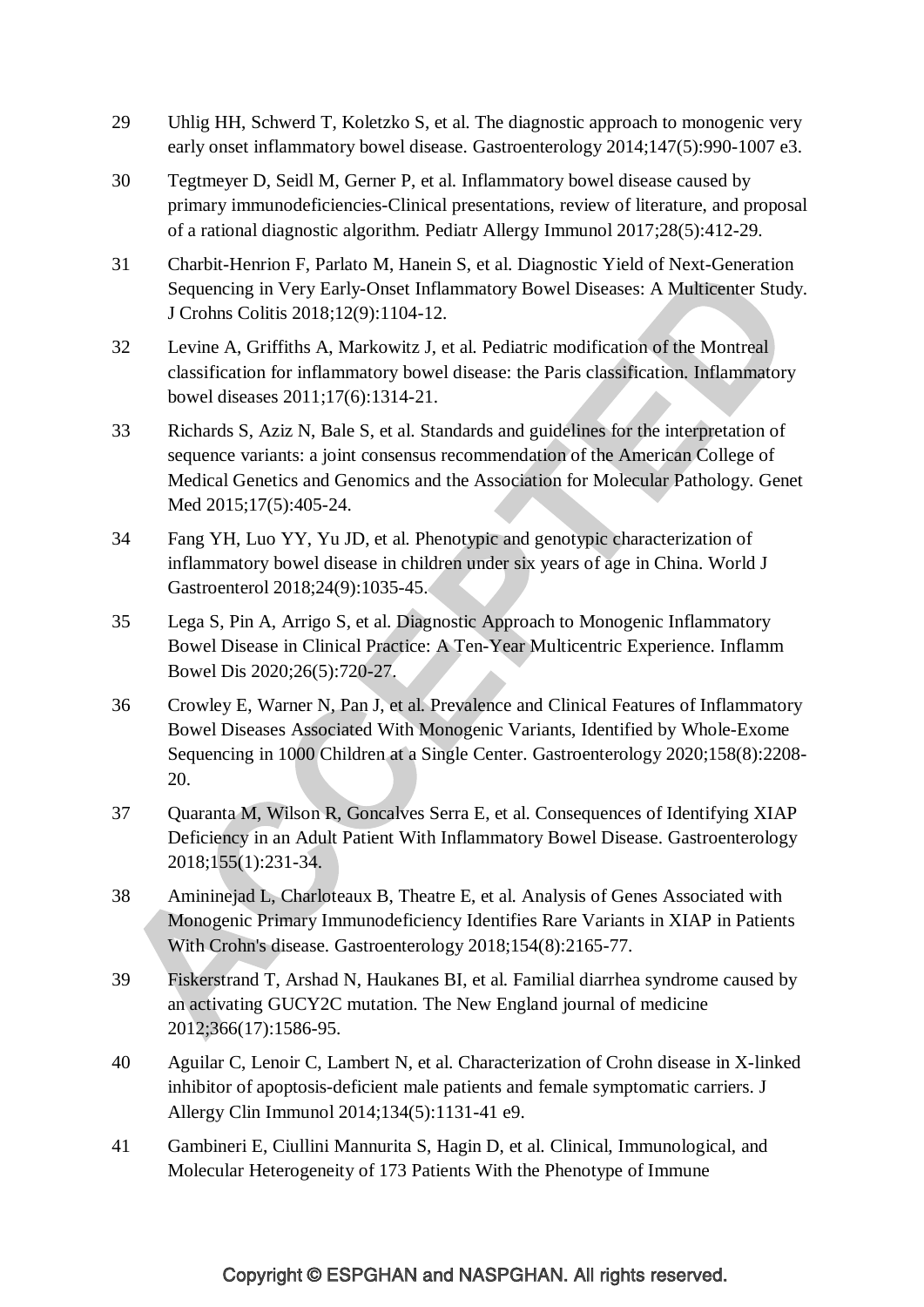Dysregulation, Polyendocrinopathy, Enteropathy, X-Linked (IPEX) Syndrome. Front Immunol 2018;9(2411.

- 42 Hugot JP, Chamaillard M, Zouali H, et al. Association of NOD2 leucine-rich repeat variants with susceptibility to Crohn's disease. Nature 2001;411(6837):599-603.
- 43 Ogura Y, Bonen DK, Inohara N, et al. A frameshift mutation in NOD2 associated with susceptibility to Crohn's disease. Nature 2001;411(6837):603-6.
- 44 Habibi S, Zaki-Dizaji M, Rafiemanesh H, et al. Clinical, Immunologic, and Molecular Spectrum of Patients with LPS-Responsive Beige-Like Anchor Protein Deficiency: A Systematic Review. J Allergy Clin Immunol Pract 2019;7(7):2379-86 e5.
- 45 Cagdas D, Halacli SO, Tan C, et al. A Spectrum of Clinical Findings from ALPS to CVID: Several Novel LRBA Defects. J Clin Immunol 2019;39(7):726-38.
- 46 Egg D, Schwab C, Gabrysch A, et al. Increased Risk for Malignancies in 131 Affected CTLA4 Mutation Carriers. Front Immunol 2018;9(1):2012.
- 47 Uhlig HH Mendelian Diseases and Inflammatory Bowel Disease-Data Mining for Genetic Risk and Disease-Associated Confounders. Inflamm Bowel Dis 2018;24(3):467-70.
- 48 Glocker EO, Kotlarz D, Boztug K, et al. Inflammatory bowel disease and mutations affecting the interleukin-10 receptor. The New England journal of medicine 2009;361(21):2033-45.
- 49 Kotlarz D, Beier R, Murugan D, et al. Loss of interleukin-10 signaling and infantile inflammatory bowel disease: implications for diagnosis and therapy. Gastroenterology 2012;143(2):347-55.
- 50 Barzaghi F, Amaya Hernandez LC, Neven B, et al. Long-term follow-up of IPEX syndrome patients after different therapeutic strategies: An international multicenter retrospective study. J Allergy Clin Immunol 2018;141(3):1036-49 e5.
- 51 Lien R, Lin YF, Lai MW, et al. Novel Mutations of the Tetratricopeptide Repeat Domain 7A Gene and Phenotype/Genotype Comparison. Front Immunol 2017;8(1):1066.
- 52 Miot C, Imai K, Imai C, et al. Hematopoietic stem cell transplantation in 29 patients hemizygous for hypomorphic IKBKG / NEMO mutations. Blood 2017;130(12):1456- 67.
- 53 Kammermeier J, Drury S, James CT, et al. Targeted gene panel sequencing in children with very early onset inflammatory bowel disease--evaluation and prospective analysis. Journal of medical genetics 2014;51(11):748-55.
- 54 Lehle AS, Farin HF, Marquardt B, et al. Intestinal Inflammation and Dysregulated Immunity in Patients With Inherited Caspase-8 Deficiency. Gastroenterology 2019;156(1):275-78.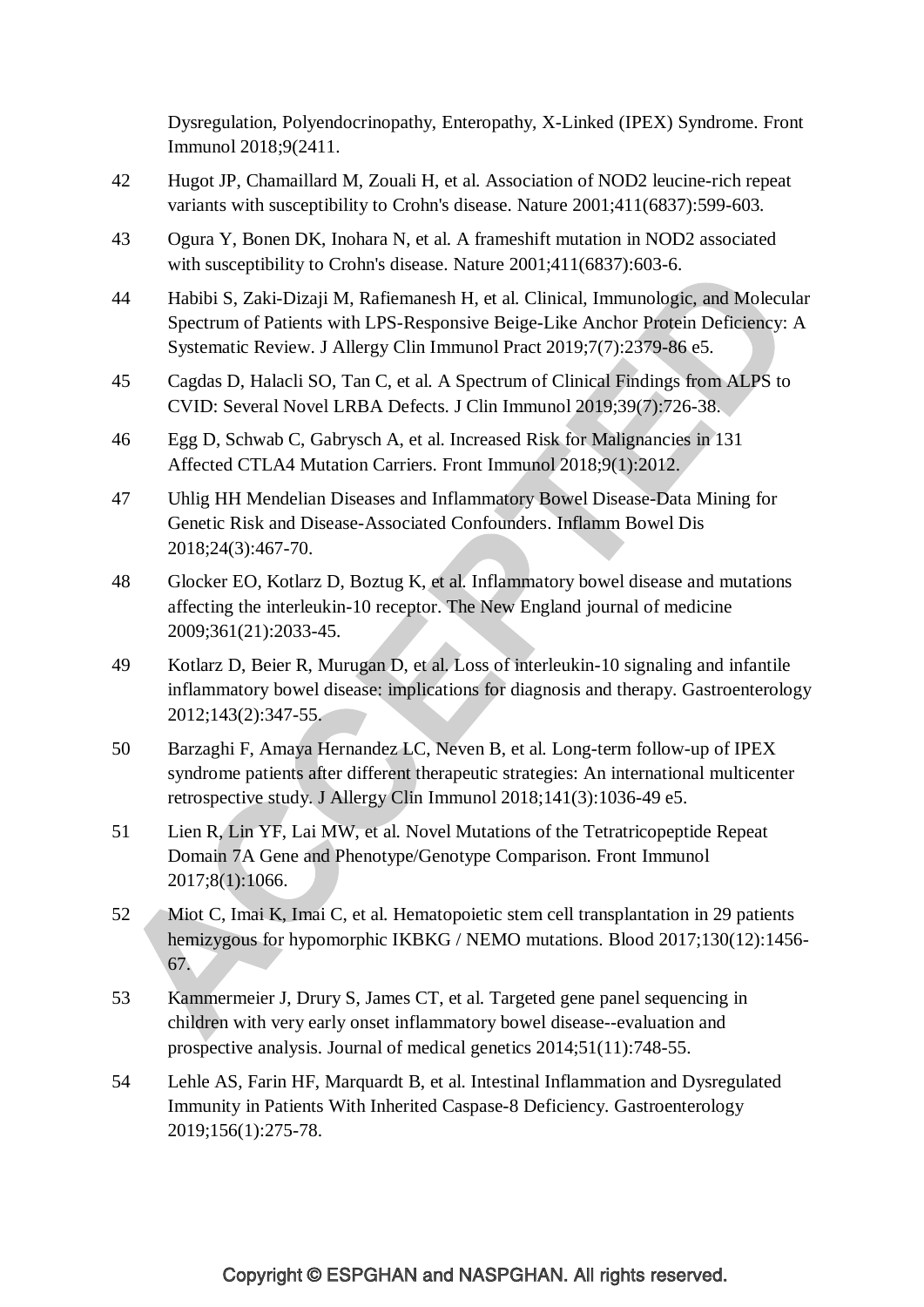- 55 Li Y, Fuhrer M, Bahrami E, et al. Human RIPK1 deficiency causes combined immunodeficiency and inflammatory bowel diseases. Proc Natl Acad Sci U S A 2019;116(3):970-75.
- 56 Cuchet-Lourenco D, Eletto D, Wu C, et al. Biallelic RIPK1 mutations in humans cause severe immunodeficiency, arthritis, and intestinal inflammation. Science 2018;361(6404):810-13.
- 57 Shouval DS, Ebens CL, Murchie R, et al. Large B-Cell Lymphoma in an Adolescent Patient With Interleukin-10 Receptor Deficiency and History of Infantile Inflammatory Bowel Disease. J Pediatr Gastroenterol Nutr 2016;63(1):e15-7.
- 58 Shouval DS, Biswas A, Kang YH, et al. Interleukin 1beta Mediates Intestinal Inflammation in Mice and Patients With Interleukin 10 Receptor Deficiency. Gastroenterology 2016;151(6):1100-04.
- 59 Levy M, Arion A, Berrebi D, et al. Severe early-onset colitis revealing mevalonate kinase deficiency. Pediatrics 2013;132(3):e779-83.
- 60 Canna SW, de Jesus AA, Gouni S, et al. An activating NLRC4 inflammasome mutation causes autoinflammation with recurrent macrophage activation syndrome. Nature genetics 2014;46(10):1140-6.
- 61 Canna SW, Girard C, Malle L, et al. Life-threatening NLRC4-associated hyperinflammation successfully treated with IL-18 inhibition. J Allergy Clin Immunol 2017;139(5):1698-701.
- 62 Lo B, Zhang K, Lu W, et al. AUTOIMMUNE DISEASE. Patients with LRBA deficiency show CTLA4 loss and immune dysregulation responsive to abatacept therapy. Science 2015;349(6246):436-40.
- 63 Schwab C, Gabrysch A, Olbrich P, et al. Phenotype, penetrance, and treatment of 133 cytotoxic T-lymphocyte antigen 4-insufficient subjects. J Allergy Clin Immunol 2018;142(6):1932-46.
- 64 Ye Z, Hu W, Wu B, et al. Predictive Prenatal Diagnosis for Infantile-Onset Inflammatory Bowel Disease due to Interleukin-10 Signalling Defects. J Pediatr Gastroenterol Nutr 2020.
- 65 Tangye SG, Al-Herz W, Bousfiha A, et al. Human Inborn Errors of Immunity: 2019 Update on the Classification from the International Union of Immunological Societies Expert Committee. J Clin Immunol 2020;40(1):24-64.
- 66 Petersen BS, August D, Abt R, et al. Targeted Gene Panel Sequencing for Early-onset Inflammatory Bowel Disease and Chronic Diarrhea. Inflamm Bowel Dis 2017;23(12):2109-20.
- 67 Kelsen JR, Dawany N, Moran CJ, et al. Exome Sequencing Analysis Reveals Variants in Primary Immunodeficiency Genes in Patients With Very Early Onset Inflammatory Bowel Disease. Gastroenterology 2015;149(6):1415-24.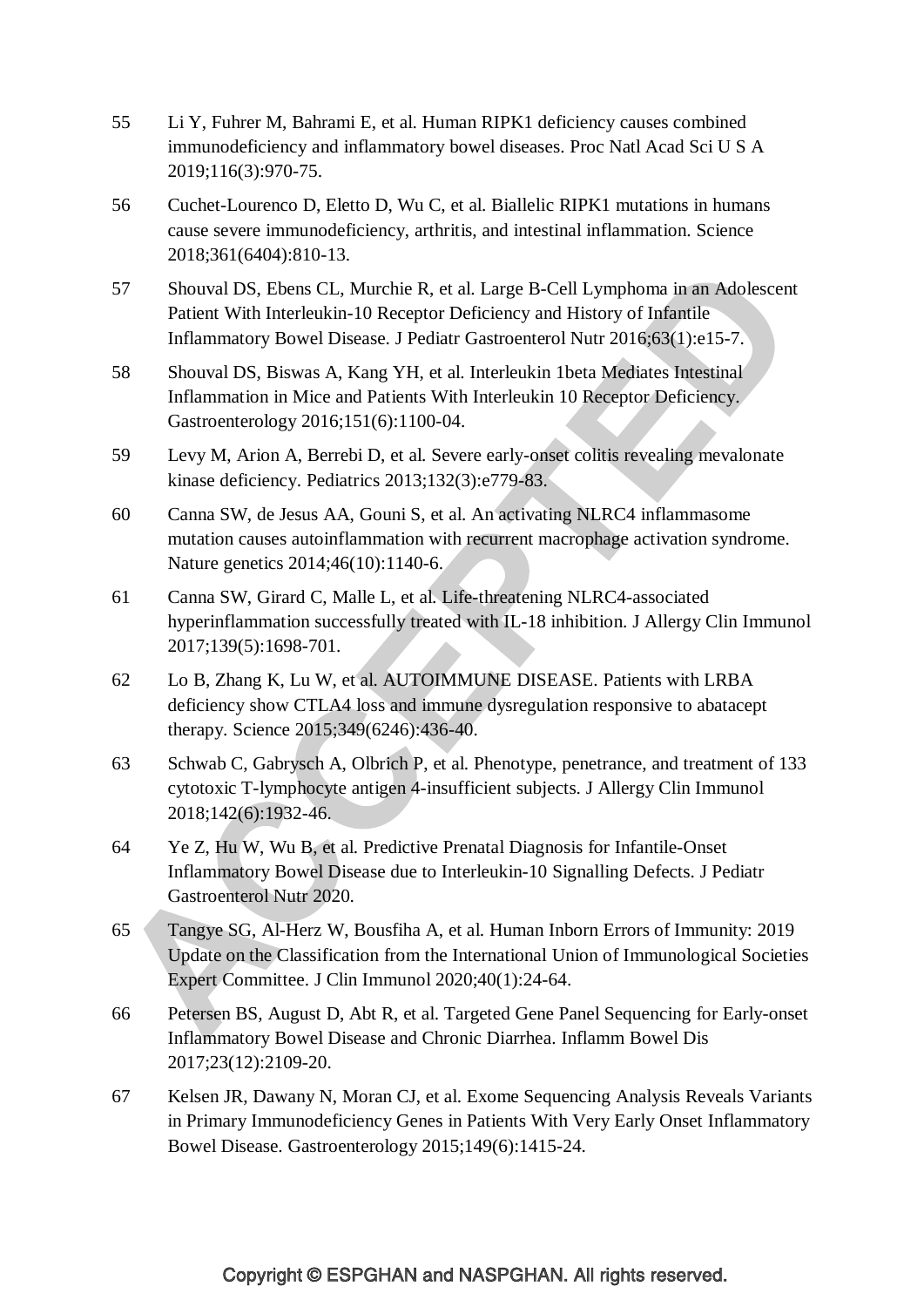- 68 Bolton C, Burch N, Morgan J, et al. Remission of inflammatory bowel disease in Glucose-6-Phosphatase 3 deficiency by allogeneic haematopoietic stem cell transplantation. J Crohns Colitis 2020;14(1):142-47.
- 69 Schwerd T, Bryant RV, Pandey S, et al. NOX1 loss-of-function genetic variants in patients with inflammatory bowel disease. Mucosal Immunol 2018;11(2):562-74.
- 70 Worthey EA, Mayer AN, Syverson GD, et al. Making a definitive diagnosis: successful clinical application of whole exome sequencing in a child with intractable inflammatory bowel disease. Genetics in medicine : official journal of the American College of Medical Genetics 2011;13(3):255-62.
- 71 Landrum MJ, Lee JM, Riley GR, et al. ClinVar: public archive of relationships among sequence variation and human phenotype. Nucleic acids research 2014;42(1):D980-5.
- 72 Rehm HL, Berg JS, Brooks LD, et al. ClinGen--the Clinical Genome Resource. N Engl J Med 2015;372(23):2235-42.
- 73 Gifford CE, Weingartner E, Villanueva J, et al. Clinical flow cytometric screening of SAP and XIAP expression accurately identifies patients with SH2D1A and XIAP/BIRC4 mutations. Cytometry. Part B, Clinical cytometry 2014;86(4):263-71.
- 74 Kanegane H, Hoshino A, Okano T, et al. Flow cytometry-based diagnosis of primary immunodeficiency diseases. Allergol Int 2018;67(1):43-54.
- 75 Dhillon SS, Fattouh R, Elkadri A, et al. Variants in NADPH Oxidase Complex Components Determine Susceptibility to Very Early Onset Inflammatory Bowel Disease. Gastroenterology 2014;147(3):680-89.
- 76 Uhlig HH, Booth C A Spectrum of Genetic Variants Contributes to Immune Defects and Pathogenesis of Inflammatory Bowel Diseases. Gastroenterology 2018;154(8):2022-24.
- 77 Forbester JL, Lees EA, Goulding D, et al. Interleukin-22 promotes phagolysosomal fusion to induce protection against Salmonella enterica Typhimurium in human epithelial cells. Proc Natl Acad Sci U S A 2018;115(40):10118-23.
- 78 Bigorgne AE, Farin HF, Lemoine R, et al. TTC7A mutations disrupt intestinal epithelial apicobasal polarity. The Journal of clinical investigation 2013;124(1):328- 37.
- 79 Goettel JA, Biswas S, Lexmond WS, et al. Fatal autoimmunity in mice reconstituted with human hematopoietic stem cells encoding defective FOXP3. Blood 2015;125(25):3886-95.
- 80 Ashton JJ, Andreoletti G, Coelho T, et al. Identification of Variants in Genes Associated with Single-gene Inflammatory Bowel Disease by Whole-exome Sequencing. Inflamm Bowel Dis 2016;22(10):2317-27.
- 81 Ashton JJ, Mossotto E, Stafford IS, et al. Genetic Sequencing of Pediatric Patients Identifies Mutations in Monogenic Inflammatory Bowel Disease Genes that Translate to Distinct Clinical Phenotypes. Clin Transl Gastroenterol 2020;11(2):e00129.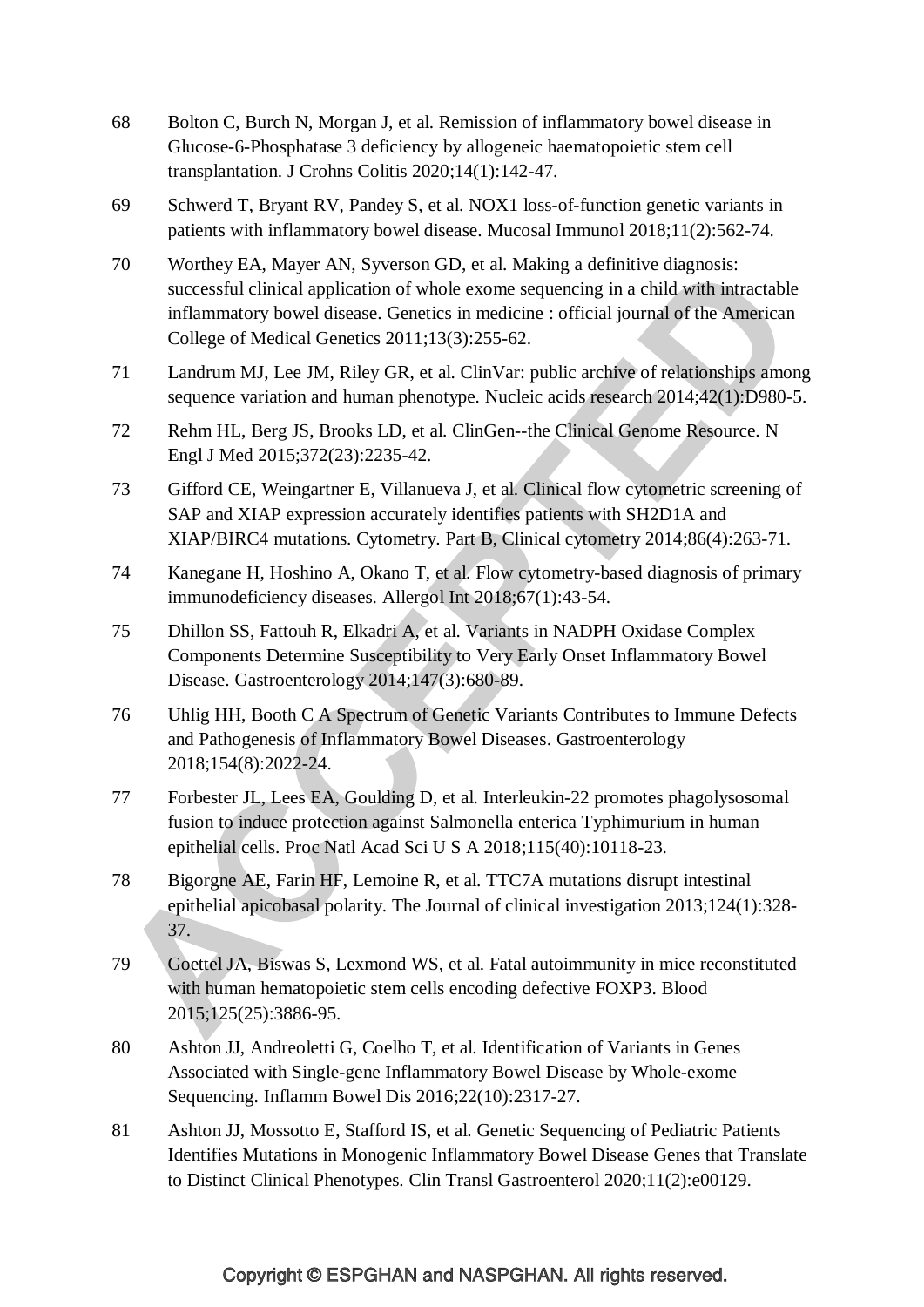- 82 Schwarze K, Buchanan J, Taylor JC, et al. Are whole-exome and whole-genome sequencing approaches cost-effective? A systematic review of the literature. Genet Med 2018;20(10):1122-30.
- 83 van Nimwegen KJ, van Soest RA, Veltman JA, et al. Is the \$1000 Genome as Near as We Think? A Cost Analysis of Next-Generation Sequencing. Clin Chem 2016;62(11):1458-64.
- 84 Schwarze K, Buchanan J, Fermont JM, et al. The complete costs of genome sequencing: a microcosting study in cancer and rare diseases from a single center in the United Kingdom. Genet Med 2020;22(1):85-94.
- 85 Stark Z, Schofield D, Alam K, et al. Prospective comparison of the cost-effectiveness of clinical whole-exome sequencing with that of usual care overwhelmingly supports early use and reimbursement. Genet Med 2017;19(8):867-74.
- 86 Levine A, Koletzko S, Turner D, et al. ESPGHAN revised porto criteria for the diagnosis of inflammatory bowel disease in children and adolescents. Journal of pediatric gastroenterology and nutrition 2014;58(6):795-806.
- 87 Lazaridis KN, Schahl KA, Cousin MA, et al. Outcome of Whole Exome Sequencing for Diagnostic Odyssey Cases of an Individualized Medicine Clinic: The Mayo Clinic Experience. Mayo Clin Proc 2016;91(3):297-307.
- 88 Watson TA, Petit P, Augdal TA, et al. European Society of Paediatric Radiology abdominal imaging task force: statement on imaging in very early onset inflammatory bowel disease. Pediatr Radiol 2019;49(6):841-48.
- 89 Matthijs G, Souche E, Alders M, et al. Guidelines for diagnostic next-generation sequencing. Eur J Hum Genet 2016;24(1):2-5.
- 90 Bush LW, Bartoshesky LE, David KL, et al. Pediatric clinical exome/genome sequencing and the engagement process: encouraging active conversation with the older child and adolescent: points to consider-a statement of the American College of Medical Genetics and Genomics (ACMG). Genet Med 2018;20(7):692-94.
- 91 Farmer GD, Gray H, Chandratillake G, et al. Recommendations for designing genetic test reports to be understood by patients and non-specialists. Eur J Hum Genet 2020.
- 92 Vears DF, Senecal K, Borry P Reporting practices for variants of uncertain significance from next generation sequencing technologies. Eur J Med Genet 2017;60(10):553-58.
- 93 Clift K, Macklin S, Halverson C, et al. Patients' views on variants of uncertain significance across indications. J Community Genet 2020;11(2):139-45.
- 94 Wang H, Qian Y, Lu Y, et al. Clinical utility of 24-h rapid trio-exome sequencing for critically ill infants. NPJ Genom Med 2020;5(1):20.
- 95 Al Bakir I, Sebepos-Rogers GM, Burton H, et al. Mainstreaming of genomic medicine in gastroenterology, present and future: a nationwide survey of UK gastroenterology trainees. BMJ Open 2019;9(10):e030505.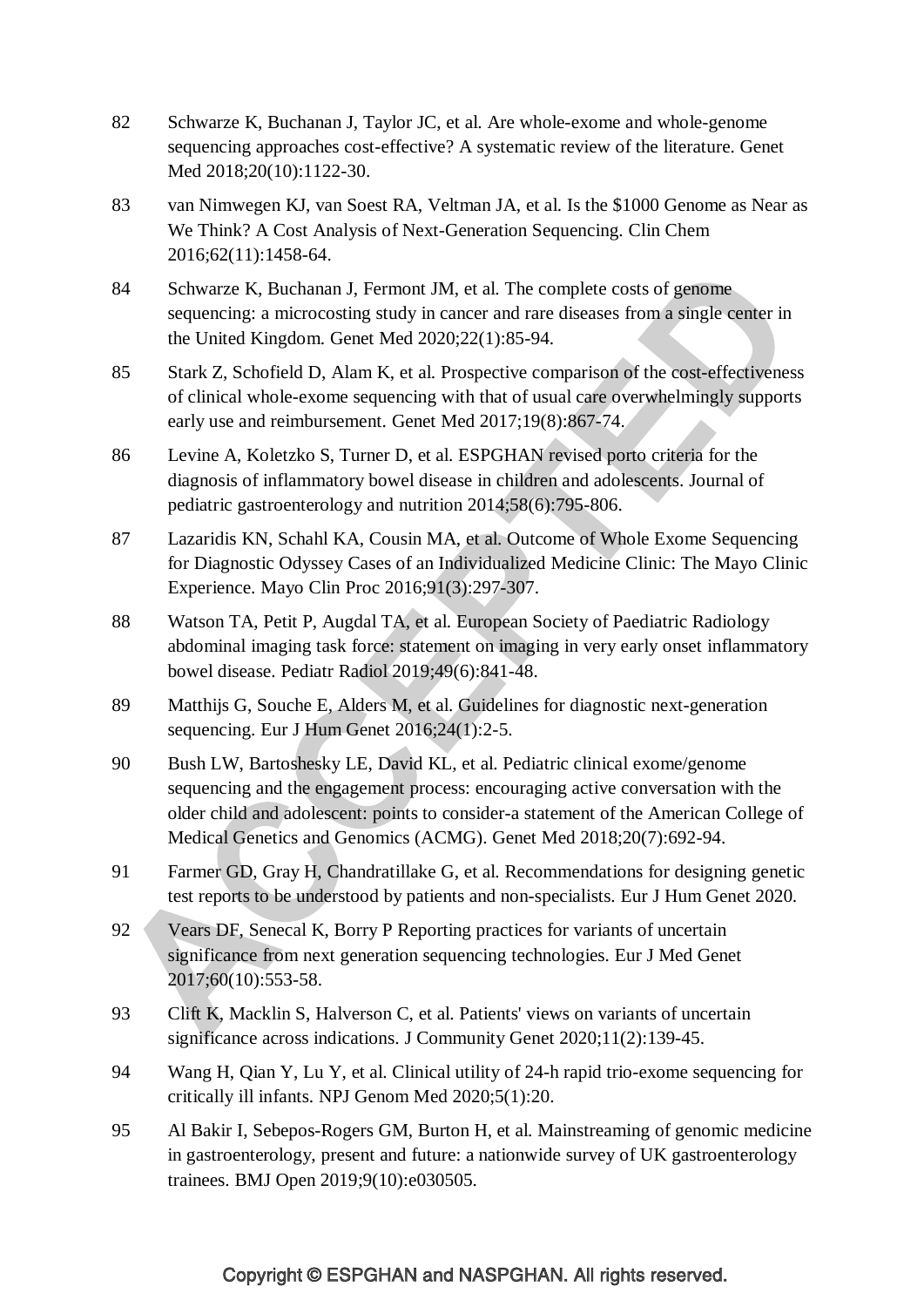- 96 Kim J, Edge MD, Algee-Hewitt BFB, et al. Statistical Detection of Relatives Typed with Disjoint Forensic and Biomedical Loci. Cell 2018;175(3):848-58 e6.
- 97 Thiebes S, Toussaint PA, Ju J, et al. Valuable Genomes: Taxonomy and Archetypes of Business Models in Direct-to-Consumer Genetic Testing. J Med Internet Res 2020;22(1):e14890.
- 98 Ostrowski J, Paziewska A, Lazowska I, et al. Genetic architecture differences between pediatric and adult-onset inflammatory bowel diseases in the Polish population. Sci Rep 2016;6(1):39831.
- 99 Xiao Y, Wang XQ, Yu Y, et al. Comprehensive mutation screening for 10 genes in Chinese patients suffering very early onset inflammatory bowel disease. World J Gastroenterol 2016;22(24):5578-88.
- 100 Suzuki T, Sasahara Y, Kikuchi A, et al. Targeted Sequencing and Immunological Analysis Reveal the Involvement of Primary Immunodeficiency Genes in Pediatric IBD: a Japanese Multicenter Study. J Clin Immunol 2017;37(1):67-79.
- 101 Kelsen JR, Dawany N, Martinez A, et al. A de novo whole gene deletion of XIAP detected by exome sequencing analysis in very early onset inflammatory bowel disease: a case report. BMC Gastroenterol 2015;15(1):160.
- 102 Meeths M, Entesarian M, Al-Herz W, et al. Spectrum of clinical presentations in familial hemophagocytic lymphohistiocytosis type 5 patients with mutations in STXBP2. Blood 2010;116(15):2635-43.
- 103 Li Y, Xia X, Zhang J, et al. Haemophagocytic lymphohistiocytosis in inflammatory bowel disease with virus infection. Prz Gastroenterol 2015;10(2):78-82.
- 104 Fabre A, Marchal S, Barlogis V, et al. Clinical Aspects of STAT3 Gain-of-Function Germline Mutations: A Systematic Review. J Allergy Clin Immunol Pract 2019;7(6):1958-69 e9.
- 105 Toubiana J, Okada S, Hiller J, et al. Heterozygous STAT1 gain-of-function mutations underlie an unexpectedly broad clinical phenotype. Blood 2016;127(25):3154-64.
- 106 Ballew BJ, Joseph V, De S, et al. A Recessive Founder Mutation in Regulator of Telomere Elongation Helicase 1, RTEL1, Underlies Severe Immunodeficiency and Features of Hoyeraal Hreidarsson Syndrome. PLoS genetics 2013;9(8):e1003695.
- 107 Artac H, Emsen A, Ucaryilmaz H, et al. Infliximab therapy for inflammatory colitis in an infant with NEMO deficiency. Immunol Res 2019;67(4-5):450-53.
- 108 Hartley JL, Zachos NC, Dawood B, et al. Mutations in TTC37 cause trichohepatoenteric syndrome (phenotypic diarrhea of infancy). Gastroenterology 2010;138(7):2388-98, 98 e1-2.
- 109 Fabre A, Charroux B, Martinez-Vinson C, et al. SKIV2L mutations cause syndromic diarrhea, or trichohepatoenteric syndrome. American journal of human genetics 2012;90(4):689-92.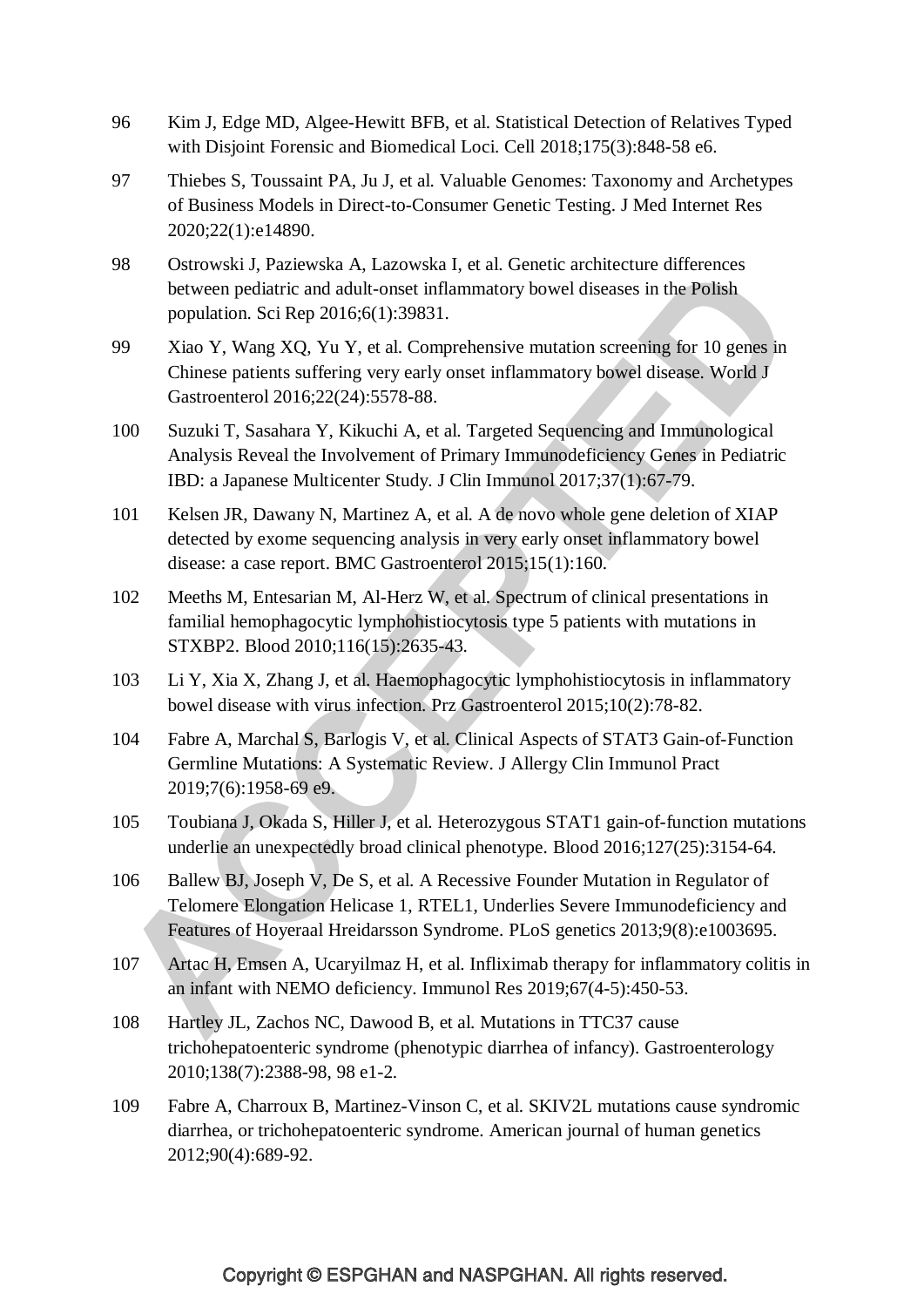- 110 Neven B, Mamessier E, Bruneau J, et al. A Mendelian predisposition to B-cell lymphoma caused by IL-10R deficiency. Blood 2013;122(23):3713-22.
- 111 Bratanic N, Kovac J, Pohar K, et al. Multifocal gastric adenocarcinoma in a patient with LRBA deficiency. Orphanet J Rare Dis 2017;12(1):131.
- 112 Avitzur Y, Guo C, Mastropaolo LA, et al. Mutations in tetratricopeptide repeat domain 7A result in a severe form of very early onset inflammatory bowel disease. Gastroenterology 2014;146(4):1028-39.
- 113 Kotlarz D, Marquardt B, Baroy T, et al. Human TGF-beta1 deficiency causes severe inflammatory bowel disease and encephalopathy. Nat Genet 2018;50(3):344-48.
- 114 Freeman EB, Koglmeier J, Martinez AE, et al. Gastrointestinal complications of epidermolysis bullosa in children. The British journal of dermatology 2008;158(6):1308-14.
- 115 Williams KW, Milner JD, Freeman AF Eosinophilia Associated with Disorders of Immune Deficiency or Immune Dysregulation. Immunol Allergy Clin North Am 2015;35(3):523-44.
- 116 Warnatz K, Bossaller L, Salzer U, et al. Human ICOS deficiency abrogates the germinal center reaction and provides a monogenic model for common variable immunodeficiency. Blood 2006;107(8):3045-52.
- 117 Roifman CM The case for adding X-linked agammaglobulinemia to newborn screening. LymphoSign Journal 2015;2(1):53–55.

118 Uchida T, Suzuki T, Kikuchi A, et al. Comprehensive Targeted Sequencing Identifies Monogenic Disorders in Patients With Early-onset Refractory Diarrhea. J Pediatr Gastroenterol Nutr 2020;71(3):333-39.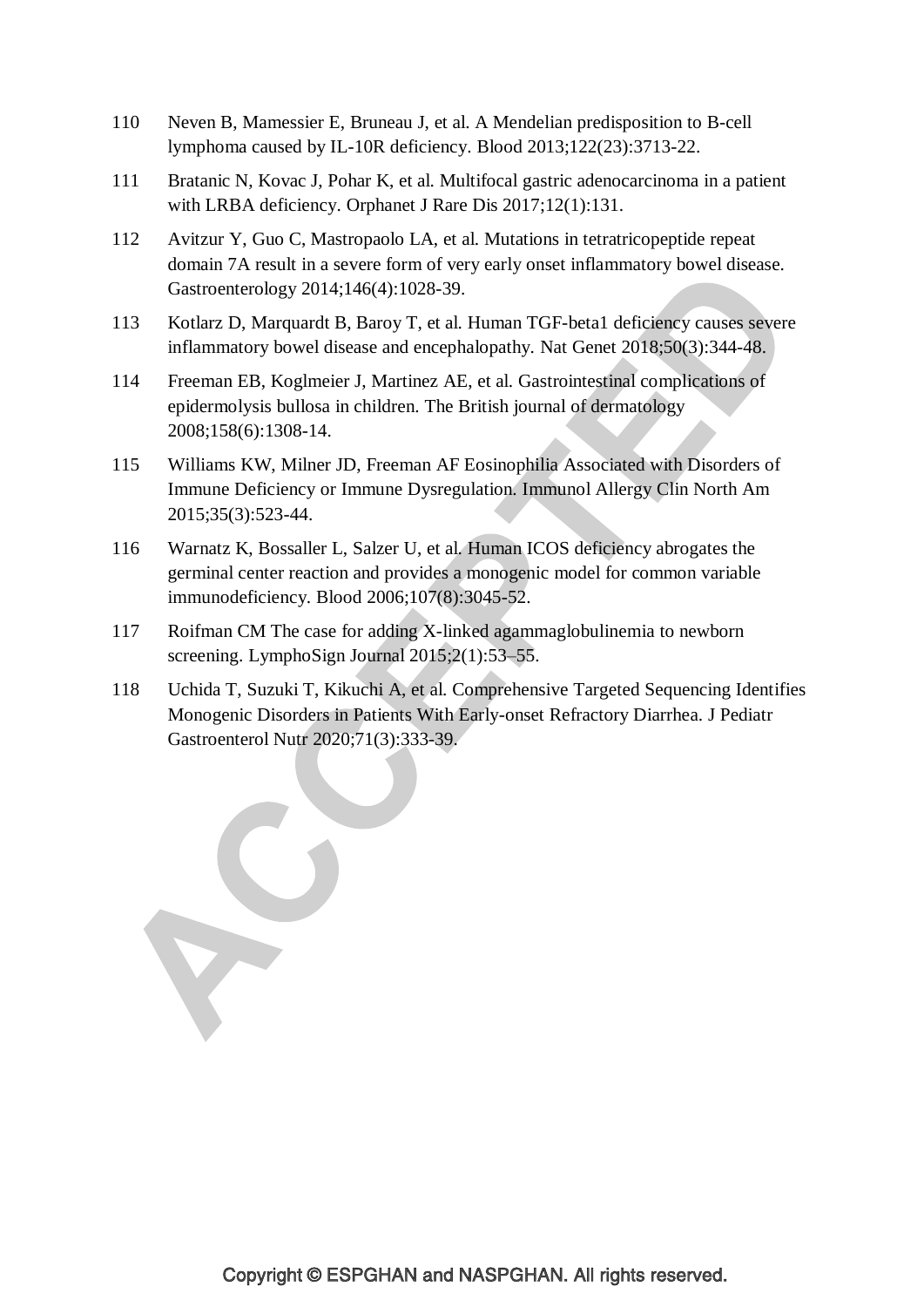#### **Figure 1: Diagnostic algorithm monogenic IBD.**

Patients with endoscopically and histologically confirmed diagnosis of inflammatory bowel disease are assessed for red flag signs that might raise suspicion for a monogenic IBD (age of onset, family history, clinical presentation and laboratory results; Table 3 &4). In patients with suspected monogenic IBD (either  $< 2$  year of onset of IBD or  $> 2$  year of IBD onset plus additional red flag features) a multidisciplinary team assessment will help to establish a diagnostic and therapeutic care plan. After appropriate counselling of the family, clinical sequencing will be performed based on availability of the technologies, the expected coverage of likely monogenic IBD candidate genes and urgency to have results available. The role of suspected genetic variants will be functionally validated und results will be discussed by a multidisciplinary team to assess the therapeutic consequences and to amend the diagnostic and therapeutic care plan of the patient.

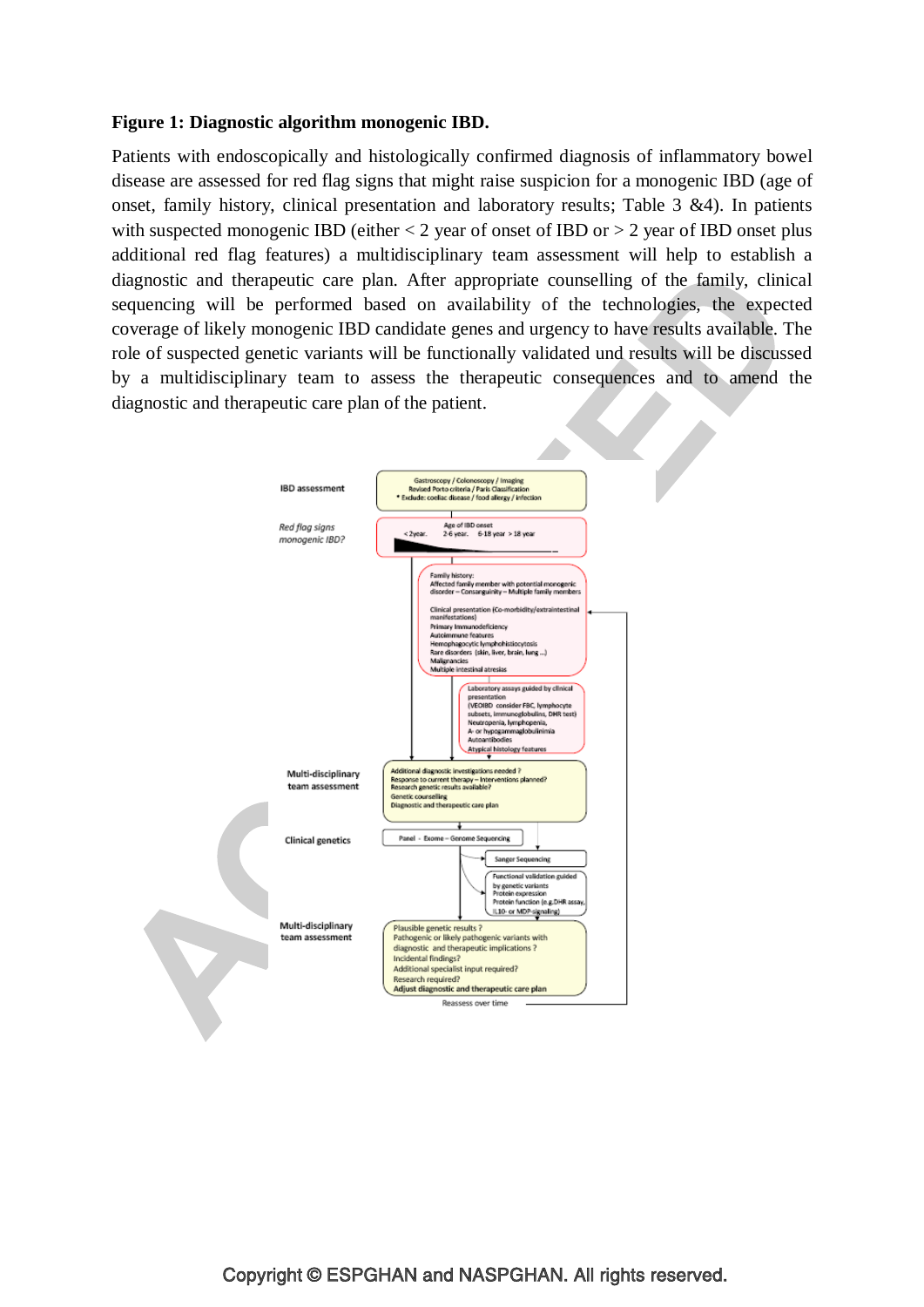# **Table 1: IBD cohort studies to investigate a spectrum of monogenic IBD using next generation sequencing**

| <b>Publication</b>         | Year | <b>Cohort description</b>                                     | Age-at-IBD                          | Sequencing                     | Number of patients                    | <b>Therapeutic</b>              |
|----------------------------|------|---------------------------------------------------------------|-------------------------------------|--------------------------------|---------------------------------------|---------------------------------|
|                            |      | <b>Study setup</b>                                            | diagnosis -<br>median or mean       | technology /                   | Total $(n)$ /                         | consequences of                 |
|                            |      | <b>Patient selection</b>                                      |                                     | Number of                      | <b>Monogenic IBD</b>                  | genetic findings<br>and         |
|                            |      | <b>Ethnicity</b>                                              | (range; in years)                   | candidate<br>genes             | $(n)$ /                               | <b>Comment</b>                  |
|                            |      |                                                               |                                     |                                | <b>Functional</b>                     |                                 |
|                            |      |                                                               |                                     |                                | validation Yes/No                     |                                 |
| Taylor et al.              | 2014 | Single center, UK                                             |                                     | <b>WGS</b>                     | Total 15                              | $\rm N/A$                       |
| (21)                       |      | IBD onset $<$ 7 years                                         |                                     | 40 genes                       | Monogenic IBD 0                       |                                 |
| Kammermeier<br>et al. (53) | 2014 | Single tertiary referral center; UK                           | Median 0.58<br>years                | Sanger<br>sequencing           | Total 25                              | <b>HSCT</b><br>assessment       |
|                            |      | Extensive disease (pancolitis or                              |                                     |                                | Monogenic IBD 7/25                    | initiated and                   |
|                            |      | panenteritis) Diagnosis within the first 36<br>months of life | $(0.1 - 1.6)$                       | TGPS $n=25$                    | IO-IBD 19% (4/21)                     | performed                       |
|                            |      | Caucasian n=11, Asian n=14                                    |                                     | WES $n=20$                     |                                       |                                 |
|                            |      |                                                               |                                     | 40 genes                       |                                       |                                 |
| Kelsen et al.<br>(67)      | 2015 | Single tertiary referral center; USA                          |                                     | <b>WES</b>                     | Total 125                             | N/A                             |
|                            |      | IBD onset under 5 years of age                                | range                               | 400 genes                      | Monogenic 0                           |                                 |
|                            |      |                                                               | $0.06 - 5$                          |                                | Hypomorphic                           |                                 |
|                            |      |                                                               |                                     |                                | variants                              |                                 |
|                            |      |                                                               |                                     |                                | Yes                                   |                                 |
|                            |      |                                                               |                                     |                                |                                       |                                 |
|                            |      |                                                               |                                     |                                |                                       |                                 |
| Ashton et al.              | 2016 | Single tertiary center; UK                                    | Median age at                       | WES $n=147$                    | Total 147                             |                                 |
| (80)                       |      | Age < 18 years                                                | diagnosis 12.2<br>years             | 51 genes                       | Unclear**                             |                                 |
|                            |      |                                                               | Median age at                       |                                |                                       |                                 |
|                            |      |                                                               | onset 11.04 years                   |                                | No                                    |                                 |
|                            |      |                                                               |                                     |                                |                                       |                                 |
|                            |      |                                                               |                                     |                                |                                       |                                 |
|                            | 2016 |                                                               |                                     | WES $n=43$                     |                                       |                                 |
| Ostrowski et al.<br>(98)   |      | Multi-center; Poland                                          | 88 patients with<br>IBD, 43 under 6 |                                | Total 88                              |                                 |
|                            |      | Paediatric IBD                                                | years of age, and                   | VEO-IBD and<br>$n=45$ after 40 | Unclear**                             |                                 |
|                            |      | No family history of IBD                                      | 45 more than 40<br>years of age     | y.o.                           | 2 homozygote<br>variants (NCF4 and    |                                 |
|                            |      |                                                               |                                     | 40 genes                       | WAS) were found in                    |                                 |
|                            |      |                                                               | VEO-IBD : age                       |                                | two affected adults,<br>no functional |                                 |
|                            |      |                                                               | range $1-5$ ;                       |                                | validation                            |                                 |
|                            |      |                                                               | median 3                            |                                |                                       |                                 |
|                            |      |                                                               |                                     |                                |                                       |                                 |
| <b>Xiao et al.</b> (99)    | 2016 | Single tertiary center, China                                 | mean age 0.5                        | <b>TGPS</b>                    | Total 13                              |                                 |
|                            |      | <b>VEO-IBD</b>                                                | range: 0 to 3<br>years              | 10 genes,                      | Monogenic IBD 3                       |                                 |
|                            |      | Chinese $n=13$                                                |                                     | including                      | Others not clear                      |                                 |
|                            |      |                                                               |                                     | susceptibility<br>genes        | IO-IBD $23\%$ (3/13)                  |                                 |
|                            |      |                                                               |                                     |                                |                                       |                                 |
|                            |      |                                                               |                                     |                                | No                                    |                                 |
| Petersen et al.<br>(66)    | 2017 | Multi-center; international                                   | Average                             | Total 71                       | Total 71                              | HSCT initiated<br>and performed |
|                            |      | Early onset IBD or chronic diarrhea                           | 3 years                             | TGPS $n=46$                    | Monogenic IBD 5                       |                                 |
|                            |      | Age at diagnosis $< 10$ years of life                         |                                     | TGPS+WES                       | IO-IBD $13\%$ (4/31)                  |                                 |
|                            |      | Caucasian n=47, Arab n=9, Turkish n=5,                        |                                     | $n=25$                         | <b>VEOIBD 9.26%</b>                   |                                 |
|                            |      | Other $n=10$                                                  |                                     | 28 genes,<br>including 5       | (5/54)                                |                                 |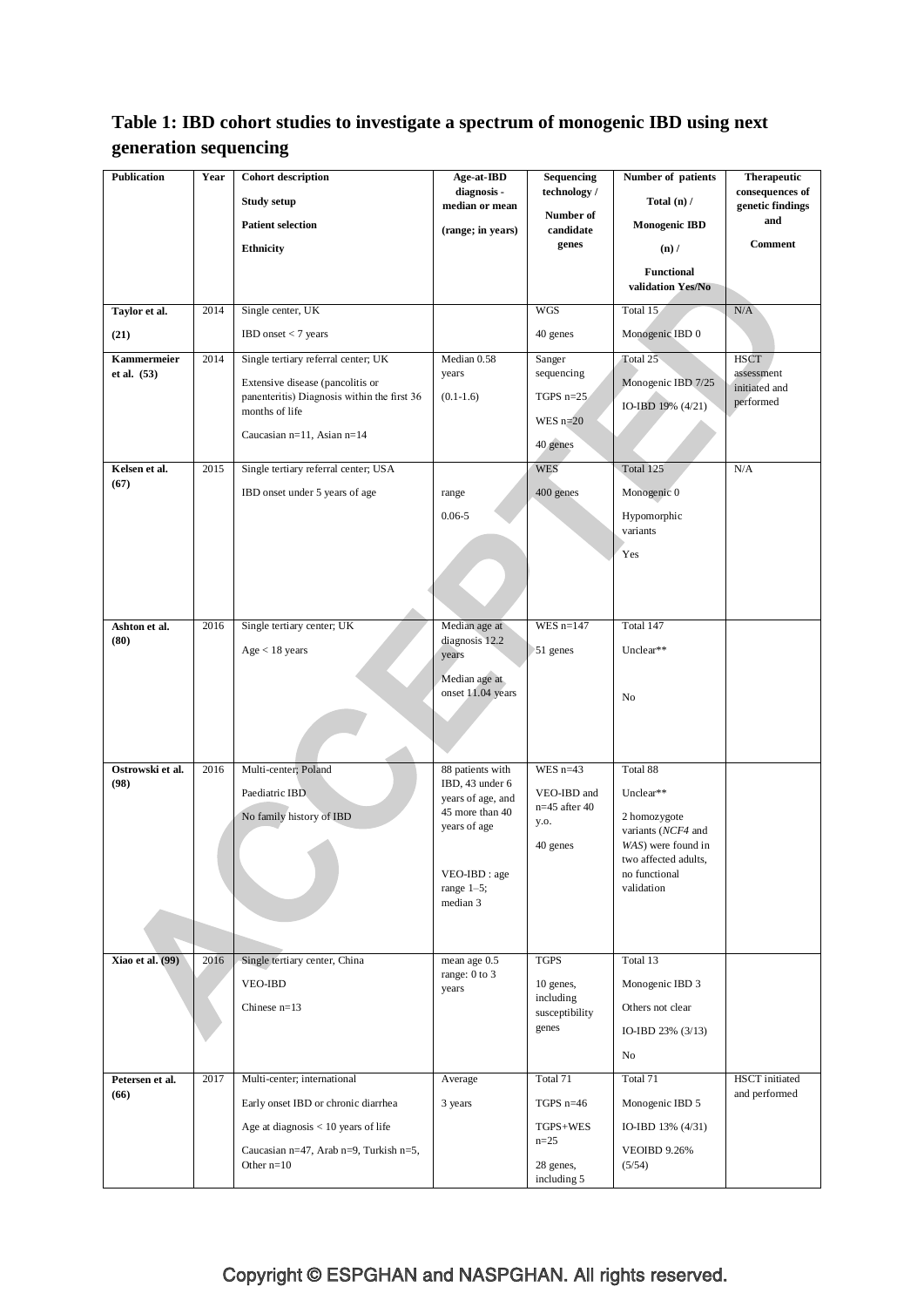|                        |      |                                                                                         |                                    | susceptibility<br>genes | Yes                              |                                 |
|------------------------|------|-----------------------------------------------------------------------------------------|------------------------------------|-------------------------|----------------------------------|---------------------------------|
|                        |      |                                                                                         |                                    |                         |                                  |                                 |
| Suzuki et al.<br>(100) | 2017 | Multi-center; Japan                                                                     | Mean                               | TGPS $n=35$             | Total 35                         | HSCT initiated<br>and performed |
|                        |      | 35 patients age $< 16$ years, among whom<br>27 patients under the age of 6              | 4.50 years                         | 55 genes                | Monogenic IBD 5,                 |                                 |
|                        |      |                                                                                         |                                    |                         | IO-IBD $22\%$ (2/9)              |                                 |
|                        |      | Japanese n=33, Japanese-Chinese n=1,<br>Japanese-Brazilian n=1                          |                                    |                         | Paris A1a 13.3%<br>(4/30)        |                                 |
|                        |      |                                                                                         |                                    |                         | Paris A1b 20% (1/5)              |                                 |
|                        |      |                                                                                         |                                    |                         | Yes                              |                                 |
| <b>Kammermeier</b>     | 2017 | Single center, tertiary referral, UK                                                    | Median 0.25                        | TGPS only               | Total 62                         | <b>HSCT</b> initiated           |
| et al. $(16)$          |      | IBD onset $<$ 2 years                                                                   | years                              | $n = 17$                | Monogenic IBD 19,                | and performed                   |
|                        |      | 52% were White Europeans, 16% were                                                      | $(0.1-0.9)$                        | WES only<br>$n = 37$    | IO-IBD 31% (19/62)               |                                 |
|                        |      | Middle Eastern/Arab States, 8%<br>Pakistani, 8% Indian, 6% Bangladeshi,                 |                                    | Sanger only             | Partial                          |                                 |
|                        |      | 5% African, and 5% of mixed ethnic                                                      |                                    | $n=8$                   |                                  |                                 |
|                        |      | origin; 29% were offspring from<br>consanguineous unions; 18% had a                     |                                    | 40 genes                |                                  |                                 |
|                        |      | positive family history of IBD                                                          |                                    |                         |                                  |                                 |
| Quaranta et al.        | 2018 | Single center, tertiary referral, UK                                                    |                                    | <b>WES</b>              | Total 503                        | <b>HSCT</b> initiated           |
| (37)                   |      | Age at IBD diagnosis 7-40 years                                                         |                                    | 59 genes                | Monogenic IBD 1,                 | and performed                   |
|                        |      | Severe disease (need for intestinal<br>surgery and/or therapy progression to            |                                    |                         | Paris A1a/b 0.19%<br>(1/503)     |                                 |
|                        |      | biologics)                                                                              |                                    |                         | Yes                              |                                 |
| Charbit-               | 2018 | Multi-center, international                                                             | $<$ 2 years n=144;                 | TNGS $n=167$            | Total 207                        |                                 |
| Henrion et al.<br>(31) |      | Clinical presentation of severe VEO-IBD                                                 | $> 6$ years n=22                   | WES $n=51$              | Monogenic IBD 66,                |                                 |
|                        |      | $(n=185)$ and congenital diarrhea; History<br>suggestive of monogenic disorder $(n=22)$ |                                    | 66 genes                | IO-IBD 41%<br>(59/144)           |                                 |
|                        |      | European $n=200$ , Asian $n=2$<br>African n=3, Australia n=2                            |                                    |                         | <b>VEO-IBD 33.5%</b><br>(62/185) |                                 |
|                        |      |                                                                                         |                                    |                         | $> 6$ years 18% (4/22)           |                                 |
|                        |      |                                                                                         |                                    |                         | Yes                              |                                 |
| Amininejad et          | 2018 | 660 early onset/familial cases among the<br>2390 cases with Crohn's disease             |                                    | <b>NGS</b>              | Hypomorphic variant              | no                              |
| al. $(38)$             |      |                                                                                         |                                    | 23 PID-genes            | in XIAP                          |                                 |
| Fang et al. (34)       | 2018 | Single center, China                                                                    | Median                             | TGPS $n=12$             | Total                            | <b>HSCT</b><br>assessment       |
|                        |      | IBD onset before 6 months of age or<br>VEO-IBD accompanied with severe                  | 2.9 years                          | WES $n=6$               | Monogenic IBD 9                  | initiated                       |
|                        |      | perianal disease, severe malnutrition or                                                | $(0.25-14.4)$                      | TGPS and<br>WES $n=2$   | IO-IBD 19.3% (6/31)              |                                 |
|                        |      | growth failure, or resistance to<br>conventional treatment                              |                                    | $4503$ genes            | <b>VEOIBD 16.6%</b><br>(9/54)    |                                 |
|                        |      | median age of disease onset was 14 mo<br>(IQR: 0 to 72 mo) among 54 patients            |                                    |                         | Yes                              |                                 |
|                        |      | with VEO-IBD<br>Chinese $n=54$                                                          |                                    |                         |                                  |                                 |
| Lega et al. $(35)$     | 2019 | Multi-center, Italy                                                                     | Median                             | Candidate gene          | Total 93                         | $HSCT$ n=7                      |
|                        |      | VEO-IBD and patients with early onset                                                   | Monogenic IBD                      | $n = 47$                | Monogenic IBD 12;                | Liver transplant                |
|                        |      | IBD with severe/atypical phenotypes*                                                    | 2.25 years                         | TGPS $n=69$             | IO-IBD 14.5% (8/55)              | $n=1$                           |
|                        |      |                                                                                         | $(0.83-4)$ ; Non-<br>monogenic IBD | WES $n=16$              | <b>VEO-IBD 11.5%</b><br>(10/87)  |                                 |
|                        |      |                                                                                         | 2 years                            | TrioWES $n=5$           | $> 6$ years 17% (2/6)            |                                 |
|                        |      |                                                                                         | $(0.66-4)$                         | Candidate               | Yes                              |                                 |
|                        |      |                                                                                         |                                    | genes:                  |                                  |                                 |
|                        |      |                                                                                         |                                    | WES $n=400$             |                                  |                                 |
|                        |      |                                                                                         |                                    | TGPS $A$ n=30           |                                  |                                 |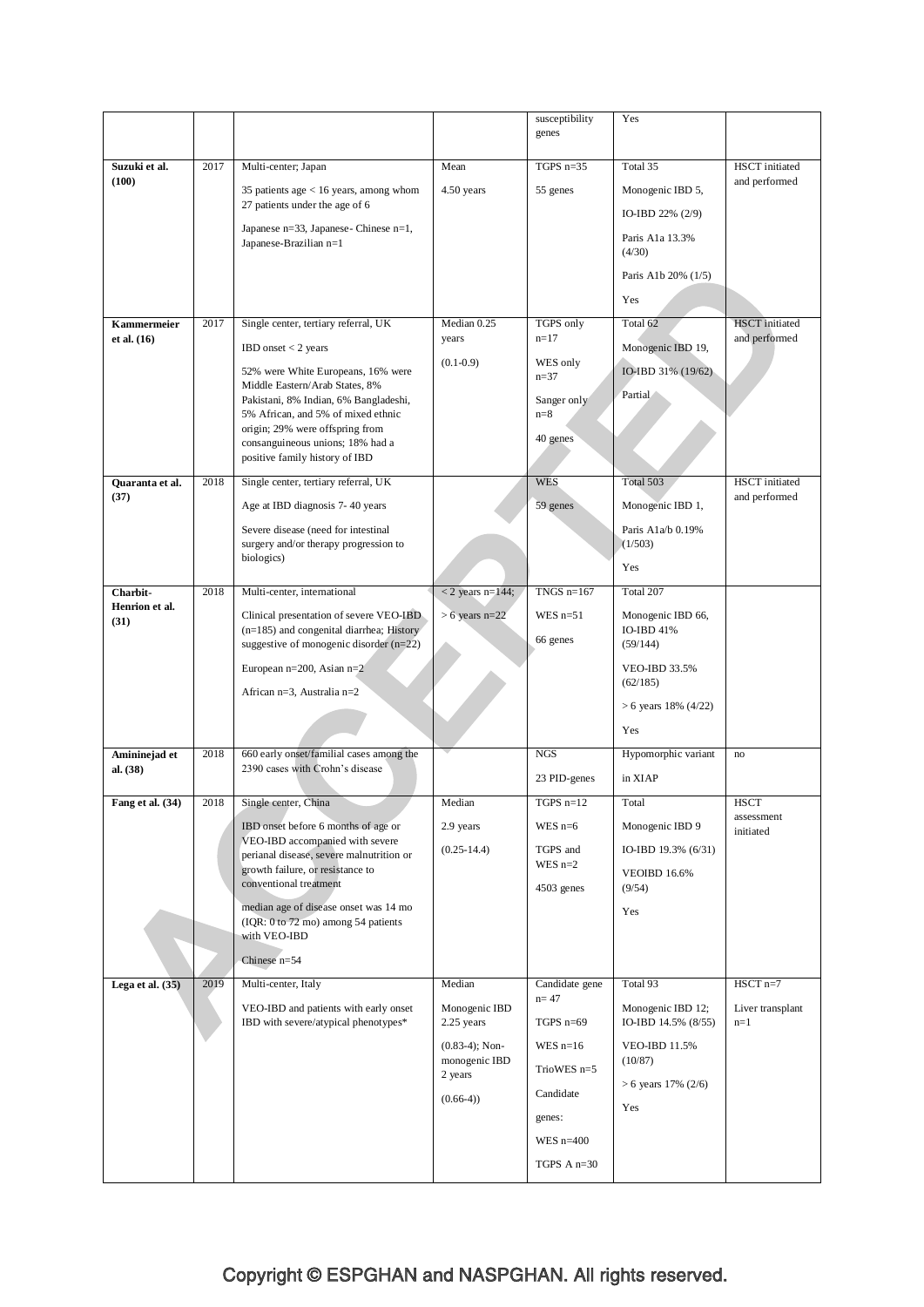|                              |      |                                                                                                                                                                                                                                                     |                                                    | TGPS A n=43                        |                                                                                                                                                                      |                                                               |
|------------------------------|------|-----------------------------------------------------------------------------------------------------------------------------------------------------------------------------------------------------------------------------------------------------|----------------------------------------------------|------------------------------------|----------------------------------------------------------------------------------------------------------------------------------------------------------------------|---------------------------------------------------------------|
| Crowley et al.<br>(36)       | 2020 | Single tertiary center<br>IBD onset Canada<br>under 18 years IBD onset<br>European/Caucasian<br>566,<br>East Asia n=19, South Asia n=104,<br>Africa n=29, Mixed n=63, American<br>$n=65$ , Asian $n=35$ , West Asian $n=21$ ,<br>Unclassified n=103 | Median 12.0<br>vears<br>$(0-18)$                   | WES (trio<br>analysis)<br>67 genes | <b>Total 1005</b><br>Monogenic IBD 31<br>Yes<br>IO-IBD 13.8% (4/29)<br><b>VEO-IBD 6.2%</b><br>(7/112)<br>6-9.9 year 1.7%<br>(3/179)<br>10-17.9 year 2.5%<br>(17/684) | HSCT initiated<br>and performed                               |
| Ashton et al.<br>(81)        | 2020 | Single tertiary center; UK<br>Age < 18 years                                                                                                                                                                                                        | Median 11.9<br>years (1.3-17.4)                    | WES $n=68$<br>68 genes             | Total 401<br>Unclear**                                                                                                                                               |                                                               |
|                              |      |                                                                                                                                                                                                                                                     |                                                    |                                    | No                                                                                                                                                                   |                                                               |
| Serra et al. (8)             | 2020 | Multi-center, international<br>Severe IBD disease course (previous<br>surgery or need for biological therapy)<br>no suspicion of monogenic IBD<br>Caucasian n=99<br>African n=2, Asian n=21<br>Jewish $n=1$ Others/unknown $n=22$                   | Median<br>3.5 years<br>$(4-6.8)$                   | <b>WES</b><br>67 genes             | Total 145<br>Monogenic IBD 4<br><b>VEO-IBD 2.75%</b><br>(4/145)<br>Mosaicism <sub>n=1</sub><br>(CYBB)<br>Yes                                                         | <b>HSCT</b><br>assessment<br>initiated in<br>several patients |
| Uchida et al.<br><b>JPGN</b> | 2020 | Multi-center, Japan<br>Age < 17 years, early-onset diarrhea,<br>refractory to conventional therapies<br>Japanese n=107, Japanese-Laotian n=1                                                                                                        | Median age at<br>onset 3.82 (IQR<br>$2.50$ ) years | <b>TGPS</b><br>193 genes           | Total 108<br>Monogenic IBD 15<br><b>VEO-IBD 9.9%</b><br>(8/81)<br>IO-IBD 17.1% (7/41)<br>6-10 years 38.4%<br>(5/13)<br>10-17 years 14.3%<br>(2/14)<br>Yes            |                                                               |

Abbreviation: WES Exome sequencing, WGS genome sequencing, TPS Targeted panel sequencing, HSCT

\*(severe perianal disease, recurrent/atypical infections, skin/annexes abnormalities, abnormal immune status, associated multiple/severe autoimmunity, history of macrophage activation syndrome or hemophagocytic lymphohistiocytosis, intestinal atresia, or early development of tumors); \*\* in these articles, no functional validation of novel variants was performed. Many variants are found at unexpectedly high allele frequencies (ExAC and gnomAD databases), thus pathogenicity and inheritance pattern is unclear.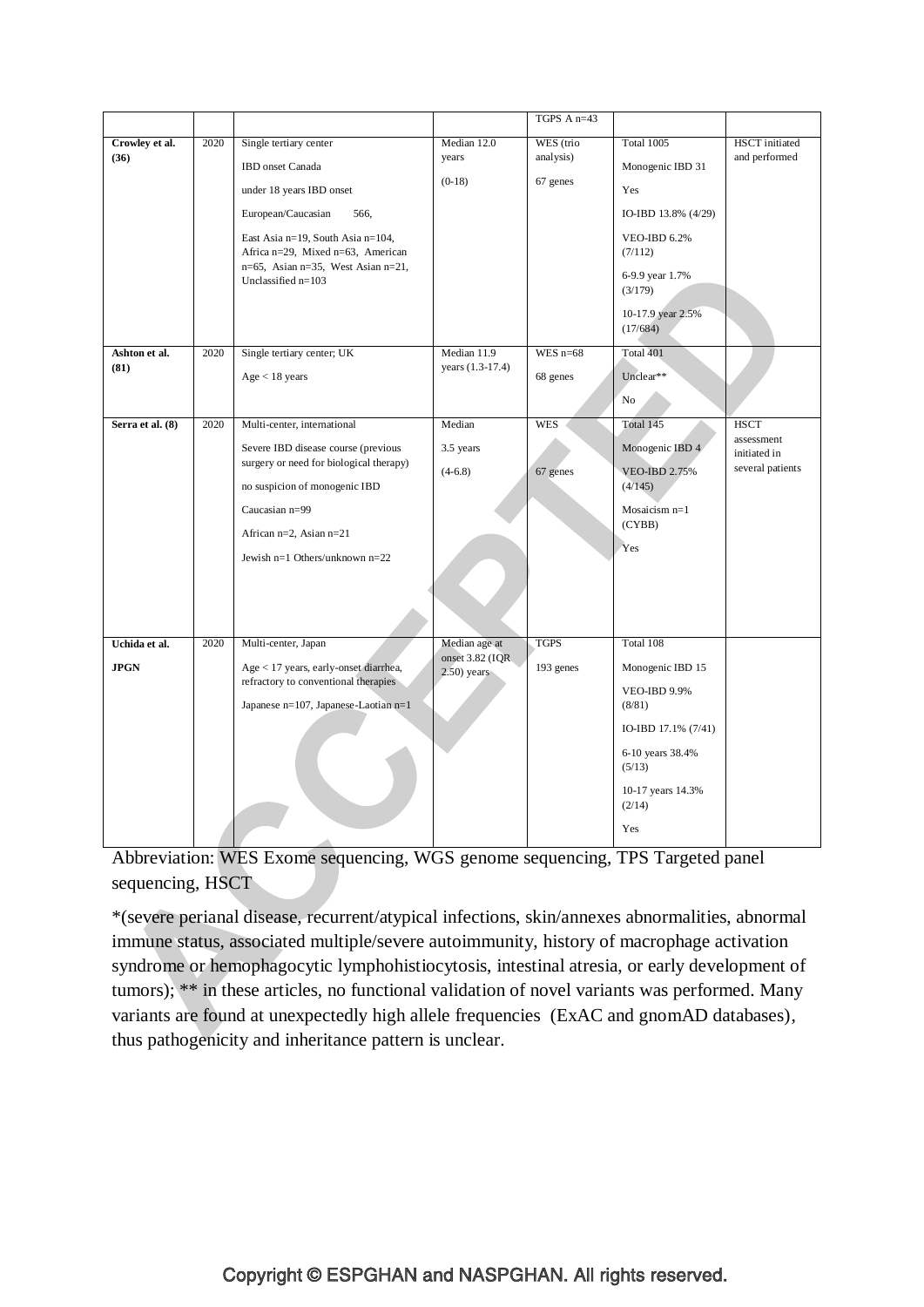| <b>Author</b>      | Year | <b>Patient</b><br>numbers    | <b>Genetic defects</b>         | Age of onset                             | <b>Features significantly</b><br>associated  |
|--------------------|------|------------------------------|--------------------------------|------------------------------------------|----------------------------------------------|
|                    |      | (n)                          |                                |                                          | with monogenic IBD                           |
| <b>Kammermeier</b> | 2017 | Monogenic                    | $EPCAM (n=3)$                  | Mean age of onset                        | Consanguinity                                |
| et al.             |      | <b>IBD: 19</b>               | $IL10(n=2)$                    | 2 months monogenic                       | Disease onset $< 6$                          |
| (16)               |      | Control IBD:                 | IL10RA $(n=1)$                 | 8.3 months control                       | months                                       |
|                    |      | 43                           | IL10RB $(n=2)$                 |                                          | Height-for-age z-score <                     |
|                    |      |                              | $FOXP3 (n=3)$                  |                                          | $-3$                                         |
|                    |      |                              | LRBA $(n=1)$                   |                                          | <b>Extensive</b> disease                     |
|                    |      |                              | $SKIV2L(n=2)$                  |                                          | Epithelial abnormality                       |
|                    |      |                              | $TTC37 (n=2)$                  |                                          | Parenteral nutrition<br>required             |
|                    |      |                              | $TTC7A(n=3)$                   |                                          |                                              |
| Fang et al.        | 2018 | Monogenic                    | $ILIOR(n=5)$                   | Median age of onset                      | Incidence of perianal                        |
| (34)               |      | IBD:9                        | $CYBB(n=2)$                    | 1 months monogenic,                      | disease                                      |
|                    |      | Control IBD:<br>45           | $XIAP(n=1)$                    | 19.5 months control                      | Use of Mesalazine                            |
|                    |      |                              | CVID with TNFRSF13B $(n=1)$    |                                          | Death                                        |
| Kim et al.         | 2018 | Monogenic                    | $\overline{CGD(n=3)}$          | Mean age of                              | Incidence of surgery per                     |
| (15)               |      | <b>IBD: 18</b>               | $IPEX(n=2)$                    | diagnosis                                | year                                         |
|                    |      | (not all genes<br>specified) | $GSD(n=1)$                     | 1.6 year monogenic,<br>11.7 year control | Hospitalization per year                     |
|                    |      | Control IBD:                 | Congenital neutropenia $(n=2)$ |                                          | Height < 3rd percentile                      |
|                    |      | 212                          | Hyper immunoglobulin $(Ig)M$   |                                          | Weight $<$ 3rd percentile                    |
|                    |      |                              | syndrome $(n=1)$               |                                          | <b>IBD-U</b>                                 |
|                    |      |                              | Hypogammaglobulinemia $(n=1)$  |                                          |                                              |
|                    |      |                              | $IL-10$ ( $n=8$ )              |                                          |                                              |
| Lega et al.        | 2019 | Monogenic<br>IBD:12          | $XIAP (n=2)$                   | Mean age of onset                        | Males (n)                                    |
| (35)               |      | Control IBD:                 | WAS $(n=3)$                    | 27 month<br>monogenic, 24                | <b>Extraintestinal findings</b>              |
|                    |      | 81                           | $TTC37(n=1)$                   | month control                            | Disease onset $\lt=1$<br>month               |
|                    |      |                              | $DKCI$ ( $n=1$ )               |                                          | Disease location (colon                      |
|                    |      |                              | $CD40L (n=2)$                  |                                          | only)                                        |
|                    |      |                              | $CYBA(n=1)$<br>$CYBB(n=1)$     |                                          | Disease location (colon<br>+ other location) |
|                    |      |                              | $FOXP3(n=1)$                   |                                          | Extraintestinal:                             |
|                    |      |                              |                                |                                          | infections                                   |
|                    |      |                              |                                |                                          | Extraintestinal:<br><b>HLH/MAS</b>           |
|                    |      |                              |                                |                                          | Extraintestinal: skin<br>disease             |
|                    |      |                              |                                |                                          | Low platelets                                |
|                    |      |                              |                                |                                          | Low Immunoglobulin                           |

# **Table 2: Clinical features associated with monogenic IBD in cohort studies.**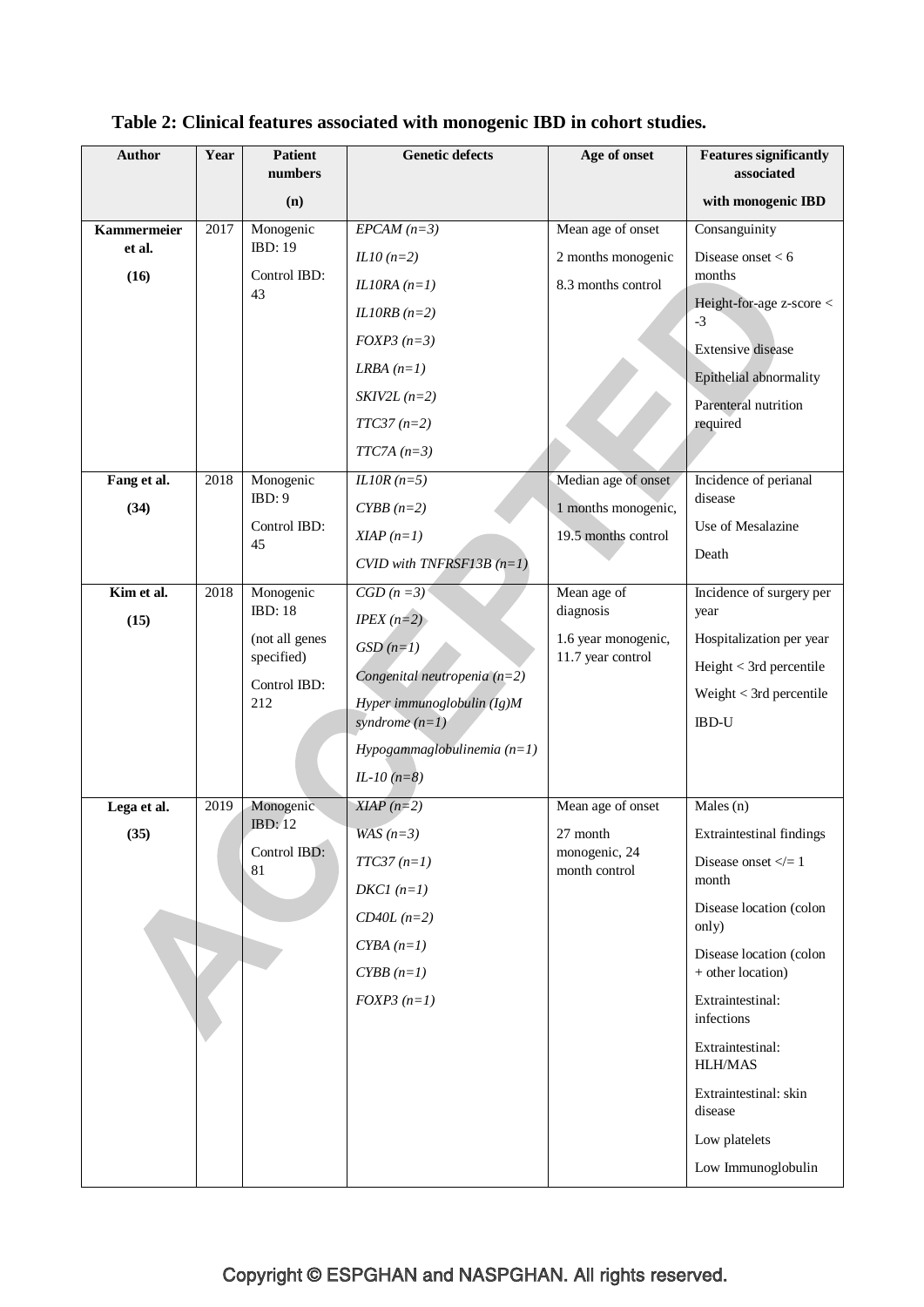|                |      |                      |                                  |                                 | Lymphocyte subset<br>abnormalities   |
|----------------|------|----------------------|----------------------------------|---------------------------------|--------------------------------------|
|                |      |                      |                                  |                                 |                                      |
| Crowley et al. | 2020 | Monogenic<br>IBD: 31 | $ALPI(n=1)$                      | Mean age of onset<br>9.69 years | Age at diagnosis $<$ 2<br>years      |
| (36)           |      | Control IBD:         | $COL7AI$ $(n=1)$                 | monogenic                       | Family history of                    |
|                |      | 974                  | $GUCY2C\left( n\text{=}2\right)$ |                                 | autoimmune disease                   |
|                |      |                      | $SLCO2AI$ (n=1)                  |                                 | Any extraintestinal<br>manifestation |
|                |      |                      | $TTC7A (n=1)$                    |                                 | $>1$ extraintestinal                 |
|                |      |                      | $ARPCIB (n=2)$                   |                                 | manifestation                        |
|                |      |                      | $BTK(n=1)$                       |                                 | Progression to surgical              |
|                |      |                      | $DKCI (n=1)$                     |                                 | therapy                              |
|                |      |                      | $DOCK8 (n=3)$                    |                                 |                                      |
|                |      |                      | LRBA $(n=2)$                     |                                 |                                      |
|                |      |                      | $STAT1(n=1)$                     |                                 |                                      |
|                |      |                      | $HPSI (n=1)$                     |                                 |                                      |
|                |      |                      | $PIK3CD (n=1)$                   |                                 |                                      |
|                |      |                      | $SH2D1A(n=1)$                    |                                 |                                      |
|                |      |                      | $XIAP(n=5)$                      |                                 |                                      |
|                |      |                      | $CYBB(n=1)$                      |                                 |                                      |
|                |      |                      | $CTLA4(n=1)$                     |                                 |                                      |
|                |      |                      | $FOXP3(n=2)$                     |                                 |                                      |
|                |      |                      | IL10RB $(n=1)$                   |                                 |                                      |
|                |      |                      | $HSPAIL(n=1)$                    |                                 |                                      |
|                |      |                      | $MASP2(n=1)$                     |                                 |                                      |
|                |      |                      |                                  |                                 |                                      |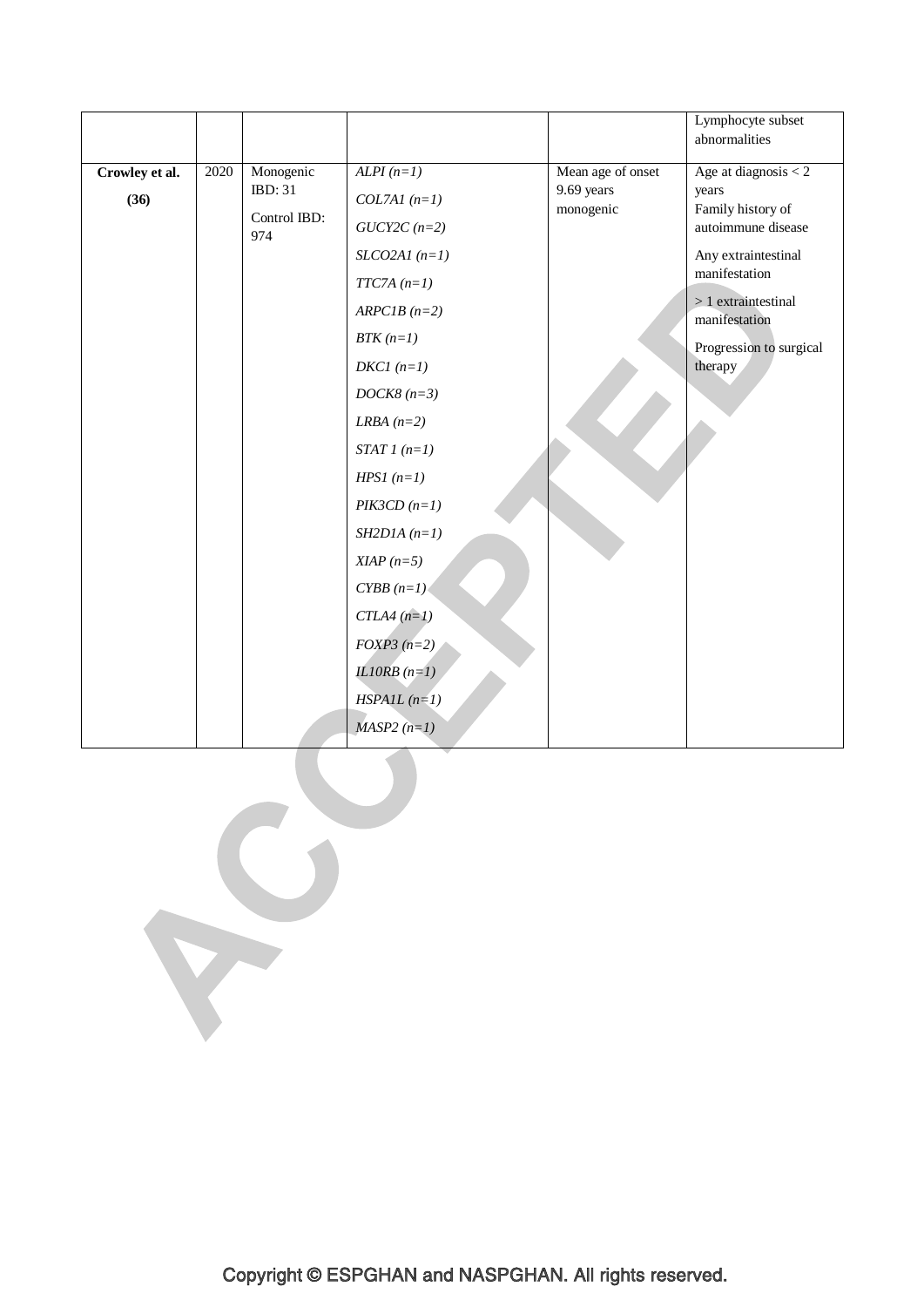| Table 3: Phenotypic features of monogenic IBD (exemplars) |  |  |  |  |
|-----------------------------------------------------------|--|--|--|--|
|-----------------------------------------------------------|--|--|--|--|

| Phenotypic                    |                                                                                                    | Exemplar disorder and gene defect                                                           |
|-------------------------------|----------------------------------------------------------------------------------------------------|---------------------------------------------------------------------------------------------|
| features                      |                                                                                                    |                                                                                             |
|                               |                                                                                                    |                                                                                             |
| Infection                     | Recurrent typical (e.g. Staphylococcus aureus or                                                   | Primary immunodeficiency                                                                    |
|                               | single/recurrent<br>atypical<br>infections<br>(e.g.<br>mycobacterial, fungal or cytomegalovirus in | e.g. chronic granulomatous disease                                                          |
|                               | patients without immunosuppressive therapy                                                         |                                                                                             |
|                               | Hemophagocytic lymphohistiocytosis (HLH)                                                           |                                                                                             |
|                               |                                                                                                    |                                                                                             |
| Immune activation             |                                                                                                    | $XIAP(101)$ and $STXBP2(102)$ .                                                             |
| with and without<br>infection |                                                                                                    | HLH is not specific since a known complication<br>of cytomegalovirus and Epstein-Barr virus |
|                               |                                                                                                    | infection in patients receiving                                                             |
|                               | polyendocrinopathy<br>Immunodysregulation<br>enteropathy X-linked<br>(IPEX or IPEX-like)           | immunomodulatory medications including<br>thiopurines (103)                                 |
|                               | syndrome                                                                                           |                                                                                             |
|                               |                                                                                                    |                                                                                             |
| Autoimmune                    | Oral leukoplakia                                                                                   | FOXP (41), LRBA (45), CTLA4 (63), STAT3                                                     |
| features                      |                                                                                                    | $(104)$ , and $STATI(105)$ .                                                                |
|                               | Ectodermal dysplasia with dysplastic nails in<br>conical teeth                                     |                                                                                             |
|                               |                                                                                                    |                                                                                             |
| Dermatological<br>features    | Woolly hair with trichorrhexis nodosa                                                              | Telomeropathies (106)                                                                       |
|                               |                                                                                                    |                                                                                             |
|                               | <b>B</b> cell lymphomas                                                                            | NF kappa B essential modulator (NEMO)                                                       |
|                               |                                                                                                    | IKBKG defects (107)                                                                         |
|                               | Gastric adenocarcinomas                                                                            |                                                                                             |
| <b>Tumors</b>                 |                                                                                                    | Trichoenterohepatic syndrome due to TTC37A<br>(108) or SKIVL2 (109)                         |
|                               | Multiple intestinal atresia                                                                        |                                                                                             |
|                               |                                                                                                    | IL-10 signalling defects (110)                                                              |
|                               |                                                                                                    |                                                                                             |
|                               |                                                                                                    | CTLA4 (46) and LRBA (111)                                                                   |
| <i>Intestine</i>              |                                                                                                    |                                                                                             |
|                               |                                                                                                    | <i>TTC7A</i> (112)                                                                          |
| Endoscopic and<br>histology   | Complex perianal fistulizing disease<br>accompanying luminal inflammation, especially if           | IL10, IL10RA and IL10RB (49), TGFB1 (113), or<br>XIAP (40, 70).                             |
| features                      | manifest in the first year of life                                                                 |                                                                                             |
|                               |                                                                                                    |                                                                                             |
|                               | Intestinal epithelial cell apoptosis                                                               |                                                                                             |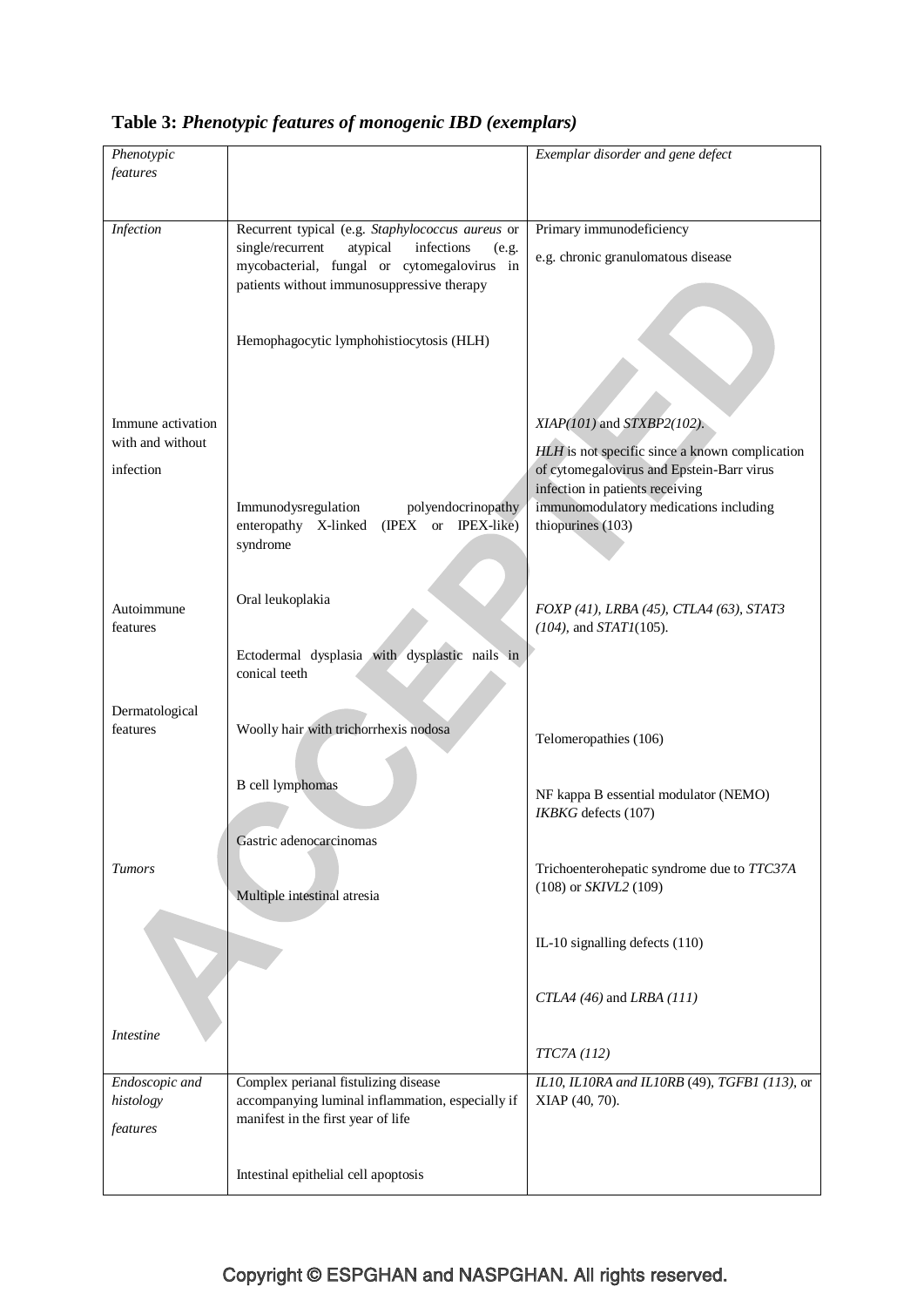| Tissue eosinophilia                                               | TTC7A, LRBA, XIAP, SH2D1A, ARPC1B or<br>COL7A1 (29, 112, 114)              |
|-------------------------------------------------------------------|----------------------------------------------------------------------------|
| Enteropathy with villous flattening, similar to<br>celiac disease | IPEX, IPEX-like syndrome or $WAS(115)$                                     |
| Germinal cell hypoplasia                                          | IPEX, or IPEX-like syndrome and CVID (41, 44,<br>63)                       |
| Granulomas and pigmented macrophages                              | Defect in humoral immunity such as in ICOS or<br>BTK deficiency (116, 117) |
|                                                                   | Chronic granulomatous disease                                              |

# **Table 4** Inflammatory markers, immunology, and infectious diseases workup.

|                                | Test                                 | Indication and examples of monogenic IBD         |
|--------------------------------|--------------------------------------|--------------------------------------------------|
|                                |                                      | disease groups were abnormal results expected    |
| <b>Blood work</b>              | <b>CBC</b>                           |                                                  |
|                                |                                      |                                                  |
| essential                      | Neutrophils                          | Autoimmune neutropenia                           |
|                                |                                      | Neutrophilia (Leucocyte adhesion deficiency)     |
|                                | Thrombocytes                         | Autoimmune thrombocytopenia                      |
|                                | Lymphocytes                          | Congenital neutropenia                           |
|                                |                                      |                                                  |
|                                | Inflammatory markers (CRP, ESR)      | Inflammation activity - non specific             |
| Basic immune blood work        | Immunoglobulin classes (IgA, IgG,    | CVD                                              |
|                                | IgM, IgE; age-specific normal range) | Agammaglobulinemia                               |
|                                |                                      |                                                  |
|                                | Lymphocyte subsets                   | CVID, Agammaglobulinemia                         |
|                                |                                      |                                                  |
|                                | DHR testing                          | Chronic granulomatous disease                    |
|                                |                                      |                                                  |
| <b>Blood tests</b> to consider | TREC/TCR repertoire                  | Hypomorphic SCID                                 |
| depending on presentation      |                                      |                                                  |
|                                |                                      |                                                  |
|                                | Vaccine antibodies (vaccination      | Infection susceptibility                         |
|                                | history)                             | CVID, Agammaglobulinemia                         |
|                                |                                      |                                                  |
|                                | Autoantibodies                       |                                                  |
|                                |                                      | Exclude coeliac disease                          |
|                                | coeliac screen                       | Autoimmune enteropathy                           |
|                                | Anti-enterocyte antibodies           | IPEX and IPEX-like                               |
|                                | Thyroid function tests               |                                                  |
|                                |                                      | Autoimmune hepatitis, thyroiditis, diabetes etc. |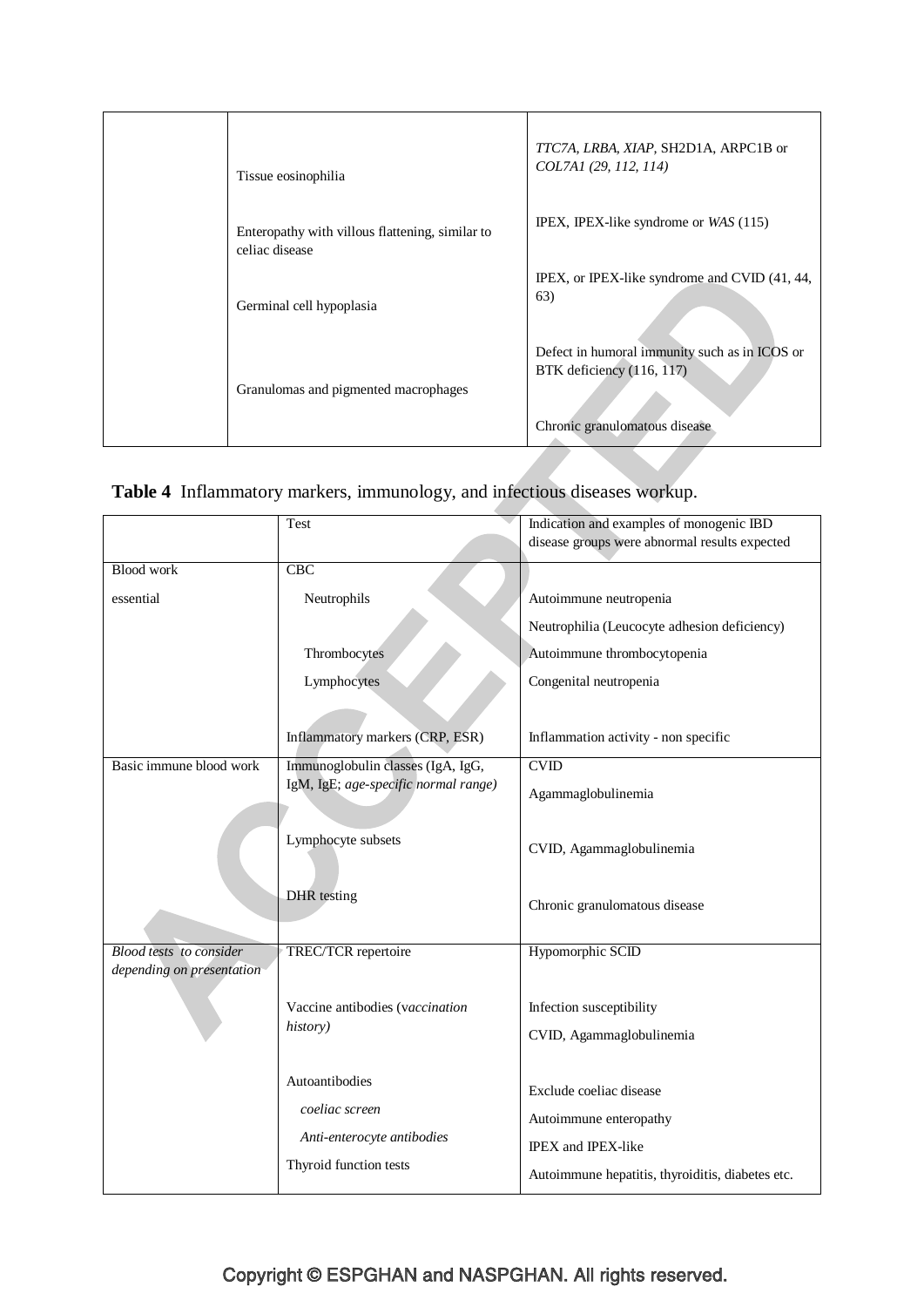|                               | Liver function test                   |                                      |
|-------------------------------|---------------------------------------|--------------------------------------|
|                               |                                       |                                      |
|                               |                                       |                                      |
|                               | Metabolic workup                      | Glycogen storage disease IB          |
|                               |                                       | Niemann Pick Type C                  |
|                               |                                       |                                      |
|                               |                                       | IPEX, XIAP deficiency                |
|                               | FOXP3 or XIAP-expression*             |                                      |
|                               |                                       | XIAP deficiency                      |
|                               | MDP-monocyte stimulation assay        |                                      |
|                               |                                       | IL-10 signalling defects             |
|                               | IL10-induced phospho-STAT3 or         |                                      |
|                               | LPS/IL-10 suppression-assay           |                                      |
| <b>Basic</b> infection screen | TB Elispot assay                      | <b>Exclude</b> infections            |
|                               | HIV serology                          |                                      |
|                               |                                       |                                      |
|                               |                                       |                                      |
| Stool tests                   | Microbiology to exclude bacterial and | <b>Exclude</b> infections            |
|                               | parasitic enteric infections          |                                      |
|                               |                                       |                                      |
|                               | Calprotectin stool                    |                                      |
|                               |                                       | Inflammation activity - non specific |
|                               |                                       |                                      |

Abbreviations: TREC/TCR T-cell Receptor Excision Circles/ T cell receptor oligoclonal expansion, DHR dihydrorhodamin test, CVID combined variable immunodeficiency, IPEX, TB tuberculosis, HIV human immunodeficiency virus, MDP muramyl dipeptide

\*A normal expression does not exclude FOXP3 or XIAP deficiency but a substantial proportion of patients can be detected.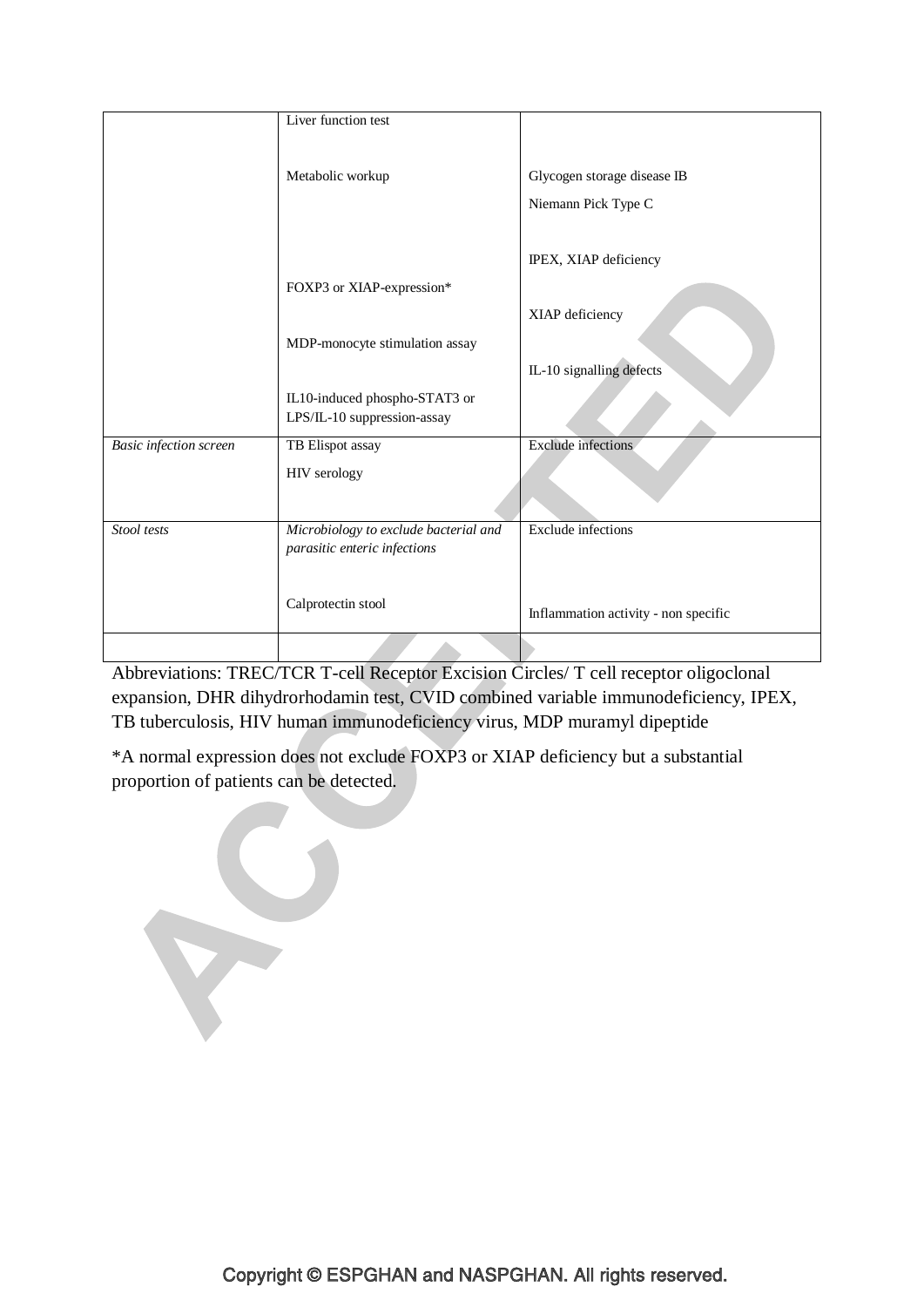**Table 5: Monogenic IBD gene panel suggested by specialist reviews and consensus (75 genes).**

| Gene              | Disorder                                                                            | Inheritance AR/AD/X |               |                                             |                    |  |
|-------------------|-------------------------------------------------------------------------------------|---------------------|---------------|---------------------------------------------|--------------------|--|
|                   |                                                                                     |                     |               |                                             |                    |  |
|                   |                                                                                     |                     | Unite & Multe | Contract of British<br>Antalgon et al. 2019 | Patriachia di 2019 |  |
| <b>ADA</b>        | <b>Atypical SCID</b>                                                                | AR                  |               |                                             | conse              |  |
| ADAM17            | Inflammatory skin and bowel disease, neonatal                                       | AR                  |               |                                             |                    |  |
| AICDA             | Immunodeficiency with hyper-IgM                                                     | AR                  |               |                                             | ٠                  |  |
| <b>ALPI</b>       | Intestinal Alkaline Phosphatase deficiency                                          | AR                  |               |                                             |                    |  |
| ARPC1B            | Wiskott-Aldrich syndrome-like                                                       | AR                  |               |                                             |                    |  |
| <b>BTK</b>        | Agammaglobulinemia, X-linked 1                                                      | XL                  |               |                                             |                    |  |
| CASP8             | Caspase-8 deficiency                                                                | AR                  |               |                                             |                    |  |
| CD3G              | Atypical SCID                                                                       | AR                  |               |                                             |                    |  |
| CD40LG            | Immunodeficiency, X-linked, with hyper-IgM                                          | XL                  |               |                                             |                    |  |
| CD55<br>COL7A1    | CHAPLE syndrome<br>Dystrophic epidermolysis bullosa                                 | AR<br>AR            |               |                                             |                    |  |
| CTLA4             | Autoimmune lymphoproliferative syndrome, type V                                     | AD                  |               |                                             |                    |  |
| CYBA              | Chronic granulomatous disease                                                       | AR                  |               |                                             |                    |  |
| CYBB              | Chronic granulomatous disease                                                       | XL                  |               |                                             |                    |  |
| DCLRE1C           | Omenn syndrome                                                                      | AR                  |               |                                             |                    |  |
| DKC1              | Dyskeratosis congenita - Hoyeraal Hreidarsson Syndrome                              | XL                  |               |                                             |                    |  |
| <b>DOCK8</b>      | Dedicator of Cytokinesis 8 (DOCK8) deficiency - atypical?                           | AR                  |               |                                             |                    |  |
| DUOX2             | Dual Oxidase 2 (DUOX2) deficiency                                                   | AR                  |               |                                             |                    |  |
| FCN3              | Ficolin 3 defect                                                                    |                     |               |                                             |                    |  |
| FERMT1            | Kindler syndrome                                                                    | AR                  |               |                                             |                    |  |
| FOXP3             | Immunodysregulation polyendocrinopathy enteropathy X-linked syndrome                | XL                  |               |                                             |                    |  |
| G6PC3             | Congenital neutropenia                                                              | AR                  |               |                                             |                    |  |
| GUCY2C<br>HPS1    | Familial diarrhea                                                                   | AD<br>AR            |               |                                             |                    |  |
| HPS4              | Hermansky-Pudlak syndrome (type 1)<br>Hermansky-Pudlak syndrome (type 4)            | AR                  |               |                                             |                    |  |
| HPS6              | Hermansky-Pudlak syndrome (type 6)                                                  | AR                  |               |                                             |                    |  |
| ICOS              | COS deficiency                                                                      | AR                  |               |                                             |                    |  |
| <b>IKBKG</b>      | X-linked ectodermal dysplasia, anhidrotic and immunodeficiency                      | XL                  |               |                                             |                    |  |
| ILIO              | IL10 deficiency                                                                     | AR                  |               |                                             |                    |  |
| IL10RA            | IL10 receptor deficiency                                                            | AR                  |               |                                             |                    |  |
| IL10RB            | IL10 receptor deficiency                                                            | AR                  |               |                                             |                    |  |
| IL21              | IL21 deficiency (Combined variable immunodeficiency-like 11)                        | AR                  |               |                                             |                    |  |
| IL2RA             | IPEX-like (Immunodeficiency with lymphoproliferation and autoimmunity)              | AR                  |               |                                             |                    |  |
| IL2RB             | IL2RB Immune Dysregulation                                                          | AR                  |               |                                             |                    |  |
| <b>IL2RG</b>      | Atypical SCID                                                                       | XL                  |               |                                             |                    |  |
| <b>ITCH</b>       | <b>ITCH</b> deficiency                                                              | AR                  |               |                                             |                    |  |
| ITGB2             | Leukocyte adhesion deficiency 1                                                     | AR                  |               |                                             |                    |  |
| JAK1<br>LIG4      | JAK1<br>Atypical SCID                                                               | AD<br>AR            |               |                                             |                    |  |
| LRBA              | Combined variable immunodeficiency (CVID 8)                                         | AR                  |               |                                             |                    |  |
| MALT1             | MALT1 deficiency (IPEX-like)                                                        | AR                  |               |                                             |                    |  |
| MASP <sub>2</sub> | Mannan Binding Lectin Serine Peptidase 2 defect                                     | AR                  |               |                                             |                    |  |
| MEFV              | Familial Mediterranean fever                                                        | AR                  |               |                                             |                    |  |
| MVK               | Mevalonate kinase deficiency                                                        | AR                  |               |                                             |                    |  |
| NCF1              | Chronic granulomatous disease                                                       | AR                  |               |                                             |                    |  |
| NCF <sub>2</sub>  | Chronic granulomatous disease                                                       | AR                  |               |                                             |                    |  |
| NCF4              | Chronic granulomatous disease                                                       | AR                  |               |                                             |                    |  |
| NFAT5             | NFAT5 variant                                                                       | AD                  |               |                                             |                    |  |
| NLRC4             | Autoinflammation with infantile enterocolitis                                       | AD                  |               |                                             |                    |  |
| NOX1              | NADPH Oxidase 1 deficiency                                                          | XL                  |               |                                             |                    |  |
| NPC1<br>ORAI1     | Niemann-Pick type C disease<br>ORAI1 deficiency                                     | AR                  |               |                                             |                    |  |
| PIK3CD            | PIK3CD deficiency & PI3K activation syndrome                                        | AR& AD              |               |                                             |                    |  |
| PIK3R1            | Agammaglobulinemia type 7 & Activated PI3K syndrome                                 | AR& AD              |               |                                             |                    |  |
| PLA2G4            | Phospholipase A2 defect                                                             |                     |               |                                             |                    |  |
| PLCG2             | Autoinflammation, antibody deficiency, and immune dysregulation syndrome            | AD                  |               |                                             |                    |  |
| POLA1             | PDR syndrome (pigmentary disorder, reticulate, with systemic manifestation)         | XL                  |               |                                             |                    |  |
| PTEN              | PTEN hamartoma tumor syndrome                                                       | AD                  |               |                                             |                    |  |
| RAG1              | Atypical SCID                                                                       | AR                  |               |                                             |                    |  |
| RAG2              | <b>Atypical SCID</b>                                                                | AR                  |               |                                             |                    |  |
| RIPK1             | RIPK1 deficiency                                                                    | AR                  |               |                                             |                    |  |
| RTEL <sub>1</sub> | Dyskeratosis congenita - Hoyeraal Hreidarsson Syndrome                              | AR / AD             |               |                                             |                    |  |
| SH2D1A            | X-linked lymphoproliferative syndrome 1 (XLP1)                                      | XL                  |               |                                             |                    |  |
| SKIV2L            | Trichohepatoenteric syndrome 2                                                      | AR                  |               |                                             |                    |  |
| <b>SLC37A4</b>    | Glycogen storage disease type 1b                                                    | AR                  |               |                                             |                    |  |
| SLC7A4            | ???                                                                                 |                     |               |                                             |                    |  |
| SLC9A3            | Congenital diarrhea                                                                 | AR                  |               |                                             |                    |  |
| SLCO2A1<br>STAT1  | Prostaglandin transporter deficiency<br><b>IPEX-like</b>                            | AR<br>AD            |               |                                             |                    |  |
| STAT3             | Autoimmune disease, multisystem, infantile-onset, 1                                 | AD                  |               |                                             |                    |  |
| STIM1             | STIM1 deficiency                                                                    |                     |               |                                             |                    |  |
| STXRP2            | Familial hemophagoytic lymphohistiocytosis type 5                                   | AR                  |               |                                             | ٠                  |  |
| STXBP3            | Syntaxin binding protein 3 defect                                                   | AD/AR               |               |                                             | ٠                  |  |
| TGFB1             | TGFB1 deficiency                                                                    | AR                  |               |                                             |                    |  |
| TGFB2             | TGFB2 defect                                                                        |                     |               |                                             |                    |  |
| TGFBR1            | Loeys-Dietz-Syndrom 1                                                               | AD                  |               |                                             | ٠                  |  |
| TGFBR2            | Loeys-Dietz syndrome 2                                                              | AD                  |               |                                             | ٠                  |  |
| <b>TNFAIP3</b>    | Autoinflammatory syndrome, familial, Behcet-like Syndrome                           | AD                  |               |                                             |                    |  |
| TRIM22            | TRIM22 defect                                                                       | AR                  |               |                                             |                    |  |
|                   | SIFD (sideroblastic anemia, immunodeficiency, periodic fevers and developmental cAR |                     |               |                                             |                    |  |
| TRNT1             |                                                                                     |                     |               |                                             |                    |  |
| <b>TTC37</b>      | Trichohepatoenteric syndrome 1                                                      | AR                  |               |                                             |                    |  |
| TTC7A             | TTC7A deficiency                                                                    | AR                  |               |                                             |                    |  |
| WAS               | Wiskott-Aldrich syndrome<br>X-linked lymphoproliferative syndrome 2 (XLP2)          | XL                  |               |                                             |                    |  |

Gene lists are derived from four review articles (10-13). Inheritance autosomal recessive AR, autosomal dominant AD, X-linked XL.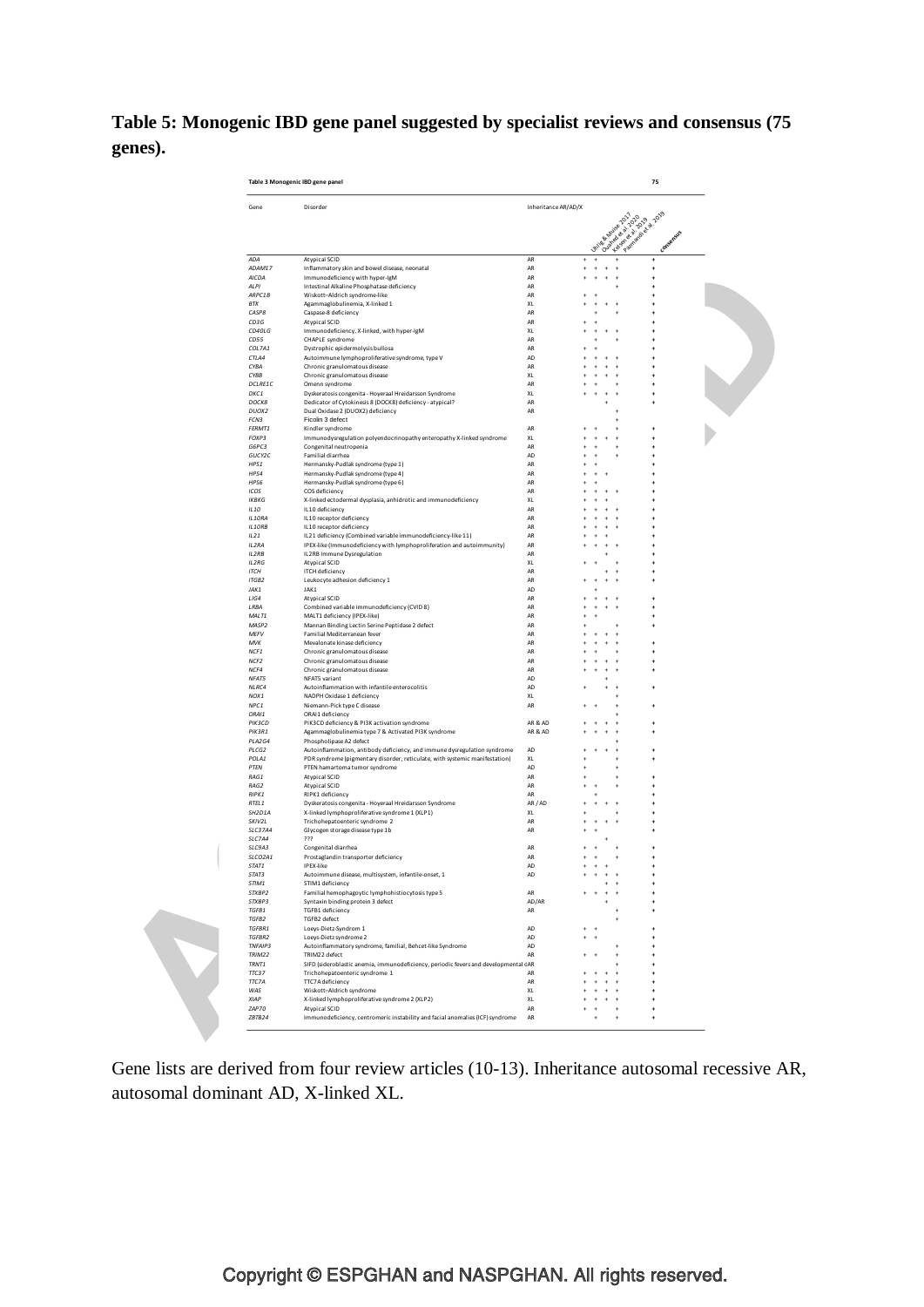## **Table 6: Statements**

| The diagnostic process and care of a patient with suspected or confirmed monogenic IBD is best<br>1.<br>coordinated by a multidisciplinary team of specialists, including gastroenterologists, geneticists,<br>immunologists, and other subspecialists contingent on the individual gene defect, comorbidities<br>and extraintestinal manifestations<br>2.<br>Next-generation DNA sequencing technologies are recommended to diagnose known monogenic<br>causes of IBD in routine clinical practice<br>3.<br>Genetic screening for monogenic IBD is recommended in all patients with infantile onset IBD<br>(<2 years) and should be considered in patients with very early onset IBD (<6 years), in<br>particular in those patients with relevant comorbidity, extraintestinal manifestations and/or<br>family history<br>Although a rare or very rare diagnosis, a monogenic form of IBD should be considered in<br>4.<br>patients with any paediatric or adult age IBD onset if they present with relevant comorbidity,<br>extraintestinal manifestations and/or family history<br>Routine genetic screening for all IBD patients is not recommended since a monogenic cause of<br>5. | <b>Consensus</b>   |
|------------------------------------------------------------------------------------------------------------------------------------------------------------------------------------------------------------------------------------------------------------------------------------------------------------------------------------------------------------------------------------------------------------------------------------------------------------------------------------------------------------------------------------------------------------------------------------------------------------------------------------------------------------------------------------------------------------------------------------------------------------------------------------------------------------------------------------------------------------------------------------------------------------------------------------------------------------------------------------------------------------------------------------------------------------------------------------------------------------------------------------------------------------------------------------------|--------------------|
|                                                                                                                                                                                                                                                                                                                                                                                                                                                                                                                                                                                                                                                                                                                                                                                                                                                                                                                                                                                                                                                                                                                                                                                          | 32/32<br>$(100\%)$ |
|                                                                                                                                                                                                                                                                                                                                                                                                                                                                                                                                                                                                                                                                                                                                                                                                                                                                                                                                                                                                                                                                                                                                                                                          | 32/32<br>$(100\%)$ |
|                                                                                                                                                                                                                                                                                                                                                                                                                                                                                                                                                                                                                                                                                                                                                                                                                                                                                                                                                                                                                                                                                                                                                                                          | 31/32<br>(97%)     |
|                                                                                                                                                                                                                                                                                                                                                                                                                                                                                                                                                                                                                                                                                                                                                                                                                                                                                                                                                                                                                                                                                                                                                                                          | 27/32<br>(84%)     |
| IBD in patients with IBD onset over 6 year of age, especially those with adolescent or adult age<br>onset of IBD is exceptional in the absence of relevant comorbidity                                                                                                                                                                                                                                                                                                                                                                                                                                                                                                                                                                                                                                                                                                                                                                                                                                                                                                                                                                                                                   | 32/32<br>$(100\%)$ |
| Genetic investigations to establish monogenic IBD are recommended in advance of<br>6.<br>hematopoietic stem cell transplantation unless the bowel inflammation can be clearly explained<br>(e.g. drug induced colitis)                                                                                                                                                                                                                                                                                                                                                                                                                                                                                                                                                                                                                                                                                                                                                                                                                                                                                                                                                                   | 32/32<br>$(100\%)$ |
| Panel sequencing, exome, and genome sequencing technologies have complementary diagnostic<br>7.<br>strength; the first-line technology should be guided by availability and degree of diagnostic<br>suspicion                                                                                                                                                                                                                                                                                                                                                                                                                                                                                                                                                                                                                                                                                                                                                                                                                                                                                                                                                                            | 30/32<br>(94%)     |
| 8.<br>Functional assessment of novel gene defects and variants of unknown significance is necessary<br>to establish causality                                                                                                                                                                                                                                                                                                                                                                                                                                                                                                                                                                                                                                                                                                                                                                                                                                                                                                                                                                                                                                                            | 32/32<br>(100%)    |
| 9.<br>Patients and their families with suspected or confirmed monogenic IBD should be offered the<br>opportunity to participate in research studies. A therapeutically relevant genetic result established<br>in a research setting should be confirmed in a clinical genetics setting                                                                                                                                                                                                                                                                                                                                                                                                                                                                                                                                                                                                                                                                                                                                                                                                                                                                                                   | 30/32<br>(94%)     |

## **Comments**

\*Relevant comorbidities and extraintestinal manifestations and family history are summarised in Box2.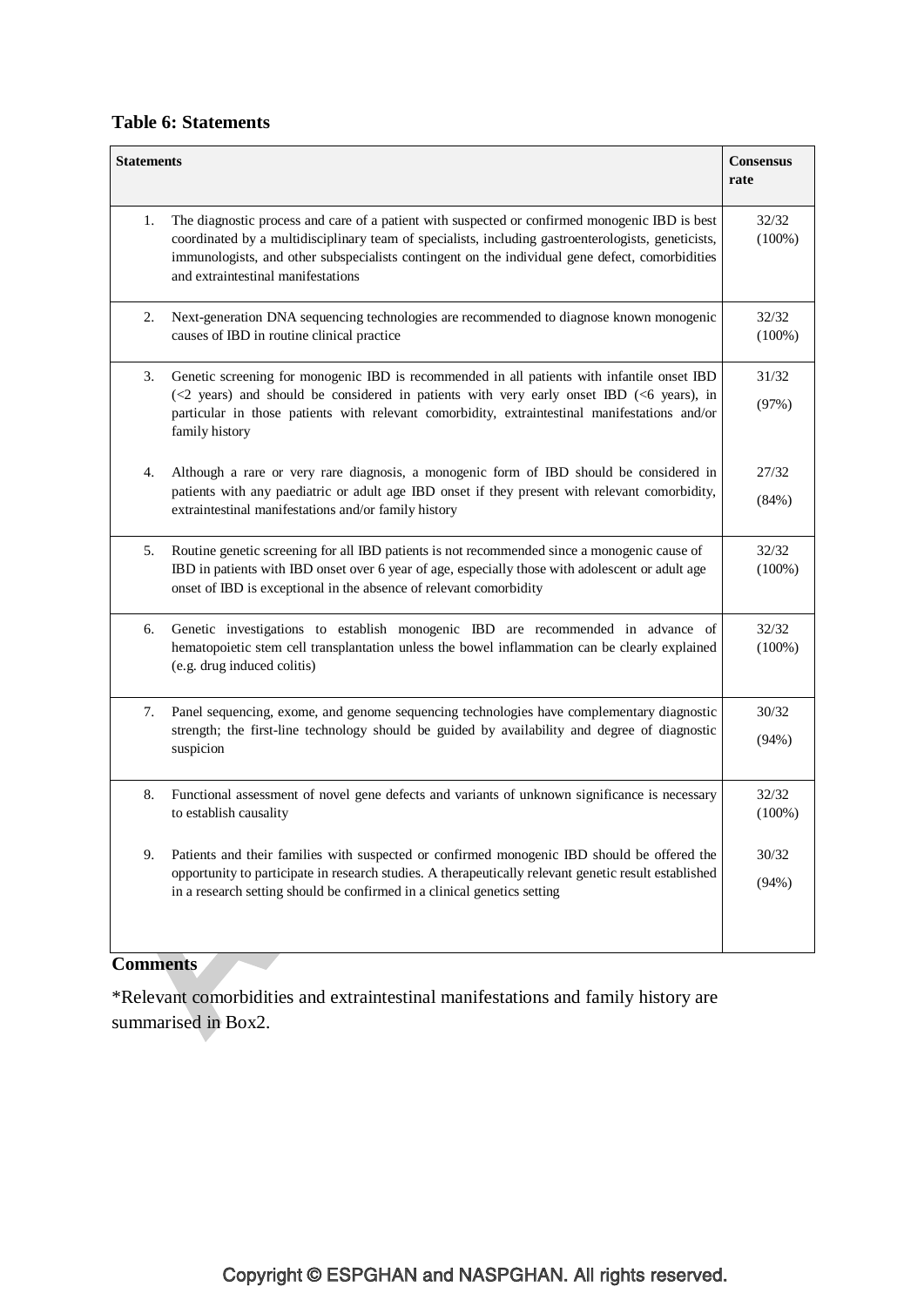## **Box 1: Key themes identified to assess utilisation of Clinical Genomics for diagnosis of monogenic IBD.**



7. Is there evidence of cost-effectiveness of genomic screening technologies for diagnosis of

IBD?

## **Box 2: Summary of clinical features that should prompt considering a monogenic IBD workup (Red flag signs)**

# **Age of IBD presentation** <2 years IBD symptom onset <6 years IBD symptom onset in particular when other red flag signs are present **Family history** Affected family member with a suspected monogenic disorder • Consanguinity Multiple family members with early onset IBD **Comorbidity and extraintestinal manifestations are particularly relevant for monogenic IBD diagnostic considerations when rare or atypical for patient age irrespective of organ manifestation** Recurrent severe infections or atypical infections consistent with diagnostic criteria of a Primary Immunodeficiency • Hemophagocytic lymphohistiocytosis Autoimmune features in particular features of Immunodysregulation polyendocrinopathy enteropathy X-linked syndrome • Malignancies Multiple intestinal atresias